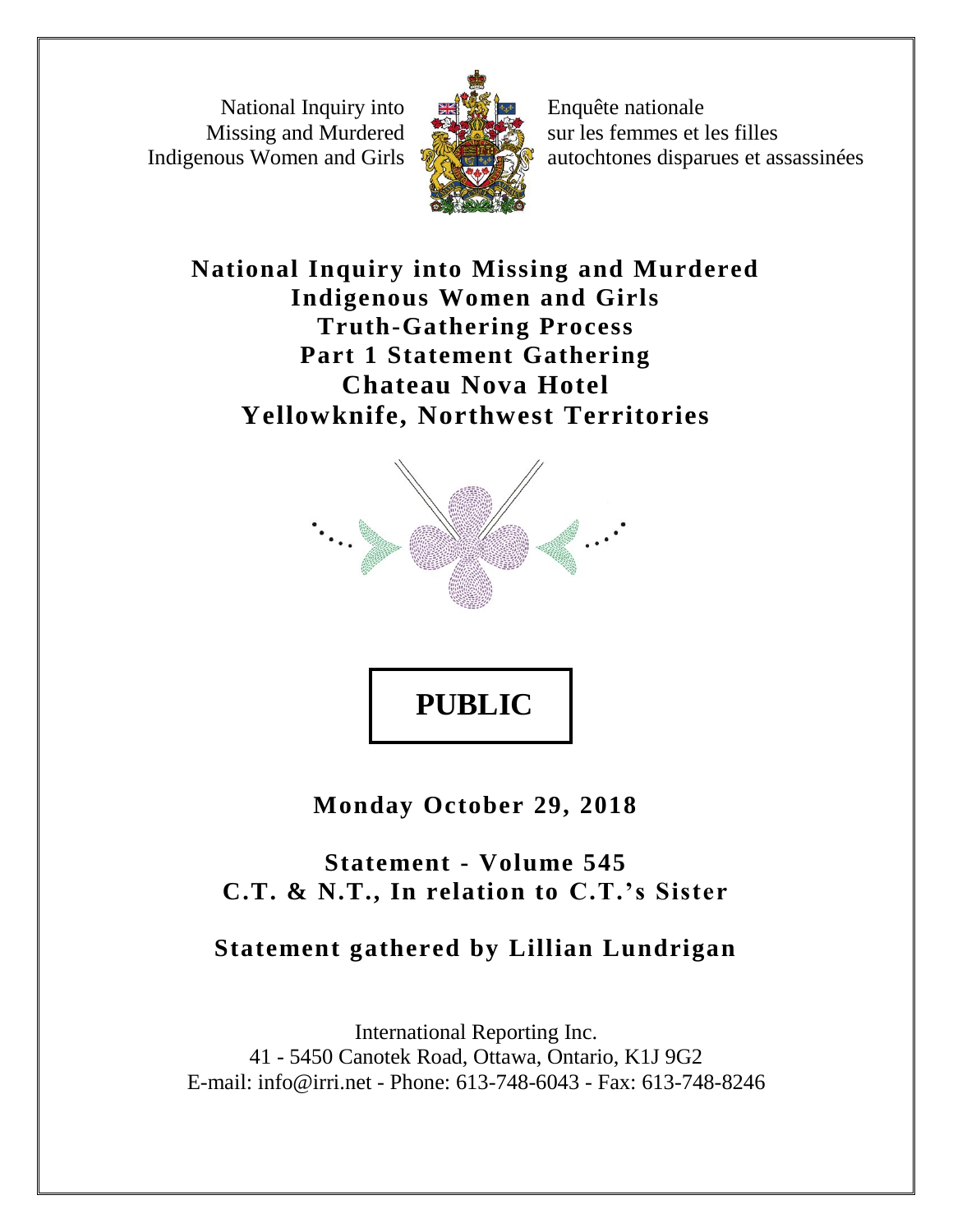## **ORDER**

Pursuant to Rule 7 of *Legal Path: Rules of Respectful Practice*, Chief Commissioner Marion Buller ordered that all names and locations be made anonymous in this transcript and any related documents. The order for anonymity was made May 23, 2019.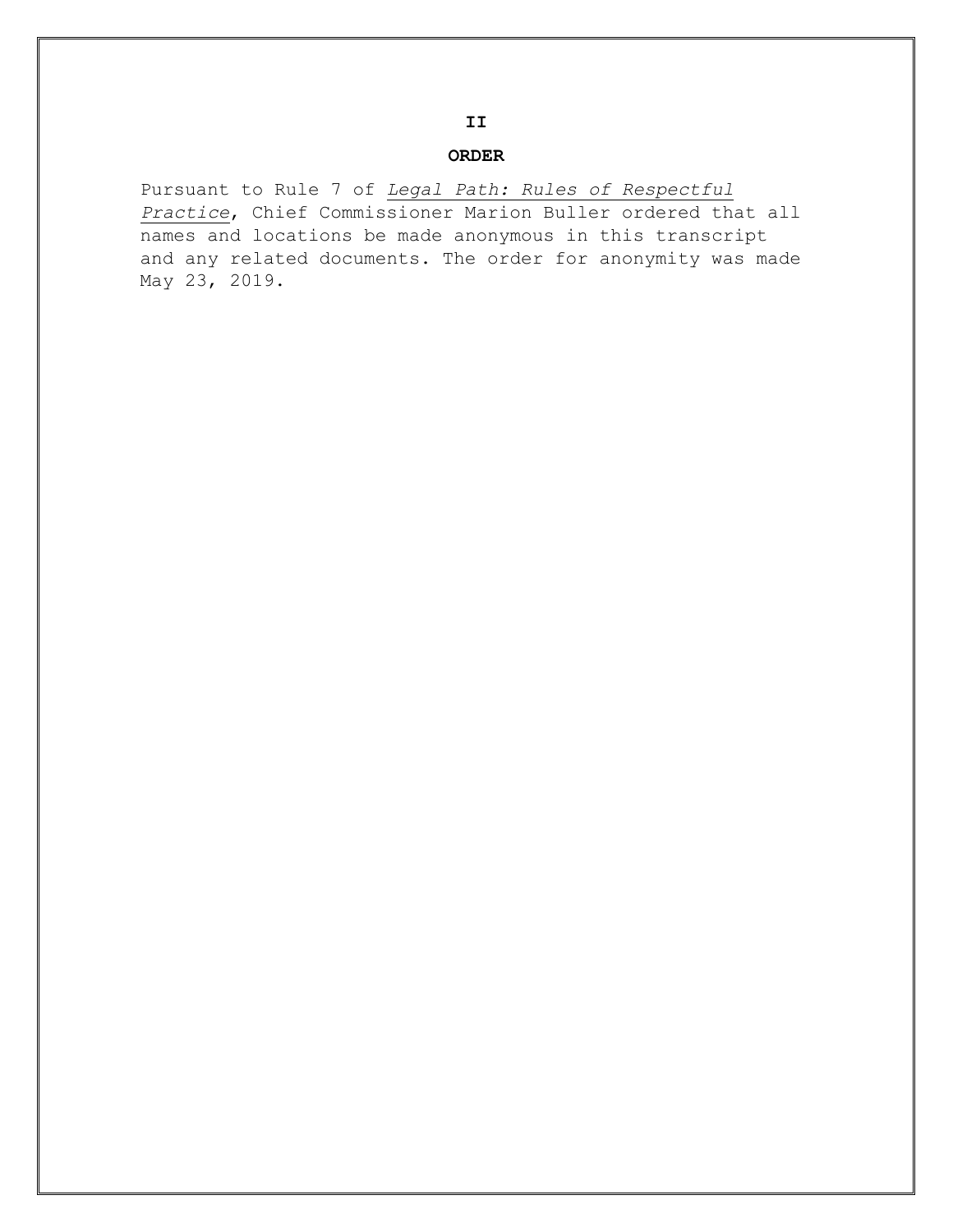## **TABLE OF CONTENTS**

| Statement Volume 545<br>October 29, 2018<br>Witnesses: C.T. & N.T.<br>Statement gatherer: Lillian Lundrigan | <b>PAGE</b> |
|-------------------------------------------------------------------------------------------------------------|-------------|
| Testimony of C.T. & N.T. 1                                                                                  |             |

| Reporter's certification 46 |  |  |  |  |  |  |  |  |  |
|-----------------------------|--|--|--|--|--|--|--|--|--|

**Documents submitted with testimony: none.**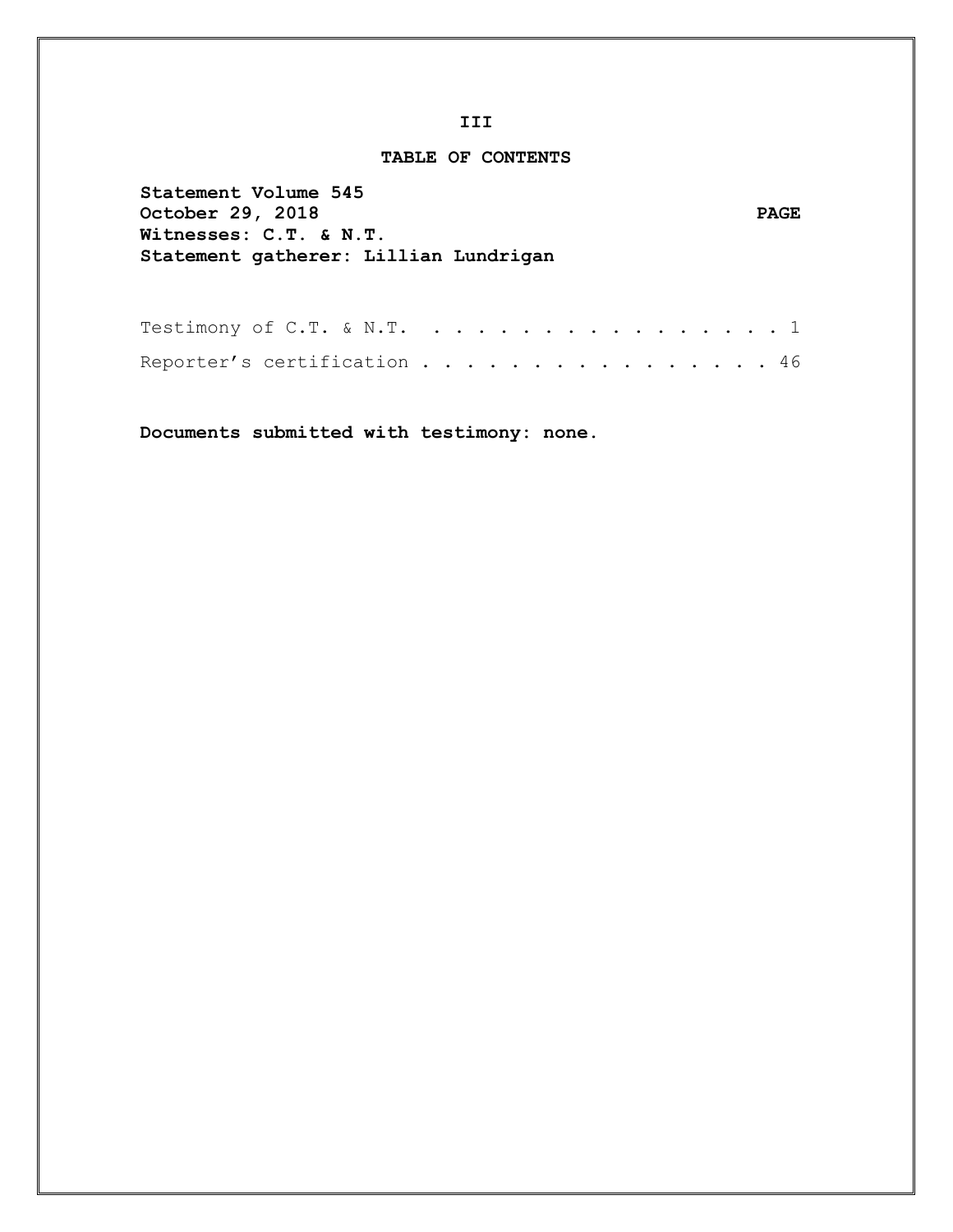**Statement – Public** 1 **C.T. & N.T. (C.T.'s Sister)**

| $\mathbf{1}$ | Yellowknife, Northwest Territories                        |
|--------------|-----------------------------------------------------------|
| 2            | --- Upon commencing on Monday, October 29, 2018           |
| 3            | MS. LILLIAN LUNDRIGAN: Okay, so we're both                |
| 4            | recording. So for the record I'll introduce myself first. |
| 5            | I'm Lillian Lundrigan, I'm a Commission Council statement |
| 6            | gatherer for the National Inquiry. We're here in          |
| 7            | Yellowknife and today is October 29th, 2018. If you can   |
| 8            | introduce yourself?                                       |
| 9            | MS. C.T.: My name is [C.T.], I'm here for                 |
| 10           | the $--$                                                  |
| 11           | MS. LILLIAN LUNDRIGAN: Inquiry?                           |
| 12           | MS. C.T.: -- Inquiry.                                     |
| 13           | MS. LILLIAN LUNDRIGAN: And you're from?                   |
| 14           | MS. C.T.: From [Community 1 in Northwest                  |
| 15           | Territories].                                             |
| 16           | MS. LILLIAN LUNDRIGAN: Okay.                              |
| 17           | MS. N.T.: Hi, my name's [N.T.], I'm                       |
| 18           | [C.T.]'s daughter, and I'm here for her support.          |
| 19           | MS. LILLIAN LUNDRIGAN: Thank you. So                      |
| 20           | [C.T.], you're here today to talk about who?              |
| 21           | MS. C.T.: My sister [C.T.'s Sister].                      |
| 22           | MS. LILLIAN LUNDRIGAN: [C.T.'s Sister]?                   |
| 23           | MS. C.T.: [Gives last name].                              |
| 24           | MS. LILLIAN LUNDRIGAN: [C.T.'s Sister]?                   |
| 25           | MS. C.T.: [Gives last name].                              |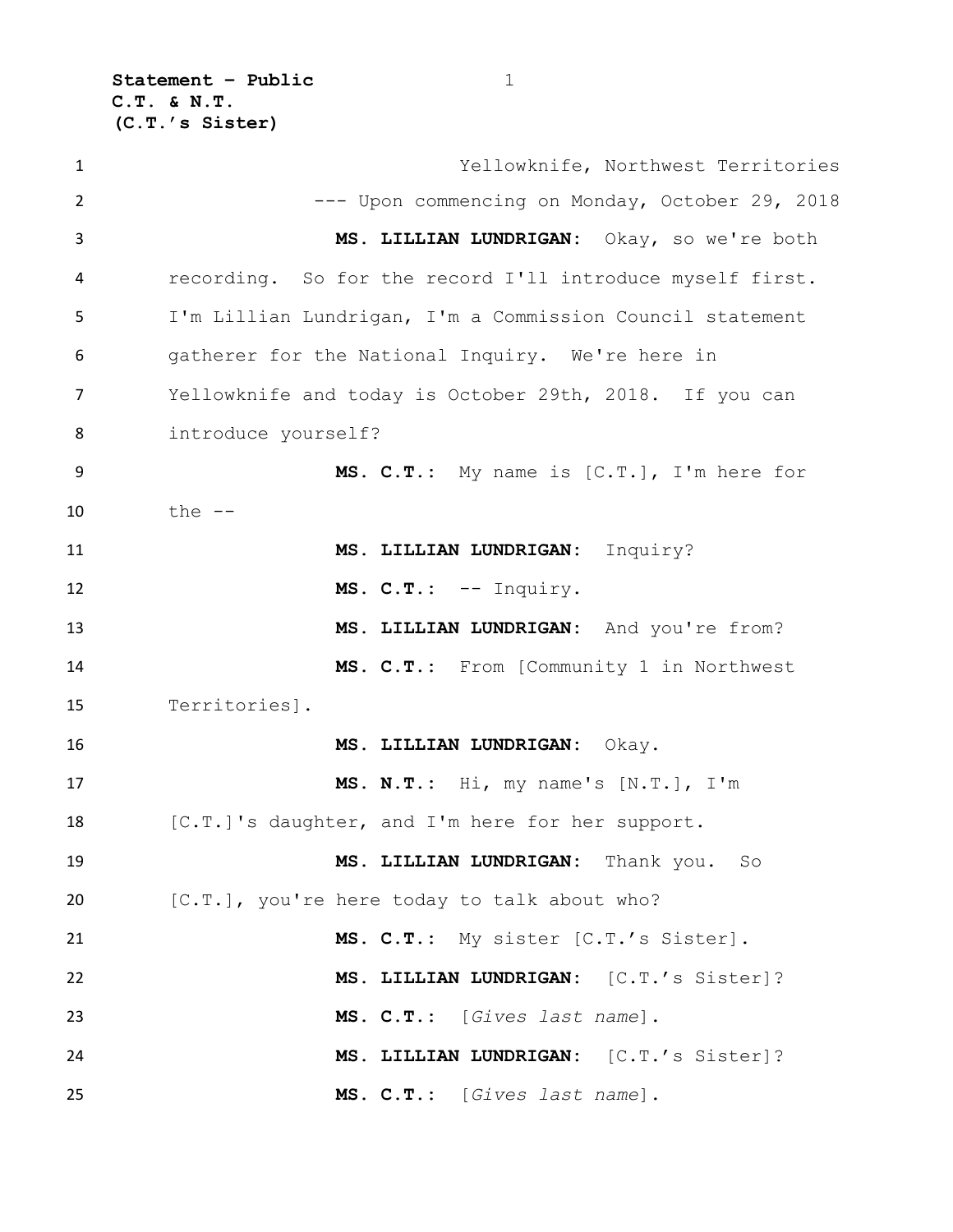**Statement – Public** 2 **C.T. & N.T. (C.T.'s Sister)**

| $\mathbf{1}$ | MS. LILLIAN LUNDRIGAN: How do you spell                     |
|--------------|-------------------------------------------------------------|
| 2            | that?                                                       |
| 3            | MS. C.T.: [Spells last name].                               |
| 4            | MS. LILLIAN LUNDRIGAN: Okay, your sister.                   |
| 5            | Was she older or was she younger?                           |
| 6            | MS. C.T.: Oh, she's [in her sixties].                       |
| 7            | MS. LILLIAN LUNDRIGAN: She's [age] or she                   |
| 8            | was?                                                        |
| 9            | MS. C.T.: She just turned [in her sixties].                 |
| 10           | MS. LILLIAN LUNDRIGAN: Oh okay, so she's                    |
| 11           | still alive?                                                |
| 12           | MS. C.T.: No, she was murdered.                             |
| 13           | MS. LILLIAN LUNDRIGAN: She was murdered.                    |
| 14           | So she would have been [in her sixties]?                    |
| 15           | MS. C.T.: Yeah.                                             |
| 16           | MS. LILLIAN LUNDRIGAN: When was she                         |
| 17           | murdered?                                                   |
| 18           | MS. C.T.: [Date], yeah two years ago, 2017.                 |
| 19           | MS. N.T.: Two thousand sixteen.                             |
| 20           | MS. C.T.: Sixteen, 2016.                                    |
| 21           | MS. LILLIAN LUNDRIGAN: [Date], okay. Do                     |
| 22           | you want to first talk about your life with [C.T.'s Sister] |
| 23           | before she was murdered?                                    |
| 24           | MS. C.T.: Well yeah, she's my oldest sister                 |
| 25           | and I was really close with her. And I didn't really know   |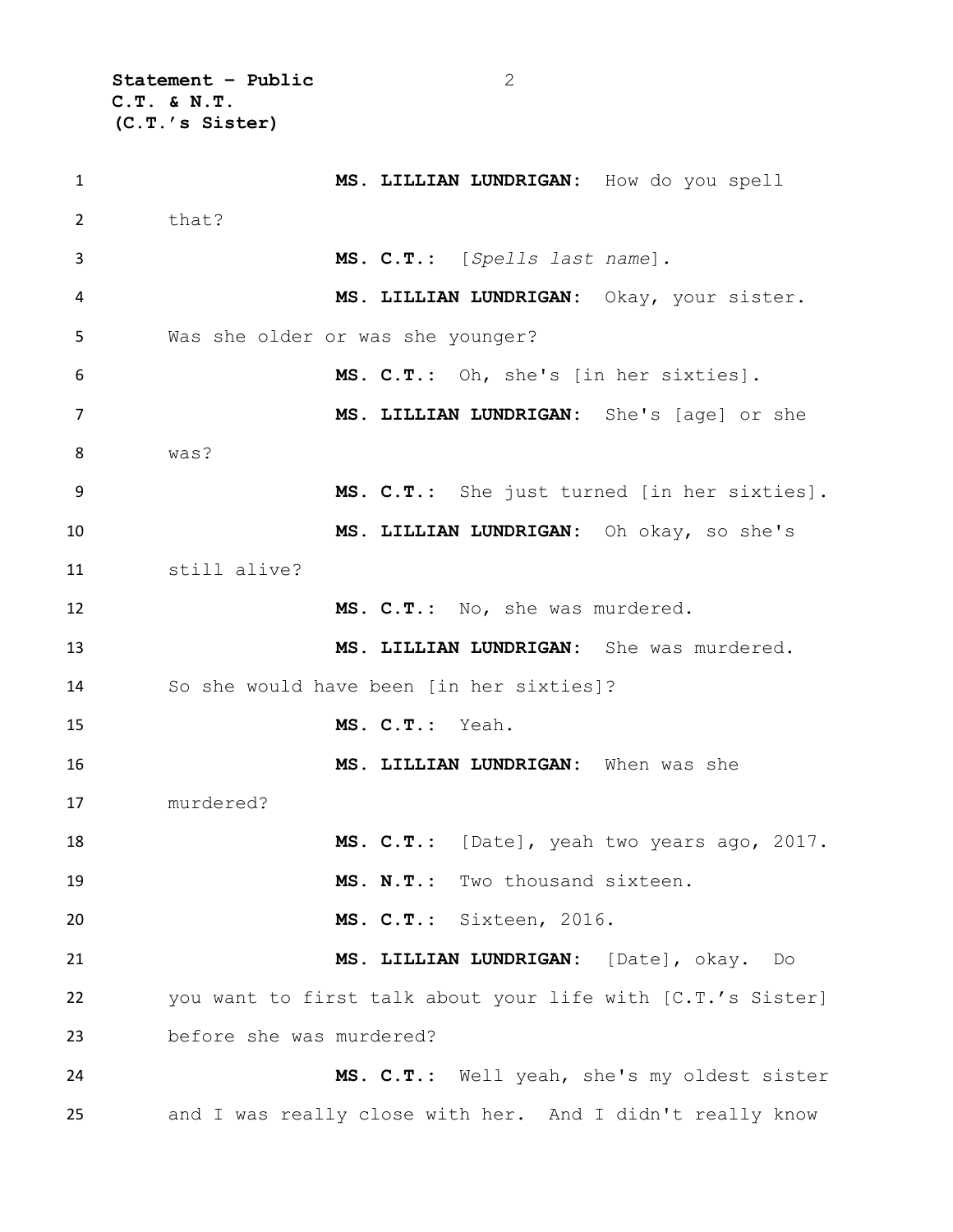**Statement – Public** 3 **C.T. & N.T. (C.T.'s Sister)**

 what really happened, because I was here at the time when it happened. So she -- like if I have a problem I would share with her, and I've been talking to her all the time about this kind of stuff, like drinking. And I told her that maybe I'm not supposed to talk, you're the one who's supposed to tell me all this kind of stuff, but I'm the one 7 that's doing to you. And she said -- she always said don't, don't tell me this. She'd keep saying that, yeah. But anyway she was my closest sister, that I really cared for her. **MS. LILLIAN LUNDRIGAN:** How many years apart are you? **MS. C.T.:** Let's see she's [in her sixties], I'm [in my sixties]. Five years then. **MS. LILLIAN LUNDRIGAN:** Five years, okay. You said you always talked to her about -- **MS. C.T.:** If I'm having a problem I share with her. **MS. LILLIAN LUNDRIGAN:** Did she do that with you too? **MS. C.T.:** Sometime, but she doesn't like -- she doesn't like to talk about herself. **MS. LILLIAN LUNDRIGAN:** Okay. **MS. C.T.:** But I told her whatever happen, your problem, you have to share. That's what I've been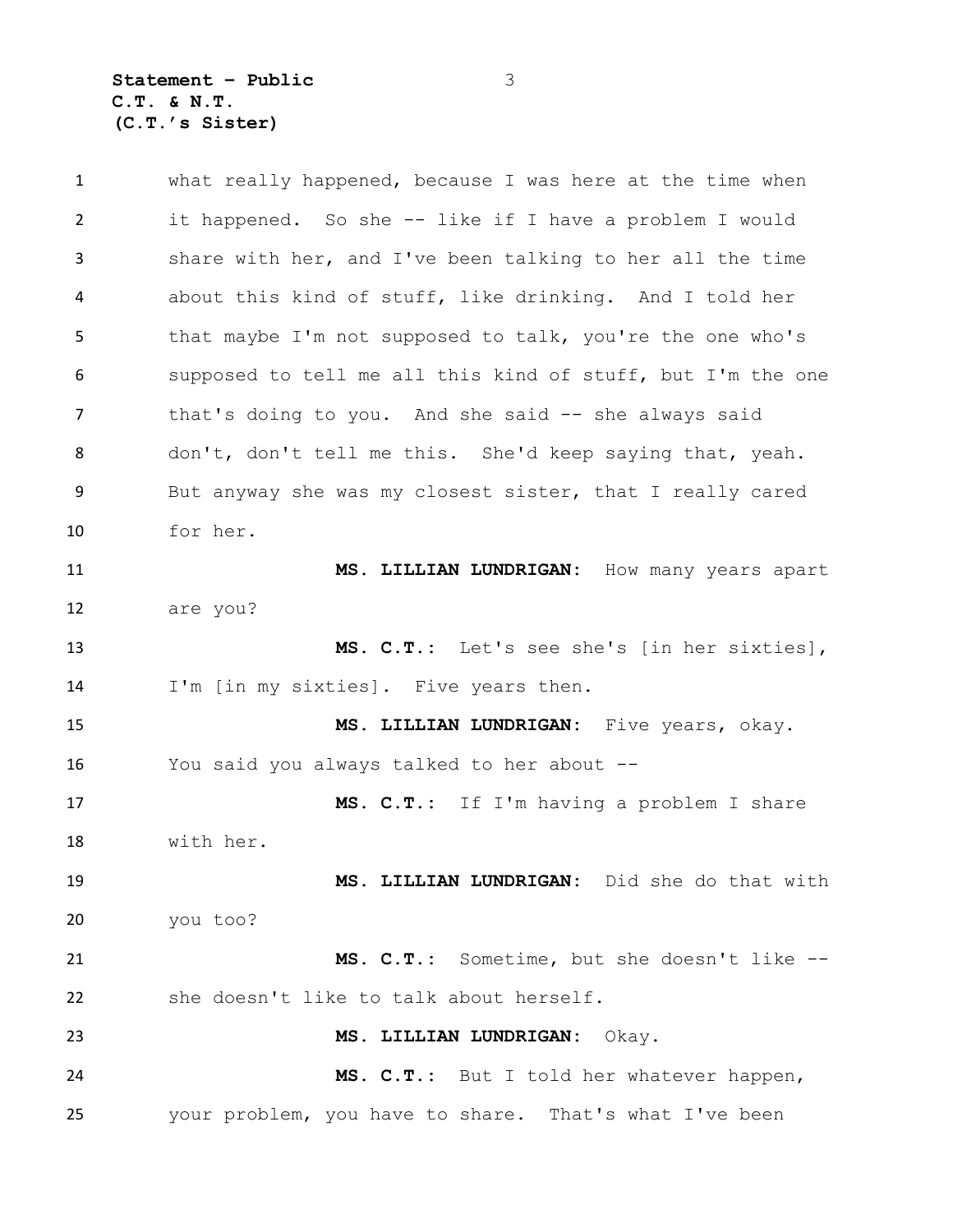**Statement – Public** 4 **C.T. & N.T. (C.T.'s Sister)**

 telling her to do this with me, but she doesn't want to listen, she doesn't listen. **MS. LILLIAN LUNDRIGAN:** Okay. **MS. C.T.:** So we grew up -- actually I was raised by my grandparents, so that's why it was kind of hard for me to, to be with them all the time. **MS. LILLIAN LUNDRIGAN:** Okay. She was 8 raised by your parents but you were raised by your grandparents? **MS. C.T.:** Yeah. **MS. LILLIAN LUNDRIGAN:** Okay, okay. Did, did she have a lot of problems? **MS. C.T.:** Yeah, she did. But she doesn't like to share. Just a little bit, but not that much. **MS. LILLIAN LUNDRIGAN:** Yeah. **MS. C.T.:** Yeah. When she got married she said -- she told me that -- she always said like don't get married, don't get married, because marriage is just a -- it's just abuse or something like that. **MS. LILLIAN LUNDRIGAN:** M'hmm. **MS. C.T.:** And I told her yeah, but anyway she told me. She told me that don't listen to people, whatever they say. Just listen to yourself. She always say that. And I said well what if I need help I told her. Well there's always somebody, there's a lot of support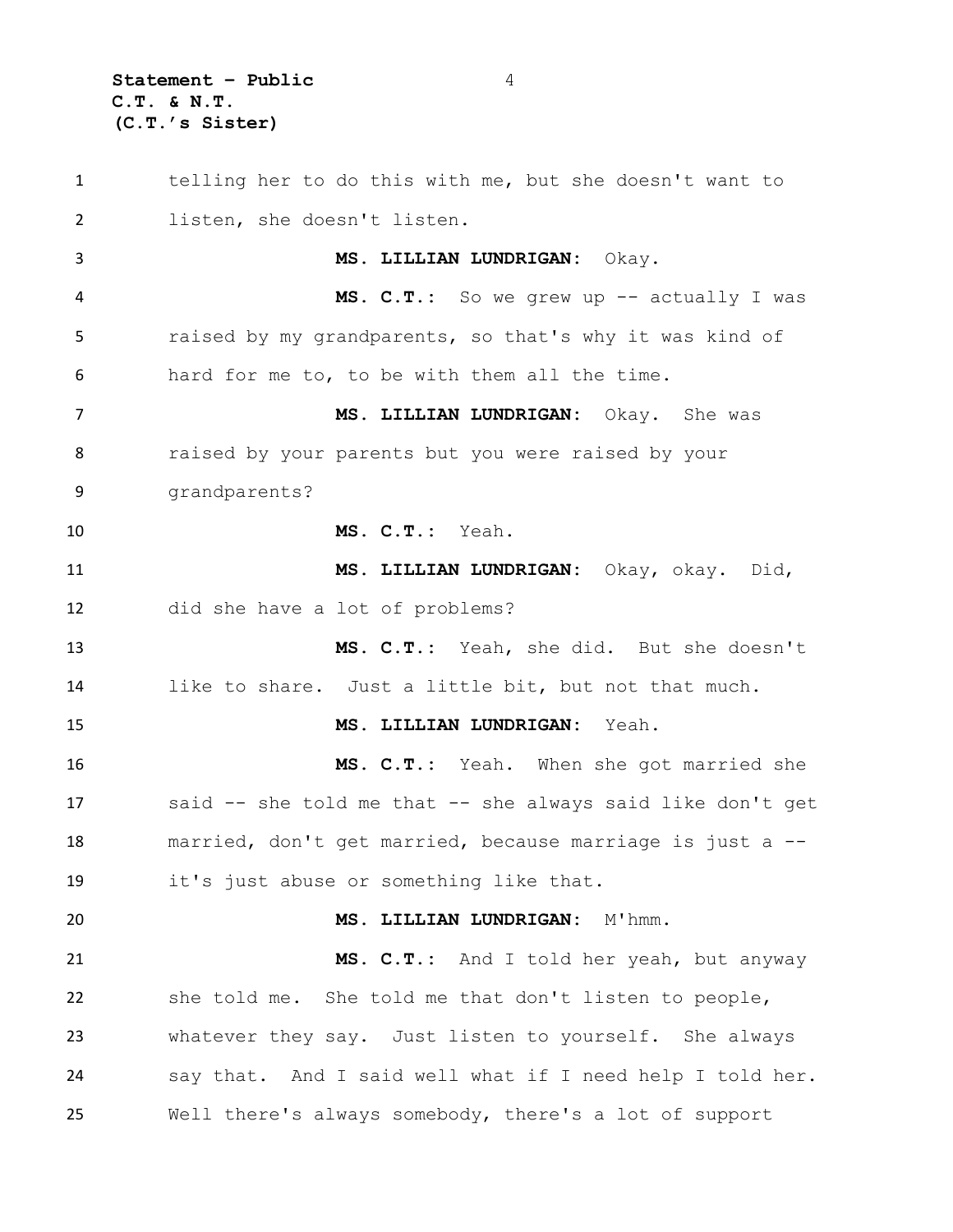**Statement – Public** 5 **C.T. & N.T. (C.T.'s Sister)**

 around. So maybe you can talk with them, whatever. **MS. LILLIAN LUNDRIGAN:** Right. What was her marriage like? She told you not to get married, was her marriage -- **MS. C.T.:** It was really -- she said it didn't work good for a couple of month. And then later on it started to work good with her, so after she had a kid. **MS. LILLIAN LUNDRIGAN:** Was it an arranged marriage? **MS. C.T.:** Yeah. **MS. LILLIAN LUNDRIGAN:** Same thing in the Inuit culture, arranged marriages. **MS. C.T.:** Yeah. **MS. LILLIAN LUNDRIGAN:** Did you live out on the land? **MS. C.T.:** Yeah, we did a couple of -- yeah, we did a couple of years ago. My dad used to work for – 18 [Employer] -- **MS. LILLIAN LUNDRIGAN:** Yeah. **MS. C.T.:** -- so we used to go out on (indiscernible) and stay there for -- until three month. **MS. LILLIAN LUNDRIGAN:** Yeah, okay. **MS. C.T.:** Yeah. **MS. LILLIAN LUNDRIGAN:** Was that good out on the land?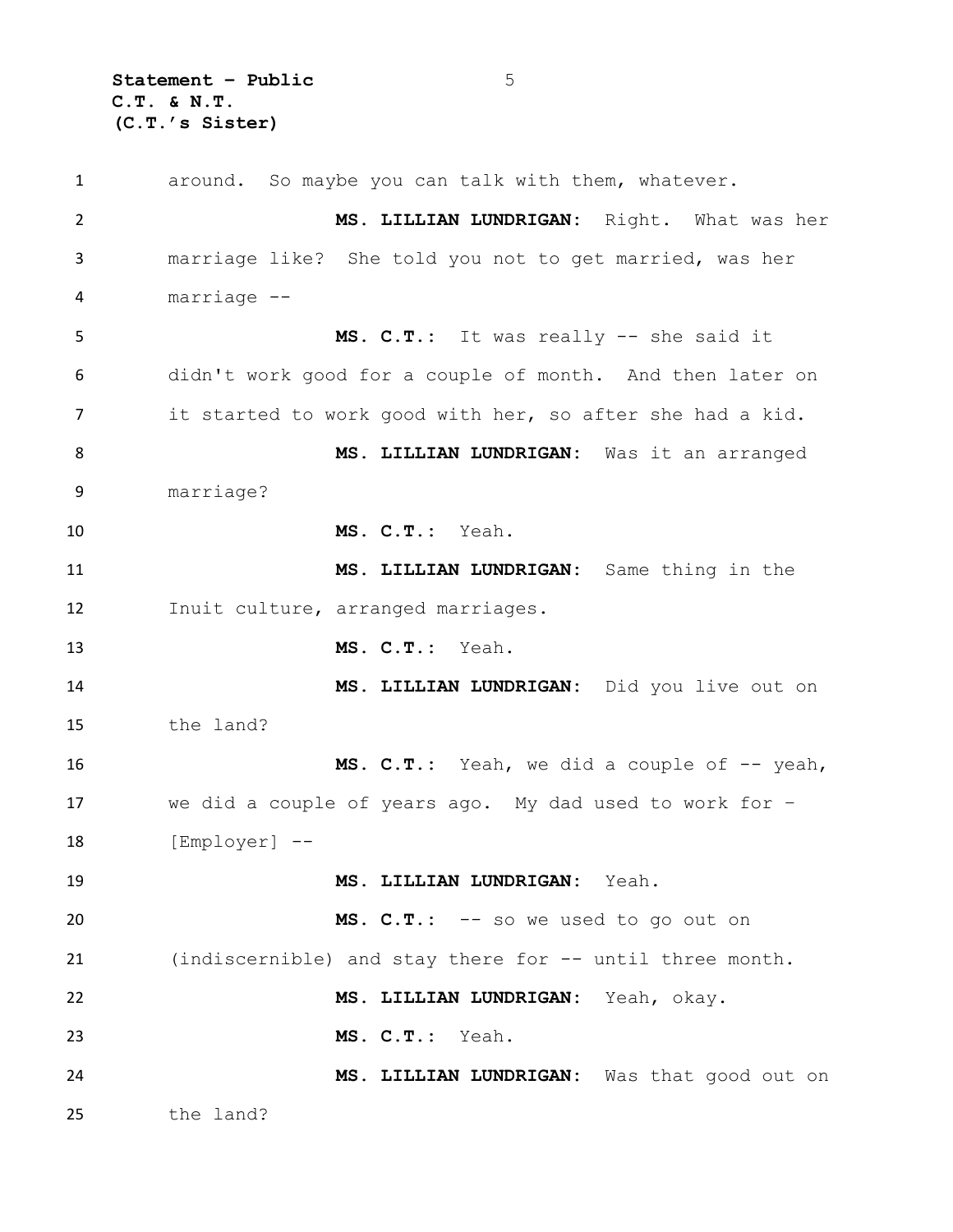**Statement – Public** 6 **C.T. & N.T. (C.T.'s Sister)**

 **MS. C.T.:** Yeah, it was really good. All the family, all the relative family were there, so it was really good. **MS. LILLIAN LUNDRIGAN:** Yeah, that's good. It's important to be out on the land. **MS. C.T.:** Yeah. **MS. LILLIAN LUNDRIGAN:** Are you okay? **MS. C.T.:** Yeah, I'm okay. **MS. LILLIAN LUNDRIGAN:** Do you want to talk about how she died, can you tell me? **MS. C.T.:** Geez, I don't know that part because -- I know on the 19th, December 19th, when I was coming this way, I went to visit her just before I was leaving. I was going on the charter so I went to visit her and she was drinking. She was playing that puzzle bingo, and I told her [C.T.'s Sister], I told her whatever you're doing, whatever -- I mean she was sewing that (indiscernible). I told her just make that up and then finish it. By the time I get back I'll give you some moose hide to make slipper. She says she was going to do that. I told her whatever they're doing, please don't get -- don't start drinking because Christmas is just around the corner, so just get everything ready for yourself and whatever. And she said yeah, I'm going to do that. **MS. LILLIAN LUNDRIGAN:** M'hmm.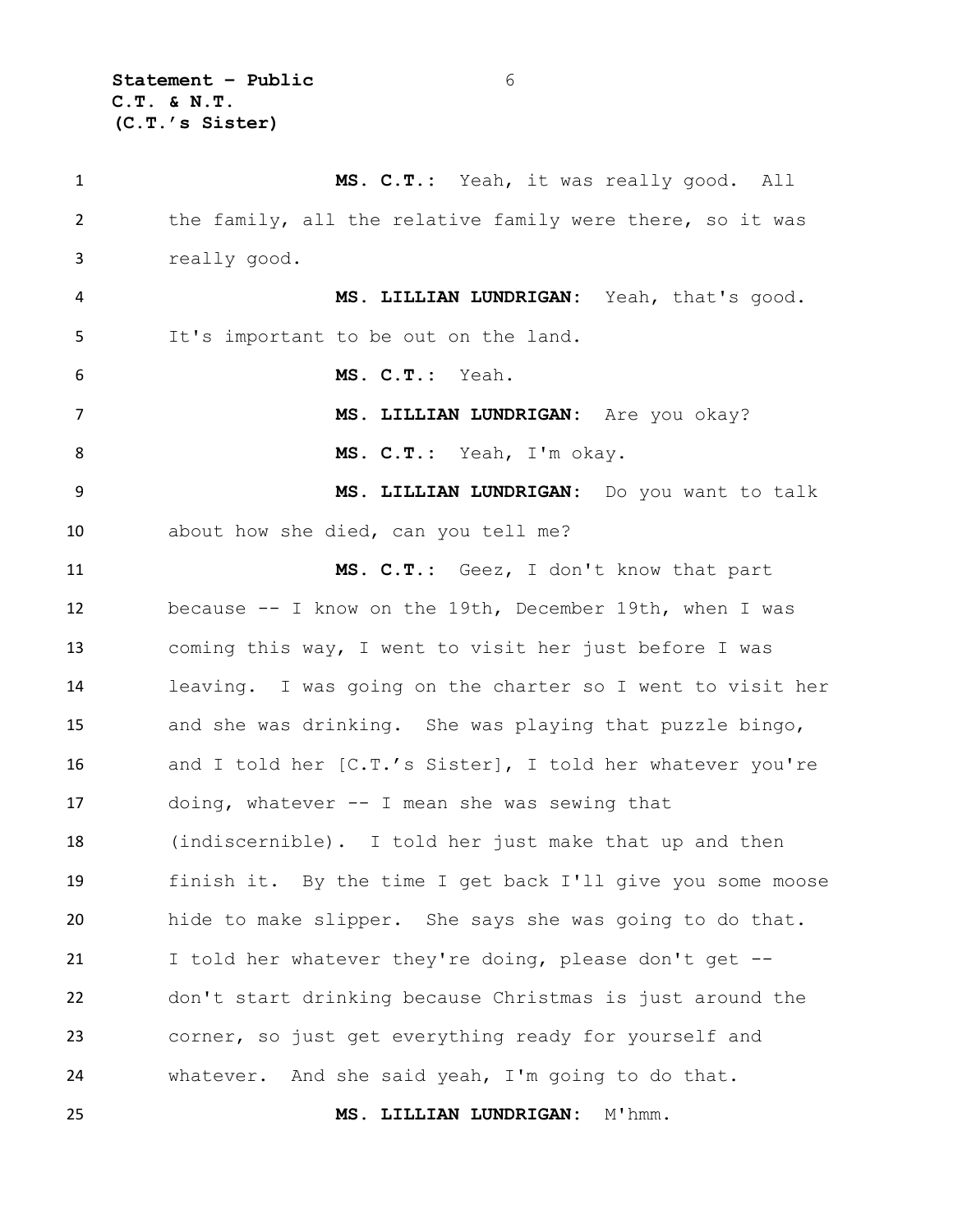**Statement – Public** 7 **C.T. & N.T. (C.T.'s Sister)**

 **MS. C.T.:** I told her just take care of yourself. I don't -- I told her that, I told her that just try to get ready for everything before Christmas. By the time I get back I'll give you moose hide and, and paper so you can make yourself a slipper. She said yeah, I'm going to work on it. I told her I'm leaving today so just take my words. I know you like to party and you like to go out and drink. Yeah, I'll do that. That was the last words -- that was the last thing she said was it. So I don't mind talking about it but not part of things about it. But I just pray myself -- but I pray -- every night I pray for her, to keep myself strong, not to think about it. But I -- when I pray for her -- I pray every night for her. But one thing is I don't like when I'm going to the [store], that's where her house is. I hate to see that place, but as soon as I go there I always have tears. I don't like to see that house, but what can we do? **MS. LILLIAN LUNDRIGAN:** Is that where she was killed? **MS. C.T.:** Yeah, in that house.

## **MS. LILLIAN LUNDRIGAN:** Okay.

 **MS. C.T.:** That time when they told, they told us that she passed away, my sister was with me that time here. We had a lot of visitors and one elder told us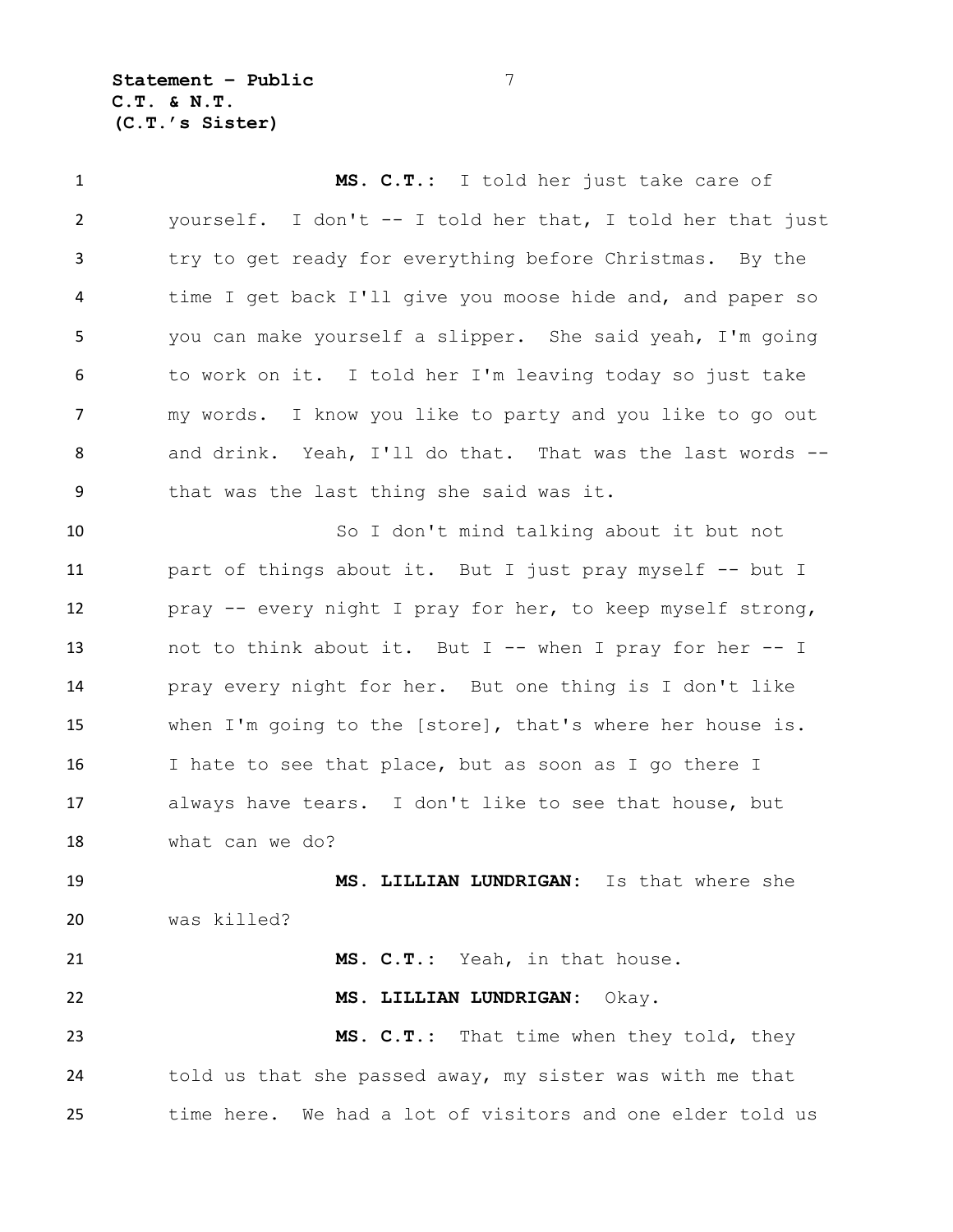**Statement – Public** 8 **C.T. & N.T. (C.T.'s Sister)**

1 try to be strong for her, try and be strong so as not to say anything, just -- so we did. And my sister came with me and the old man told us no matter what, just try and be strong for your sister. I know she's -- if anything like that she's in, she's in the Lord's hands.

**MS. LILLIAN LUNDRIGAN:** Yeah.

 **MS. C.T.:** That's what he told us. So we didn't say nothing from then, when we came back. And the next day we were leaving, she was going back to my other sister's. She's from (indiscernible), but she was here. She was going to go back but something happened, so she came back with us to [Community 1 in Northwest Territories]. That's when they -- that's when we heard. We just -- they just told us something over the phone, but we didn't -- we don't believe it. I said I don't believe it. They told us but I said I don't believe it until I see with my own eyes.

 My sister start yelling and crying. So we start crying. And then my husband was with us that time, her husband was with us. So they said -- they told us, they told the story. And then later on they said there's some people coming in visiting you guys, so they told us try and be nice, try and be quiet with them, so we did. The next day we took off and when we came back my -- as soon as I seen my brother I started crying. He told me try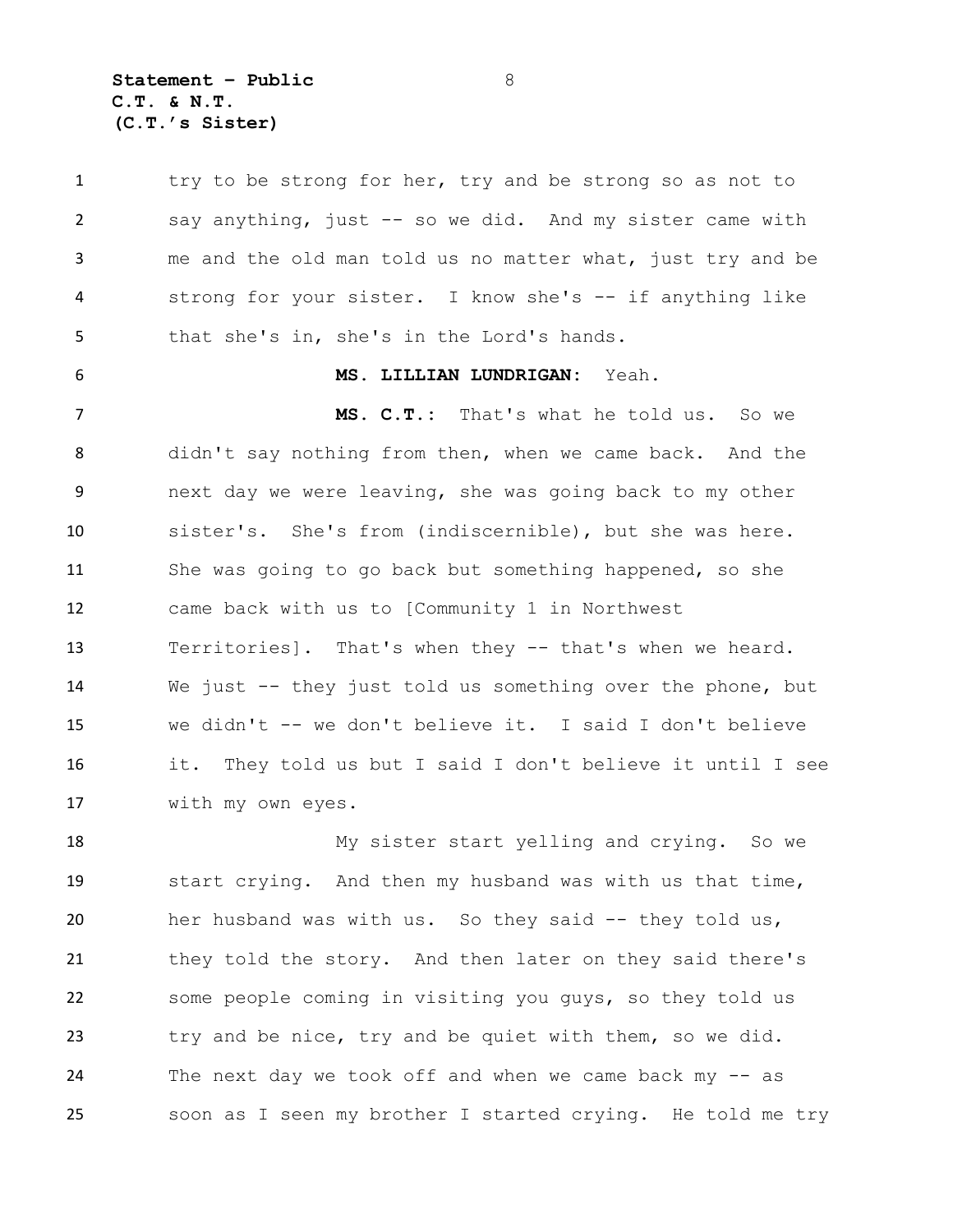**Statement – Public** 9 **C.T. & N.T. (C.T.'s Sister)**

 and be strong. But one thing is -- I don't like when I see her house. And I told her -- the last word, the last word she told me, she said yeah, I'm going to do that. That's the last one. **MS. LILLIAN LUNDRIGAN:** Was she drinking -- **MS. C.T.:** Yeah. **MS. LILLIAN LUNDRIGAN:** -- partying when it happened to her? **MS. C.T.:** Yeah. **MS. LILLIAN LUNDRIGAN:** Was there a party in her -- **MS. C.T.:** I think so but I'm not too sure, I wasn't there at that time. But what I heard is just the stories that they saw her that day. She was really happy, but I don't really know what happened. They said she was partying and she slipped -- I think she pass out or something. There's somebody staying there with -- there's 18 a young girl was there with her too. She says she was sleeping, but I don't know what happened. Next thing there's -- they got in a fight or something. They got in a fight and then next thing they were saying that there's -- she was sleeping by the bed. I don't know what time they were there. I don't really know what happened. **MS. LILLIAN LUNDRIGAN:** So you don't know what the cause of her death was?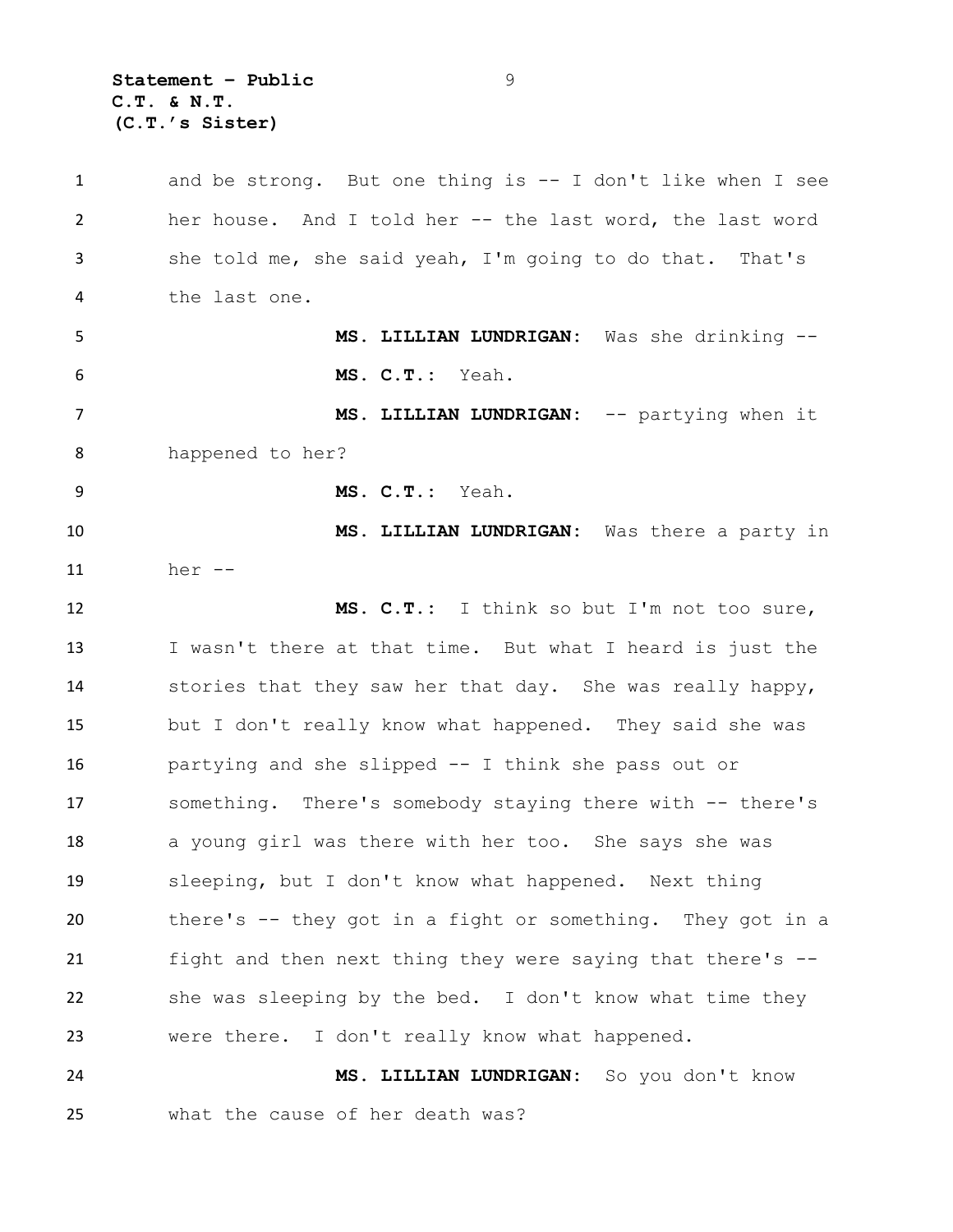**Statement – Public** 10 **C.T. & N.T. (C.T.'s Sister)**

 **MS. C.T.:** I think it's respiratory or something like that. **MS. LILLIAN LUNDRIGAN:** Oh okay. **MS. C.T.:** If they're short of breath or -- but when she drinks she -- well even though she doesn't drink she's always short of breath. **MS. LILLIAN LUNDRIGAN:** Okay. **MS. C.T.:** I think she must -- I don't know what they did to her or something. **MS. LILLIAN LUNDRIGAN:** Oh okay. So they never determined if it was a suspicious death or natural, natural causes? **MS. C.T.:** I think it must be natural causes. **MS. LILLIAN LUNDRIGAN:** That's what they determined it as? **MS. C.T.:** Yeah, yeah. **MS. LILLIAN LUNDRIGAN:** Natural causes, okay. **MS. N.T.:** That's what they said that day in court. **MS. C.T.:** Yeah, that's what they said at the court. **MS. LILLIAN LUNDRIGAN:** Okay, okay. **MS. C.T.:** Yeah.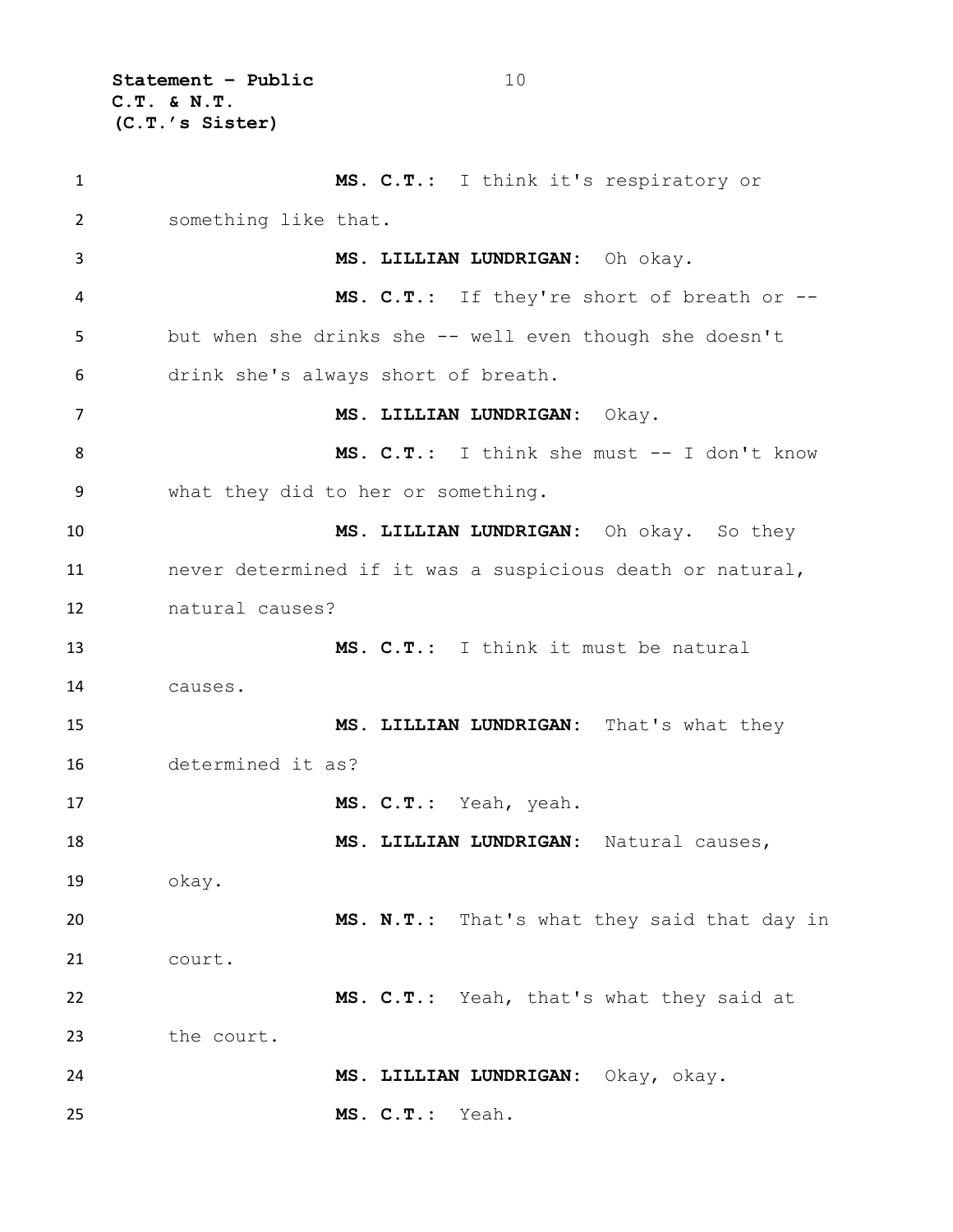**Statement – Public** 11 **C.T. & N.T. (C.T.'s Sister)**

| $\mathbf{1}$   |                         |                    |                                     | MS. LILLIAN LUNDRIGAN: So no one was ever   |
|----------------|-------------------------|--------------------|-------------------------------------|---------------------------------------------|
| $\overline{2}$ | charged for her --      |                    |                                     |                                             |
| 3              |                         | MS. C.T.: Yeah.    |                                     |                                             |
| 4              |                         |                    | MS. LILLIAN LUNDRIGAN: There was?   |                                             |
| 5              |                         | MS. N.T.: Yeah.    |                                     |                                             |
| 6              |                         | $MS. C.T.: But --$ |                                     |                                             |
| $\overline{7}$ |                         |                    | MS. N.T.: The stepson.              |                                             |
| 8              |                         |                    | MS. C.T.: The stepson.              |                                             |
| 9              |                         |                    | MS. LILLIAN LUNDRIGAN: Oh, stepson? |                                             |
| 10             |                         | MS. N.T.: M'hmm.   |                                     |                                             |
| 11             |                         |                    |                                     | MS. LILLIAN LUNDRIGAN: And so he was        |
| 12             | charged for her murder? |                    |                                     |                                             |
| 13             |                         | MS. C.T.: Yeah.    |                                     |                                             |
| 14             |                         |                    |                                     | MS. LILLIAN LUNDRIGAN: And it went through  |
| 15             | the court?              |                    |                                     |                                             |
| 16             |                         | MS. C.T.: Yeah.    |                                     |                                             |
| 17             |                         |                    |                                     | MS. LILLIAN LUNDRIGAN: But he was found not |
| 18             | quilty?                 |                    |                                     |                                             |
| 19             |                         |                    | MS. C.T.: He was found quilty.      |                                             |
| 20             |                         |                    | MS. LILLIAN LUNDRIGAN: He was?      |                                             |
| 21             |                         |                    | MS. C.T.: So he got five years.     |                                             |
| 22             |                         |                    |                                     | MS. LILLIAN LUNDRIGAN: Manslaughter?        |
| 23             |                         | MS. N.T.: Yeah.    |                                     |                                             |
| 24             |                         |                    |                                     | MS. LILLIAN LUNDRIGAN: What was his name?   |
| 25             |                         |                    | MS. C.T.: [Stepson].                |                                             |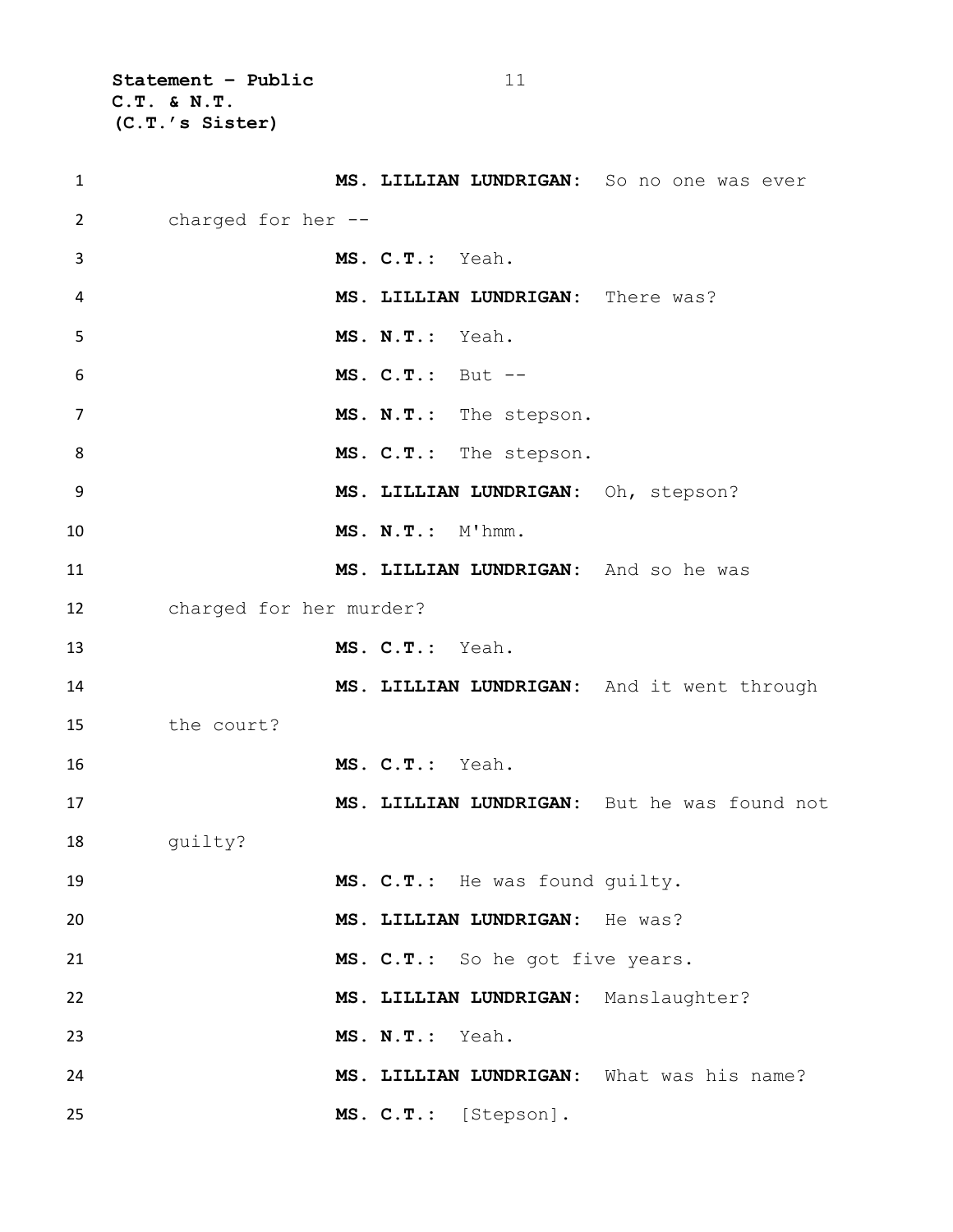**Statement – Public** 12 **C.T. & N.T. (C.T.'s Sister)**

| $\mathbf{1}$ | MS. LILLIAN LUNDRIGAN: [Stepson]?                         |
|--------------|-----------------------------------------------------------|
| 2            | MS. C.T.: Yeah.                                           |
| 3            | MS. LILLIAN LUNDRIGAN: Okay. So he's out                  |
| 4            | now?                                                      |
| 5            | MS. $C.T.: No, he's --$                                   |
| 6            | MS. LILLIAN LUNDRIGAN: He's still in jail?                |
| 7            | MS. C.T.: Yeah.                                           |
| 8            | MS. LILLIAN LUNDRIGAN: Okay.                              |
| 9            | MS. C.T.: He just got charged, so he only                 |
| 10           | had what, two and a half months?                          |
| 11           | MS. LILLIAN LUNDRIGAN: Okay, so it just                   |
| 12           | went through the --                                       |
| 13           | MS. C.T.: Yeah.                                           |
| 14           | MS. LILLIAN LUNDRIGAN: Okay. So he was                    |
| 15           | there drinking too?                                       |
| 16           | MS. C.T.: I think so, yeah. That's what                   |
| 17           | they're saying. He -- most of the time they said he can't |
| 18           | remember.                                                 |
| 19           | MS. LILLIAN LUNDRIGAN: So that was her                    |
| 20           | stepson?                                                  |
| 21           | MS. C.T.: Yeah.                                           |
| 22           | MS. LILLIAN LUNDRIGAN: How old is he?                     |
| 23           | MS. N.T.: [In his twenties].                              |
| 24           | MS. C.T.: [In his twenties].                              |
| 25           | MS. N.T.: Around that range, yeah.                        |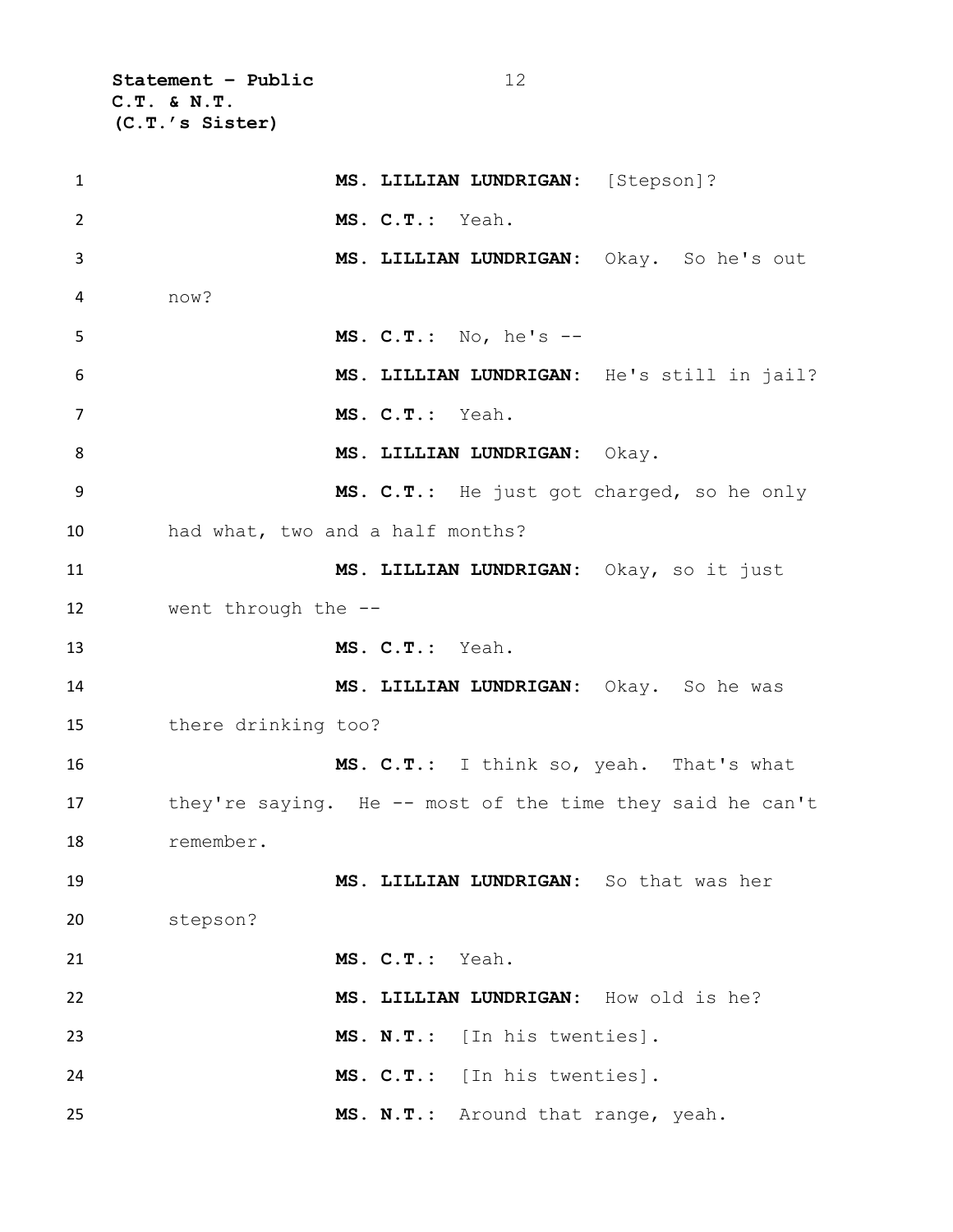**Statement – Public** 13 **C.T. & N.T. (C.T.'s Sister)**

 **MS. LILLIAN LUNDRIGAN:** Was he always in trouble with the law? **MS. N.T.:** Sometimes, yeah sometimes. **MS. C.T.:** But he was really good with your mom all the time. He really treats your mom really good. But I don't know what really happened there. Because I don't think he can remember what really happened, but he said he was -- how could I do this to my mom? That's what he told us. So I don't really know what happened there. But I know about the -- the court said it was kind of with the -- **MS. N.T.:** Heart. **MS. C.T.:** -- heart or something. Something with the heart or something. **MS. LILLIAN LUNDRIGAN:** Heart attack? **MS. N.T.:** Her heart and her respiratory, I think it just combined. **MS. C.T.:** Whatever happened, but you know she must have went out of breath. But then there's too much evidence of blood and kind of mixed with paint too. They couldn't tell, really tell what really happened because he doesn't remember himself too. **MS. LILLIAN LUNDRIGAN:** Because he was drunk? **MS. C.T.:** Yeah. So they told him if you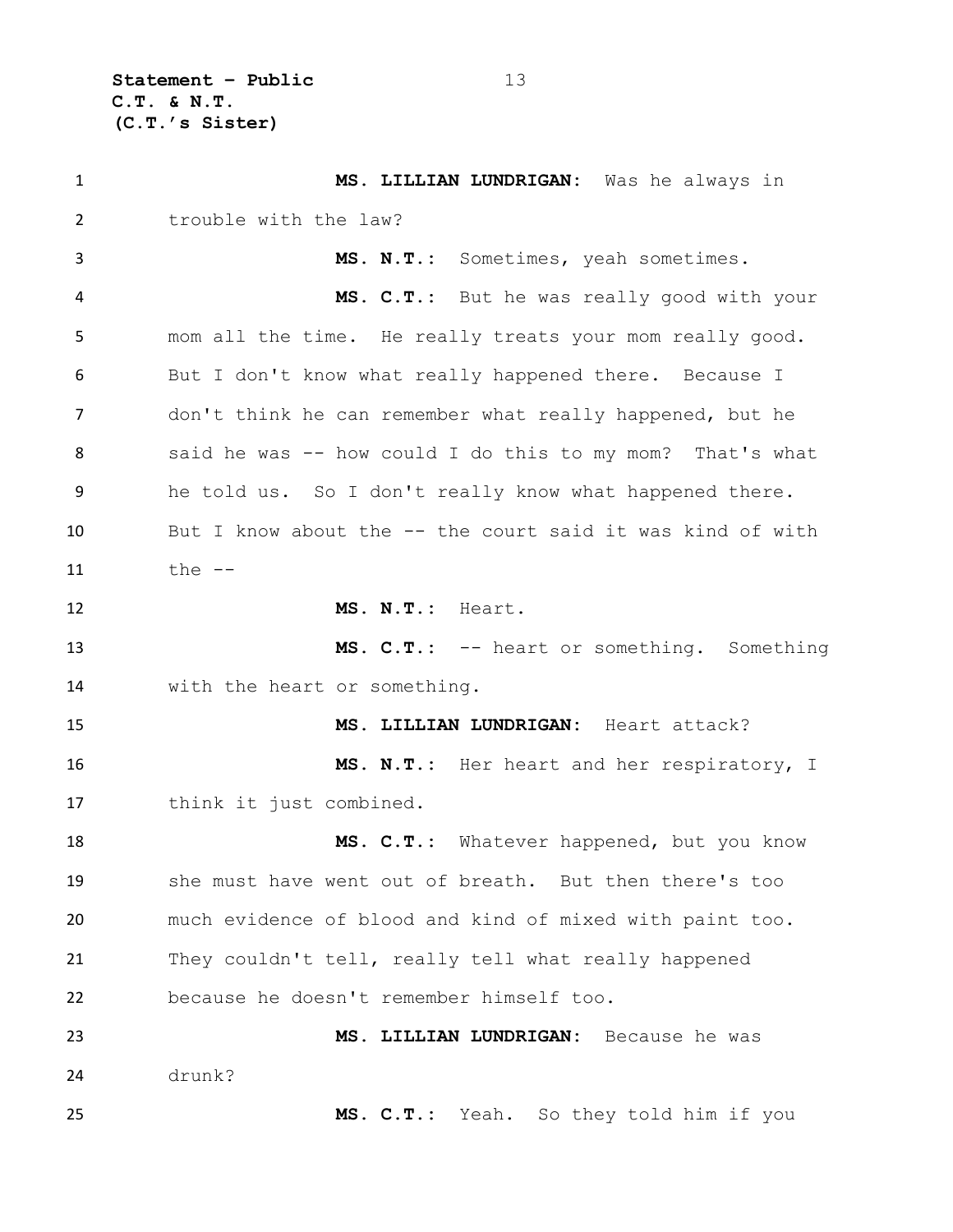**Statement – Public** 14 **C.T. & N.T. (C.T.'s Sister)**

 pleaded not guilty it's going to go through court and it's going to take a while. And then if they find you guilty you'll probably take two to five years or something. But if you plead guilty now you're going to -- because they don't know the whole story, just the evidence that was -- that happened. **MS. LILLIAN LUNDRIGAN:** Okay. **MS. C.T.:** So he pleaded guilty, so he got five years. But he got also proof from all his family, everybody else. **MS. LILLIAN LUNDRIGAN:** How did that make you feel, like when that -- so they had a plea, they plea bargained with him, right? **MS. C.T.:** Yeah. **MS. LILLIAN LUNDRIGAN:** They agreed to -- how did that make you feel? **MS. C.T.:** It's okay. I can't say -- I'm 18 not against whatever really happened, but he's -- she's my sister and she's gone already, and my -- my nephew, well he's my nephew or whatever. He's my nephew, but he's still living, so might as well support I said from our elders who raised us. That's why I said, better listen to whatever the elders say. She's gone away, she's gone already, and my nephew is still alive so we have to support this one. We can always forgive, forgive people whatever they do.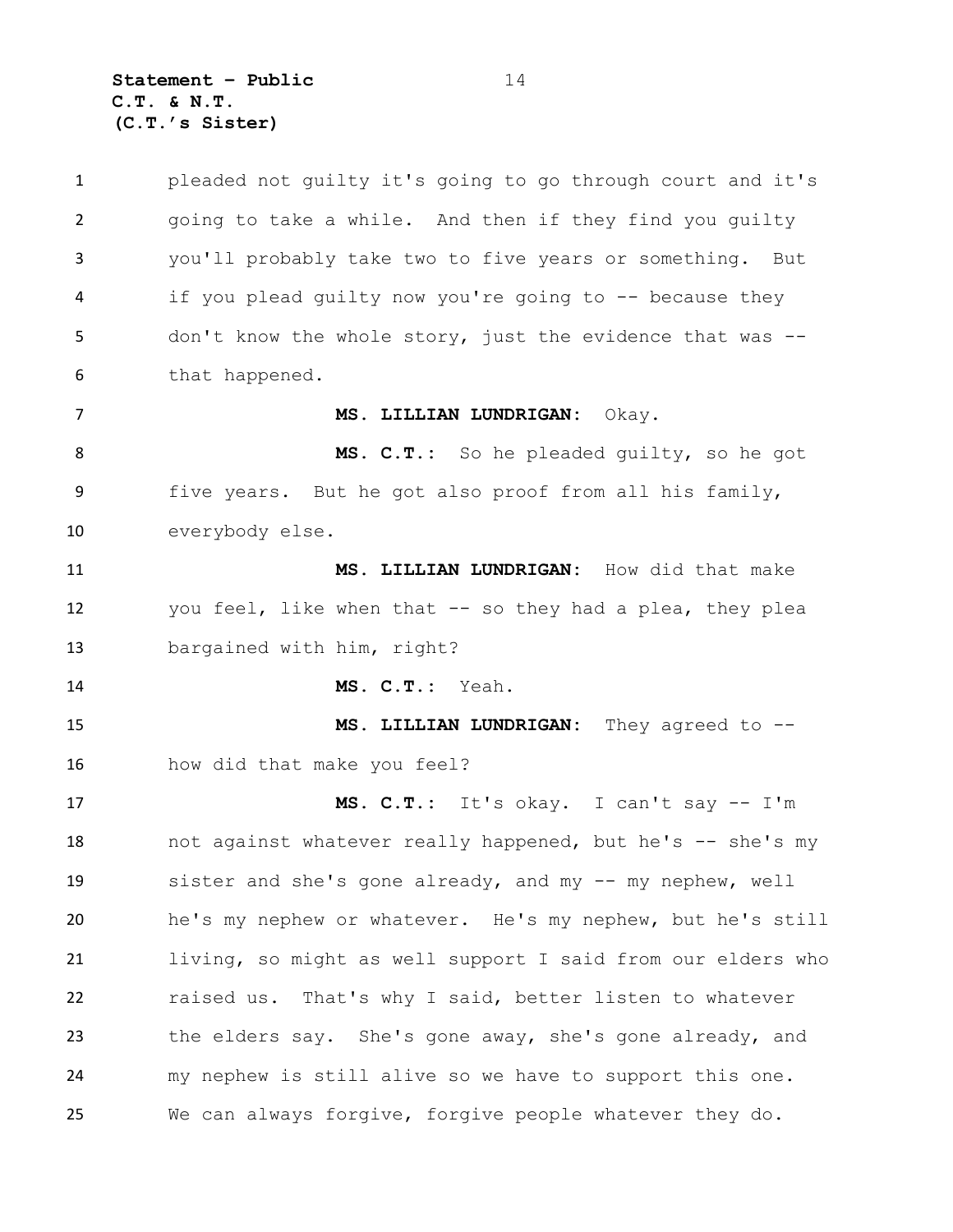**Statement – Public** 15 **C.T. & N.T. (C.T.'s Sister)**

 That's what they -- that's what they always tell us. **MS. LILLIAN LUNDRIGAN:** And it sounds like he felt bad for what happened, because you said he said how could I do that to my mom. **MS. C.T.:** Yeah. **MS. LILLIAN LUNDRIGAN:** Right? So unfortunately it was the alcohol that -- **MS. C.T.:** Yeah. **MS. LILLIAN LUNDRIGAN:** -- made it get to that point that night, so he felt bad. **MS. C.T.:** Because when I used to -- well I usually visit my sister all the time. **MS. LILLIAN LUNDRIGAN:** M'hmm. **MS. C.T.:** And he's always there around, really joking around with us and that, and with your mom, teasing your mom and everything. And just that time, whatever happened happened. It just -- I don't know. **MS. LILLIAN LUNDRIGAN:** Why was she drinking a lot? **MS. C.T.:** I have no idea. I guess she -- she was just by herself too, and she's a widow. **MS. N.T.:** Her husband died. **MS. C.T.:** Her husband passed away. **MS. LILLIAN LUNDRIGAN:** Okay. Did she always drink a lot or did it start after her husband died?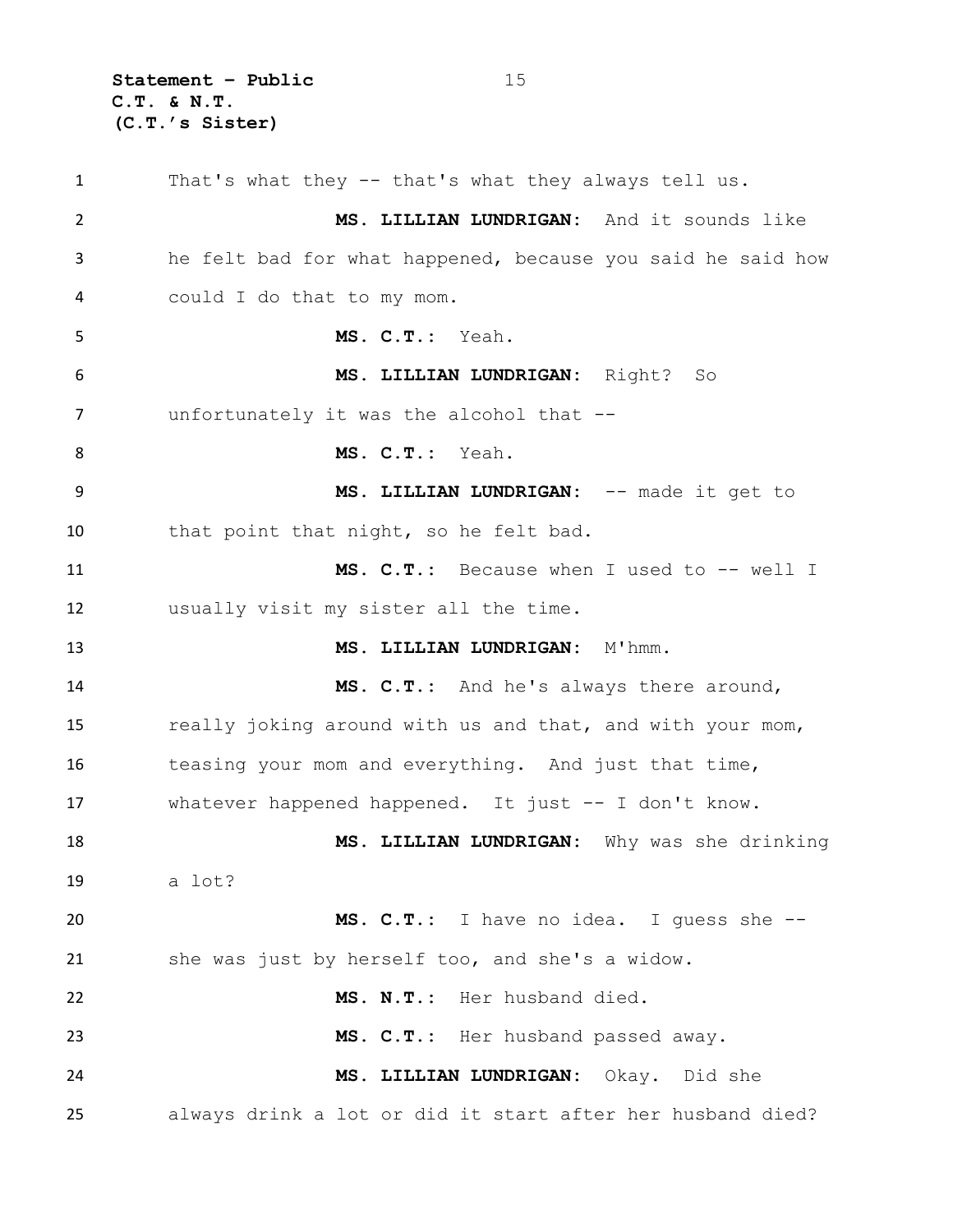**Statement – Public** 16 **C.T. & N.T. (C.T.'s Sister)**

 **MS. C.T.:** Well they'd been drinking a lot before that. **MS. LILLIAN LUNDRIGAN:** Okay. **MS. C.T.:** Even when the husband was alive too, they'd be drinking and drinking. I had no idea why. I always tell them what's your problem, but she won't -- **MS. LILLIAN LUNDRIGAN:** She never opened up about it? **MS. C.T.:** She doesn't, no. **MS. LILLIAN LUNDRIGAN:** Did she go to Residential School. **MS. C.T.:** Me? **MS. LILLIAN LUNDRIGAN:** Both of you? **MS. C.T.:** My sister did. My sister went for a long time. But me, I wouldn't stay for a couple of months. **MS. LILLIAN LUNDRIGAN:** Could it be that something -- **MS. C.T.:** Maybe. **MS. LILLIAN LUNDRIGAN:** -- from that really affected her? Because so many -- we've talked to so many family members that have gone through it. **MS. N.T.:** Yeah, I think so, that's why. **MS. LILLIAN LUNDRIGAN:** Because of the trauma unfortunately internally.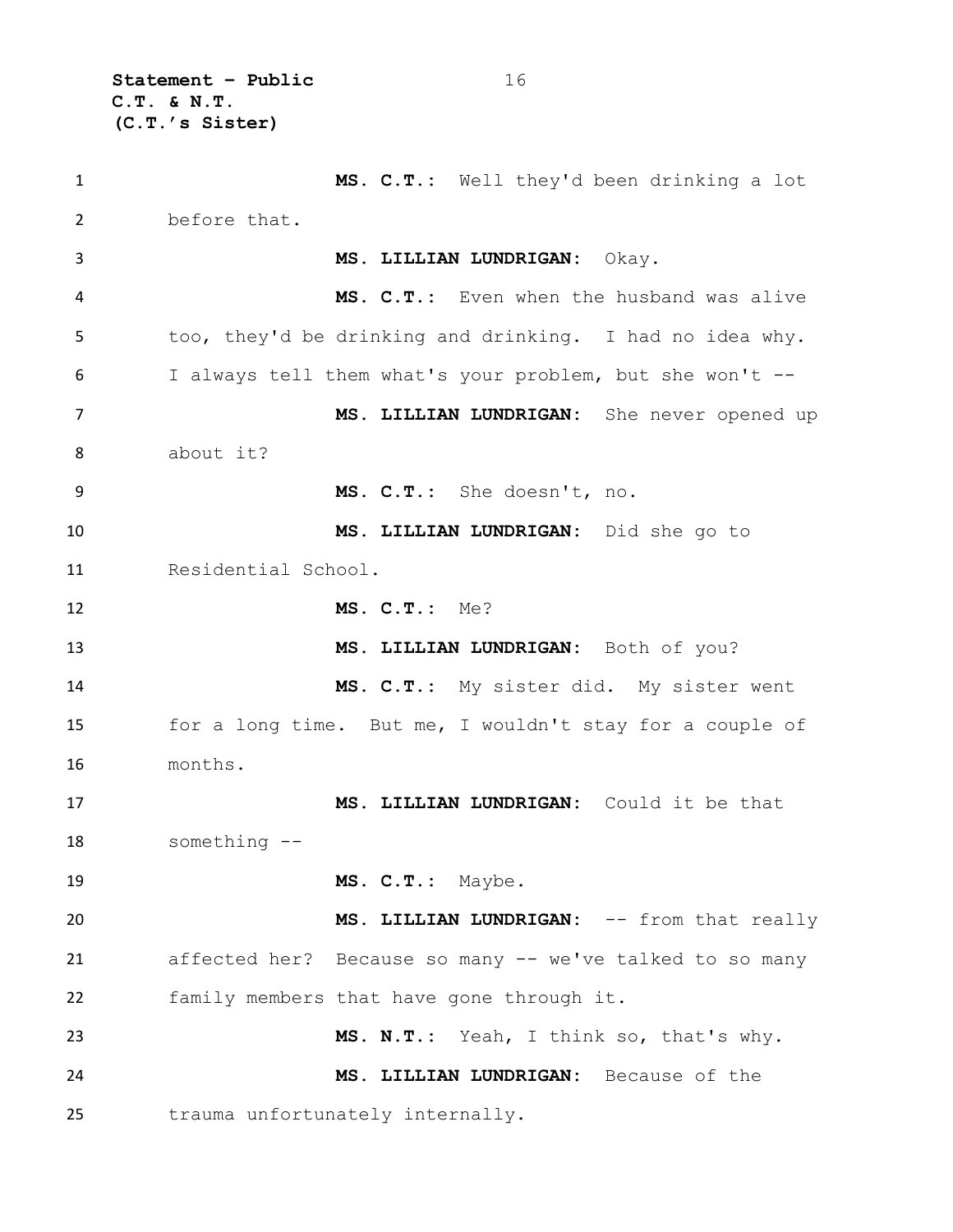**Statement – Public** 17 **C.T. & N.T. (C.T.'s Sister)**

 **MS. C.T.:** But she doesn't like to share. **MS. LILLIAN LUNDRIGAN:** Yeah, and not talk about it. So that's, that's part of the problem if that's what happened to her. **MS. C.T.:** I think so. **MS. LILLIAN LUNDRIGAN:** Unfortunately, yeah. She never got counselling from the Residential School? **MS. C.T.:** I think she -- no, I don't think she did. I think she did when the husband was -- I think 10 they went for treatment. **MS. LILLIAN LUNDRIGAN:** M'hmm. **MS. C.T.:** They did but it didn't help them. After the husband passed away she went out again for treatment, and that was it. **MS. LILLIAN LUNDRIGAN:** And it still didn't help her? **MS. C.T.:** No. **MS. LILLIAN LUNDRIGAN:** Do you think anything could have helped her? What do you think would have been better for her, to help her? **MS. C.T.:** So I don't really know. **MS. LILLIAN LUNDRIGAN:** It's okay if you don't know. **MS. C.T.:** No, I don't know. **MS. LILLIAN LUNDRIGAN:** You don't, okay.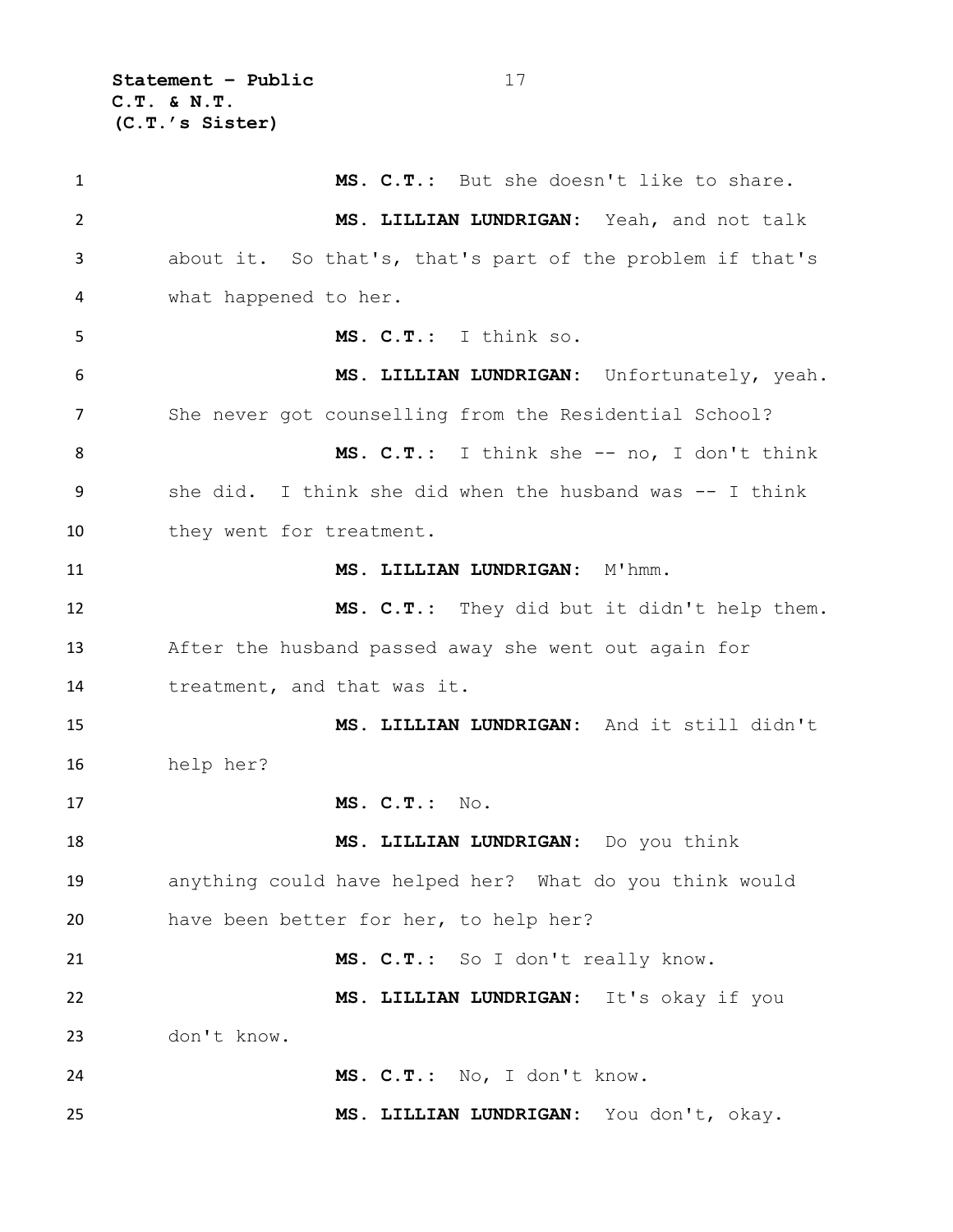**Statement – Public** 18 **C.T. & N.T. (C.T.'s Sister)**

 Something like that, it's too -- it's too difficult. **MS. C.T.:** Yeah. Like even when we -- even my oldest brother, he's the oldest, he's just like our dad. So every time when she talks to him she doesn't want to listen to him. So he doesn't, we don't -- she doesn't hardly talk to him anymore. We've been trained to help her with a lot of things, but she doesn't want to listen. But 8 she's a really good worker on the land, she'll do anything. She's so in everything. **MS. LILLIAN LUNDRIGAN:** Yeah. **MS. C.T.:** She was a good woman, but just an alcoholic really. **MS. LILLIAN LUNDRIGAN:** Yeah. And like with her -- your mom and dad. **MS. C.T.:** They like -- **MS. LILLIAN LUNDRIGAN:** It was right before Residential School? **MS. C.T.:** Yeah, my parents -- my dad and mom, well they used to drink lots too. Well I was raised - 20 - when I was small, I think I was about -- geez, a baby. That time when my mom went to hospital because she was sick. So my Granny took me in and raised me. And then my Granny said she's -- she got ill so she -- somebody took me in and raised me again. And they didn't really, they didn't really look after me good. So after my Grandma got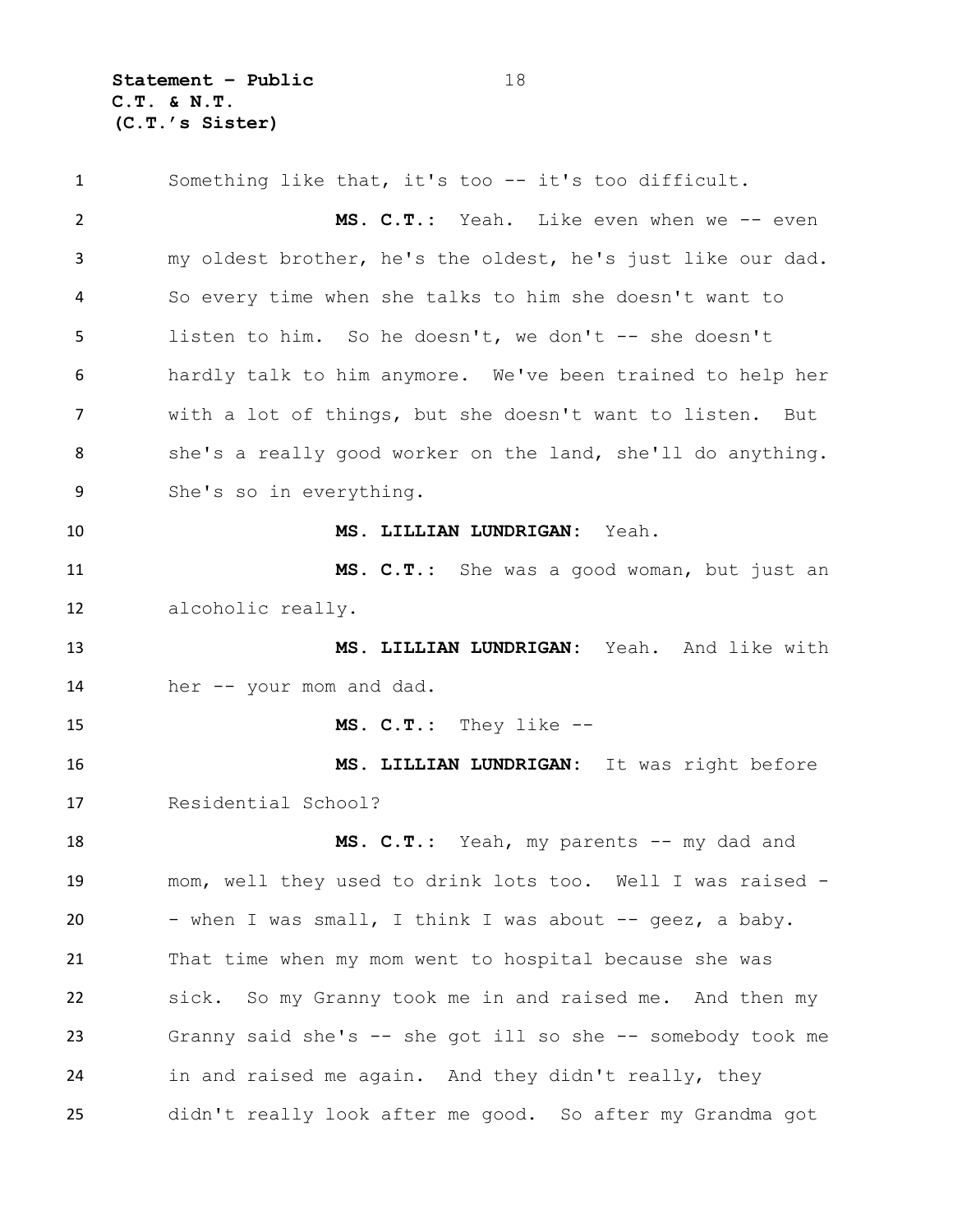**Statement – Public** 19 **C.T. & N.T. (C.T.'s Sister)**

1 -- I don't know what they call that sickness. She had some kind of sores on her arm and leg. Must be scabies or -- **MS. N.T.:** Yeah. **MS. C.T.:** She said after it healed she took me back and since then she raised me. So I don't -- **MS. LILLIAN LUNDRIGAN:** Okay. Did your parents, your mother and father, go to Residential School too? **MS. C.T.:** No. **MS. LILLIAN LUNDRIGAN:** No? **MS. C.T.:** No. **MS. LILLIAN LUNDRIGAN:** But they -- you said they drank a lot? **MS. C.T.:** Yeah, they did, they drank lots. They used to drink lots of home brew all the time. **MS. LILLIAN LUNDRIGAN:** Oh okay, yeah. How old was your sister when they took her to Residential School? **MS. C.T.:** Let's see, 17 -- 14, 15, 16, around there. **MS. LILLIAN LUNDRIGAN:** Yeah, okay. **MS. C.T.:** Yeah, I remember she was just crying when they took her. **MS. LILLIAN LUNDRIGAN:** Which one did they send her to, which Residential School?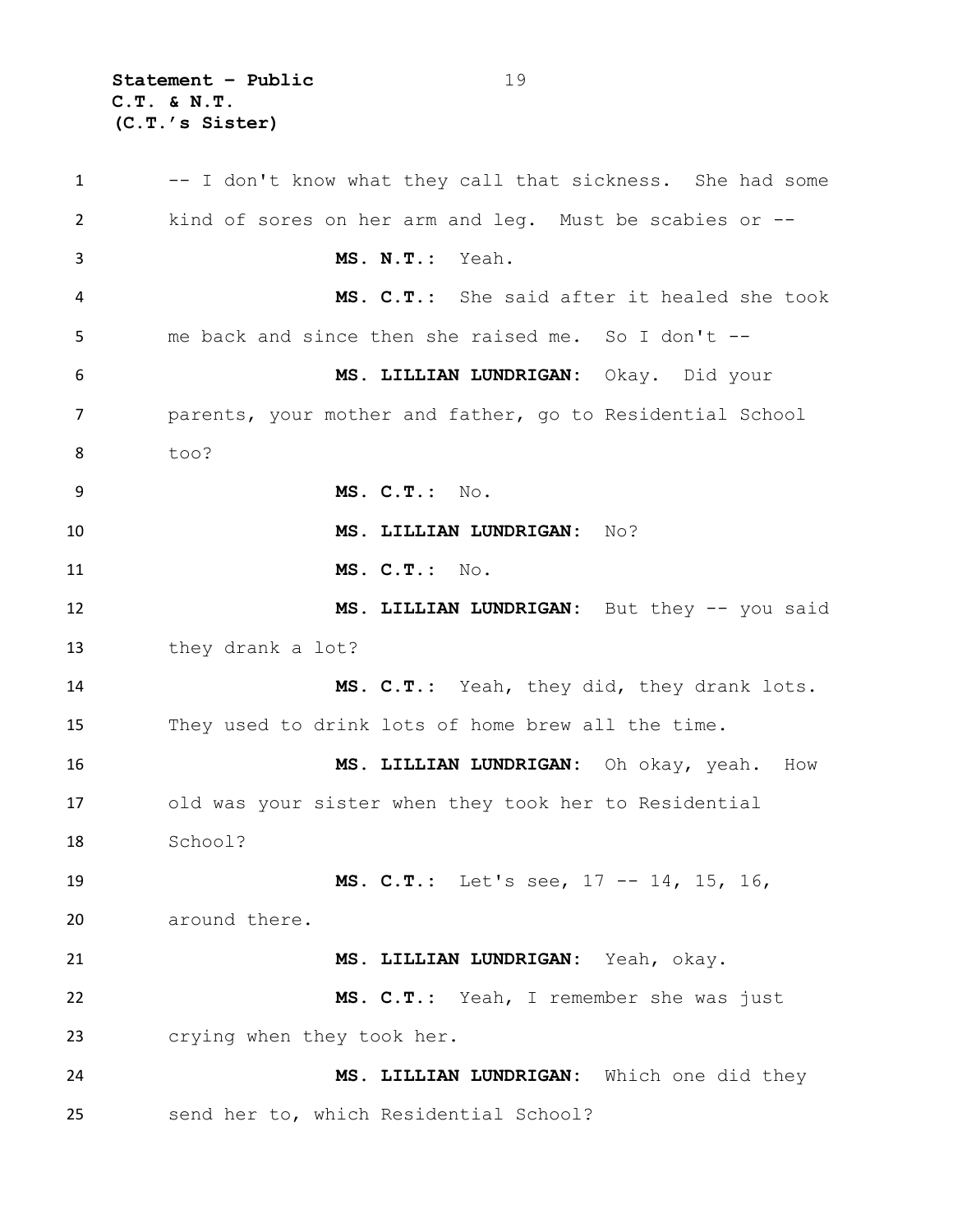**Statement – Public** 20 **C.T. & N.T. (C.T.'s Sister)**

 **MS. C.T.:** I think it's near the (indiscernible) club. **MS. LILLIAN LUNDRIGAN:** Oh, (indiscernible). Does she -- she has children other than the stepson? **MS. C.T.:** Yes, yes she has two. **MS. LILLIAN LUNDRIGAN:** Okay. **MS. C.T.:** Two boys and two adoption, one girl and one boy. **MS. LILLIAN LUNDRIGAN:** That she adopted? **MS. C.T.:** Yeah. Well she gave the oldest son to my parents. **MS. LILLIAN LUNDRIGAN:** How are her children doing? **MS. C.T.:** They're doing good, yeah. **MS. LILLIAN LUNDRIGAN:** Good, handling it -- 16 the children that she had, how did they handle her, her death, like how are they -- how are they coping with -- **MS. C.T.:** [Son 1] is okay, but -- he always come and he always talk to me about this, that stuff. I'm trying not to think about my mom, he always say that. Just pray for your mom, just pray for your mom. If he has a problem with his wife, she -- he doesn't like to share whatever. He's like that so I told him try and be strong. **MS. LILLIAN LUNDRIGAN:** Yeah. **MS. C.T.:** Don't look so sad. I keep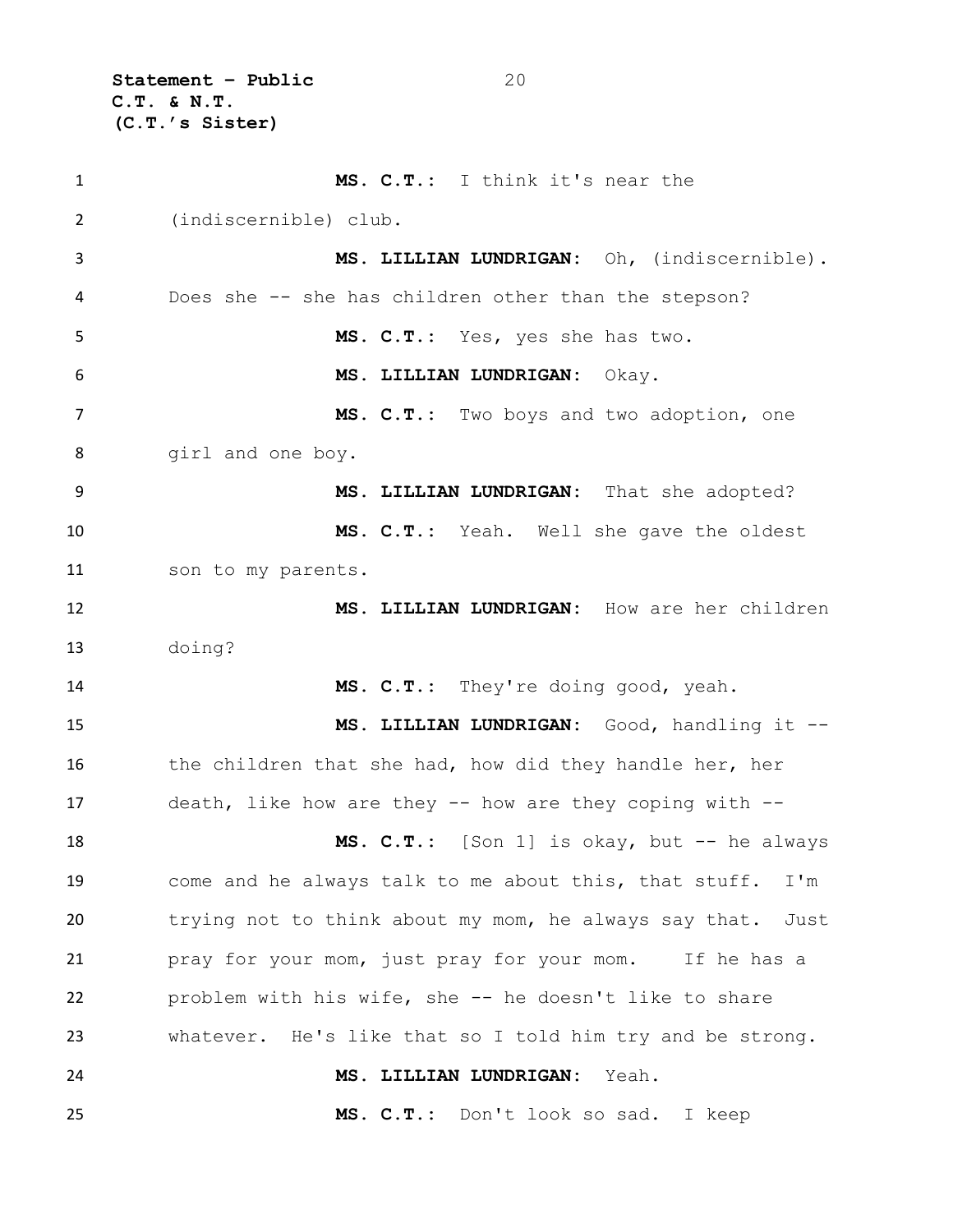**Statement – Public** 21 **C.T. & N.T. (C.T.'s Sister)**

 telling him try and be strong. He always seems to say that I'm having problem with my wife. I say just try and be strong, try and be strong. I keep telling him -- when what's his name -- [Son 2], he's around here somewhere on the street. He doesn't want to move back. **MS. LILLIAN LUNDRIGAN:** There's no, there's no one, like no services in -- where you're from, [Community 1 in Northwest Territories]? **MS. C.T.:** Yeah. **MS. LILLIAN LUNDRIGAN:** For people to talk to like counsellors for -- **MS. N.T.:** Like there is but -- **MS. C.T.:** No. **MS. LILLIAN LUNDRIGAN:** There are some there but they're not helpful? **MS. C.T.:** No, no, nothing. They're not like your guys out here. **MS. LILLIAN LUNDRIGAN:** No? **MS. C.T.:** No, they're not doing nothing. **MS. N.T.:** I think nothing stays confidential. **MS. C.T.:** No. **MS. LILLIAN LUNDRIGAN:** That's a problem? **MS. C.T.:** That's a problem. People don't like to go there.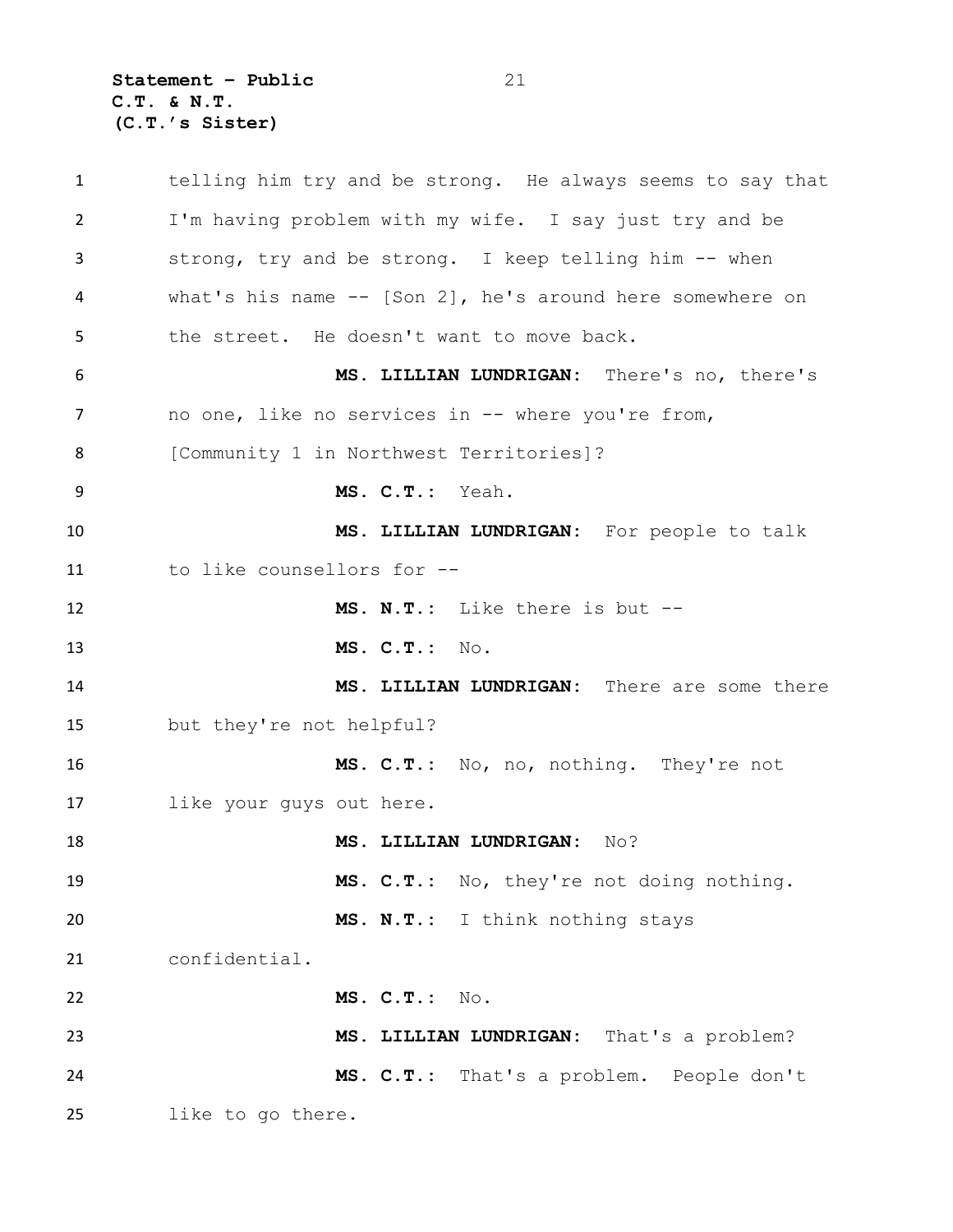**Statement – Public** 22 **C.T. & N.T. (C.T.'s Sister)**

| $\mathbf{1}$ | MS. LILLIAN LUNDRIGAN: Because it's a                      |
|--------------|------------------------------------------------------------|
| 2            | small, small town, really small?                           |
| 3            | MS. C.T.: M'hmm.                                           |
| 4            | MS. LILLIAN LUNDRIGAN: How many people                     |
| 5            | there?                                                     |
| 6            | MS. C.T.: I think [number] --                              |
| 7            | MS. N.T.: [Number under 1000].                             |
| 8            | MS. LILLIAN LUNDRIGAN: Around [number under                |
| 9            | 1000], okay. Yeah, so confidentiality is a problem.        |
| 10           | MS. N.T.: And everybody's like mostly                      |
| 11           | related, so you can't really --                            |
| 12           | MS. C.T.: Yeah.                                            |
| 13           | MS. N.T.: You know like counsellors are                    |
| 14           | there, but you can't -- you know like, like that person    |
| 15           | working there is my cousin. A distant cousin, but you      |
| 16           | know, that's how it is back there. Like everybody's        |
| 17           | related and it's really hard.                              |
| 18           | MS. LILLIAN LUNDRIGAN: Yeah, hard to go and                |
| 19           | talk to someone --                                         |
| 20           | MS. N.T.: Well he's my cousin too.                         |
| 21           | MS. LILLIAN LUNDRIGAN: Yeah. So what would                 |
| 22           | your recommendation be to fix that kind of a problem, what |
| 23           | would you recommend? How can a place like [Community 1 in  |
| 24           | Northwest Territories] have more help for the people, so   |
| 25           | that they have more -- someone to go and talk to, how do   |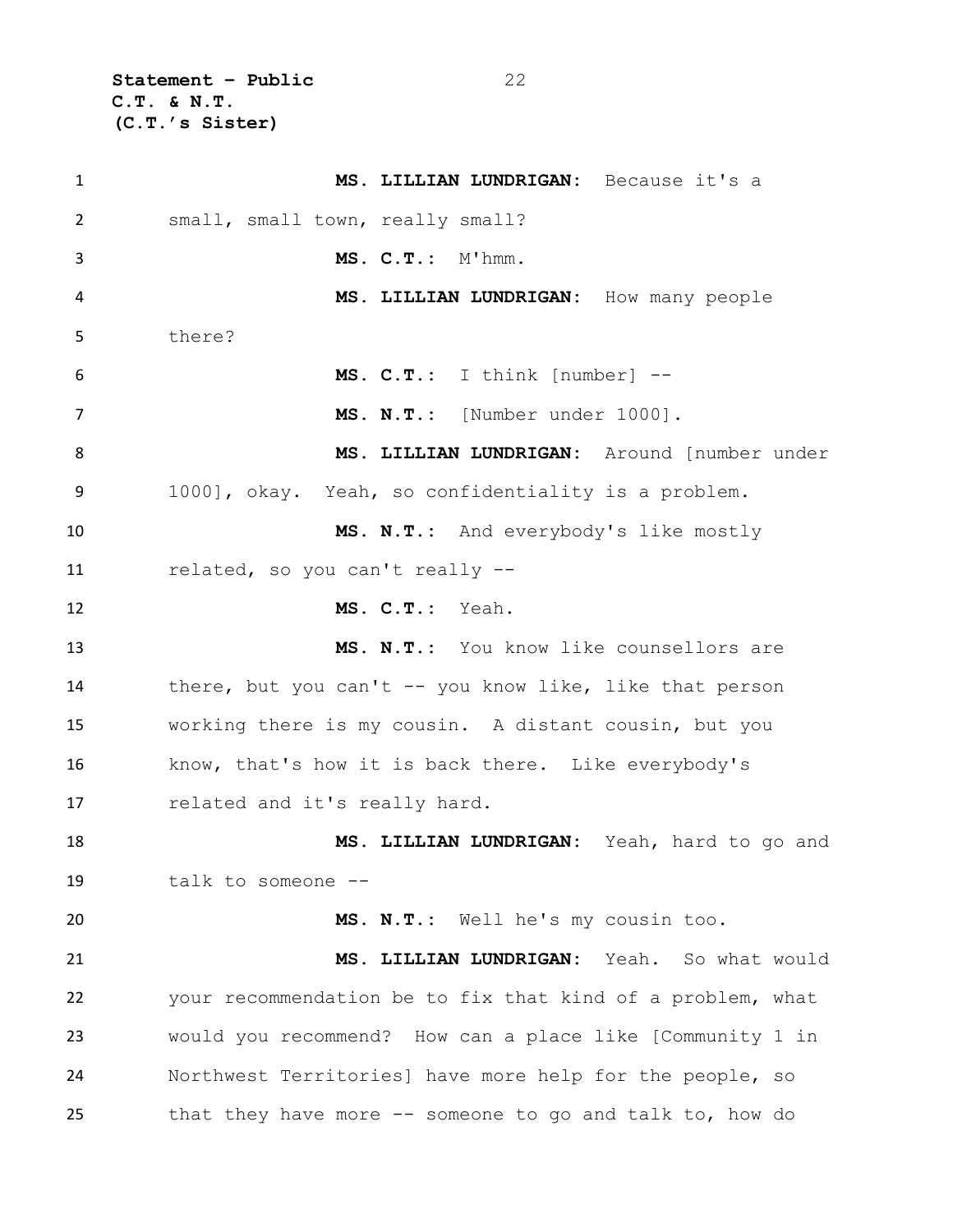**Statement – Public** 23 **C.T. & N.T. (C.T.'s Sister)**

 you see that happening? The only way is to fly people out of there, right? **MS. N.T.:** Well somebody can fly in there. **MS. C.T.:** Yeah. **MS. LILLIAN LUNDRIGAN:** Fly in there? **MS. C.T.:** Yeah, it's better off there. **MS. LILLIAN LUNDRIGAN:** Yeah? **MS. C.T.:** Yeah. Because like I see a lot of them going out for counselling, and they're always stuck here. So it's better if somebody goes down and visits the town. **MS. LILLIAN LUNDRIGAN:** Okay. And right now that doesn't really happen? **MS. C.T.:** No. **MS. LILLIAN LUNDRIGAN:** Okay. Because part of the work that we're doing, we really want to hear recommendations from families who are going through, you know, a missing loved one, or a murdered loved one, or you know, violence in their, in their family, in their community. What do you think needs to -- what do you -- what needs to change and what needs to happen for, for this to stop happening to our people? So we want to hear what else you might want to share with the Commissioners that should change. What do you feel that needs to change in your community, what -- so your sister who was killed, what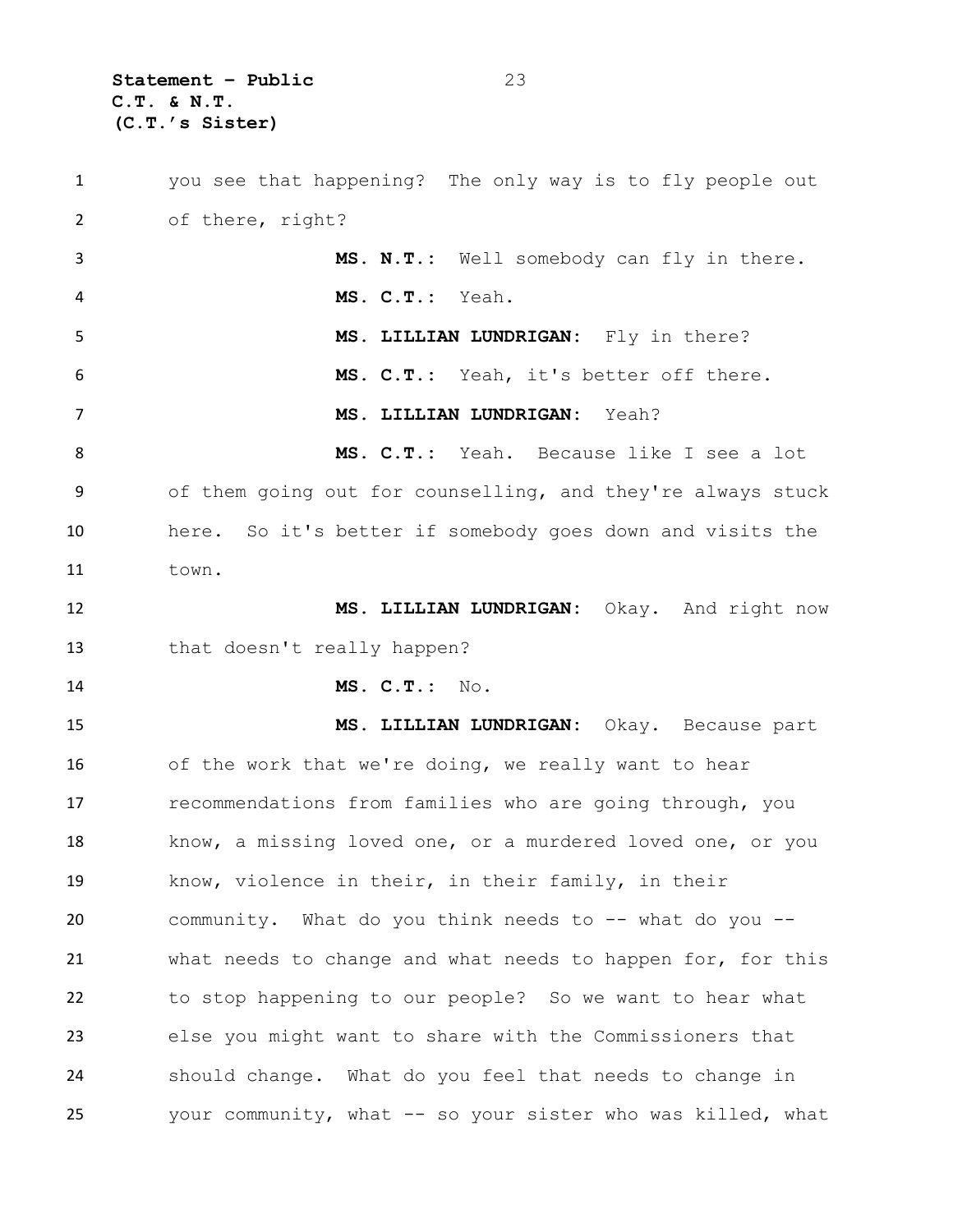**Statement – Public** 24 **C.T. & N.T. (C.T.'s Sister)**

 could have helped her not to get to that point? I know it's hard to think about it. **MS. C.T.:** Yeah, it is. **MS. LILLIAN LUNDRIGAN:** But if there's anything that you can think of that would have helped her. It sounds like she didn't like to talk too much about her problems. Is there another way that she could have gotten help? Because there are so many people that are stuck like that. **MS. N.T.:** Yeah. **MS. LILLIAN LUNDRIGAN:** Right? And we hear from so many families across the country, and even back home where I'm from in Nunavut. Same thing, people can't open up because they're in small communities like [Community 1 in Northwest Territories], and they can't talk to anybody. So what are other options do you think that can help our people? Counselling is one of them, that's a 18 really big thing. Yeah for sure, because people really need to open up. **MS. C.T.:** Yeah, they do have a -- once in a while they do have a circle. Hardly anybody goes to it. **MS. LILLIAN LUNDRIGAN:** In the community? **MS. C.T.:** Yeah. **MS. LILLIAN LUNDRIGAN:** Probably because of the confidentiality.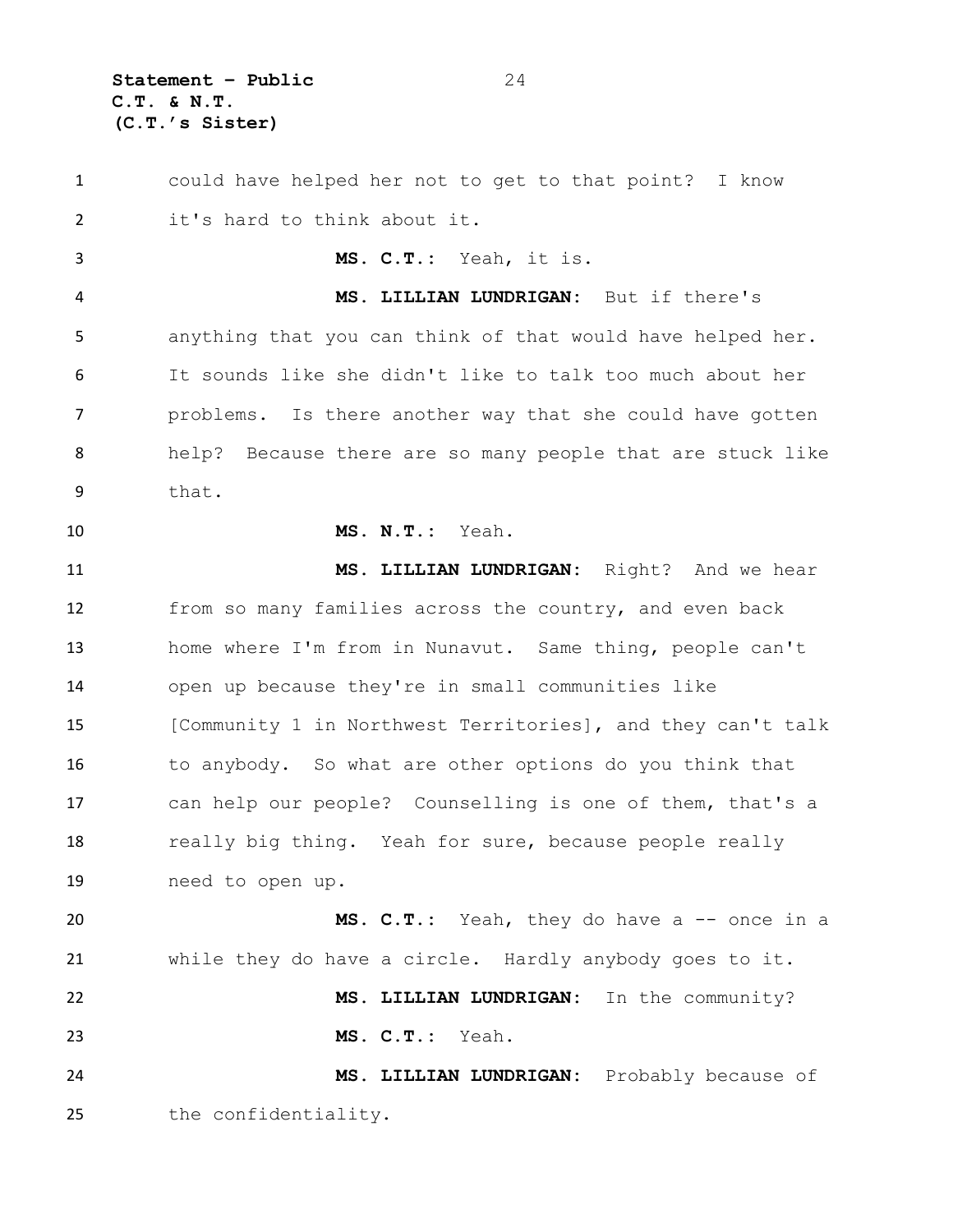**Statement – Public** 25 **C.T. & N.T. (C.T.'s Sister)**

1 MS. C.T.: I think so, that's why -- yeah, they don't know what's confidential for me. One time I didn't went and the next -- one time I went there and the next couple of days I heard -- **MS. LILLIAN LUNDRIGAN:** Yeah. **MS. C.T.:** So I said I wouldn't go again, to go and sit. 8 MS. LILLIAN LUNDRIGAN: M'hmm. **MS. C.T.:** So it's better if we have one good counsellor, to have one there instead of coming here, back and forth. It's good to have one back home so we can really trust. **MS. LILLIAN LUNDRIGAN:** Yeah. **MS. C.T.:** Not, not from our own people, but somebody else. **MS. LILLIAN LUNDRIGAN:** Yeah? **MS. C.T.:** To have one there. **MS. LILLIAN LUNDRIGAN:** So do you feel that if a counsellor went into the community to, you know, be available to talk to people that want to talk to them, how would the other community members take it? **MS. C.T.:** I wouldn't know. **MS. LILLIAN LUNDRIGAN:** Would you like go and talk to that person? **MS. C.T.:** Yeah, yeah I would.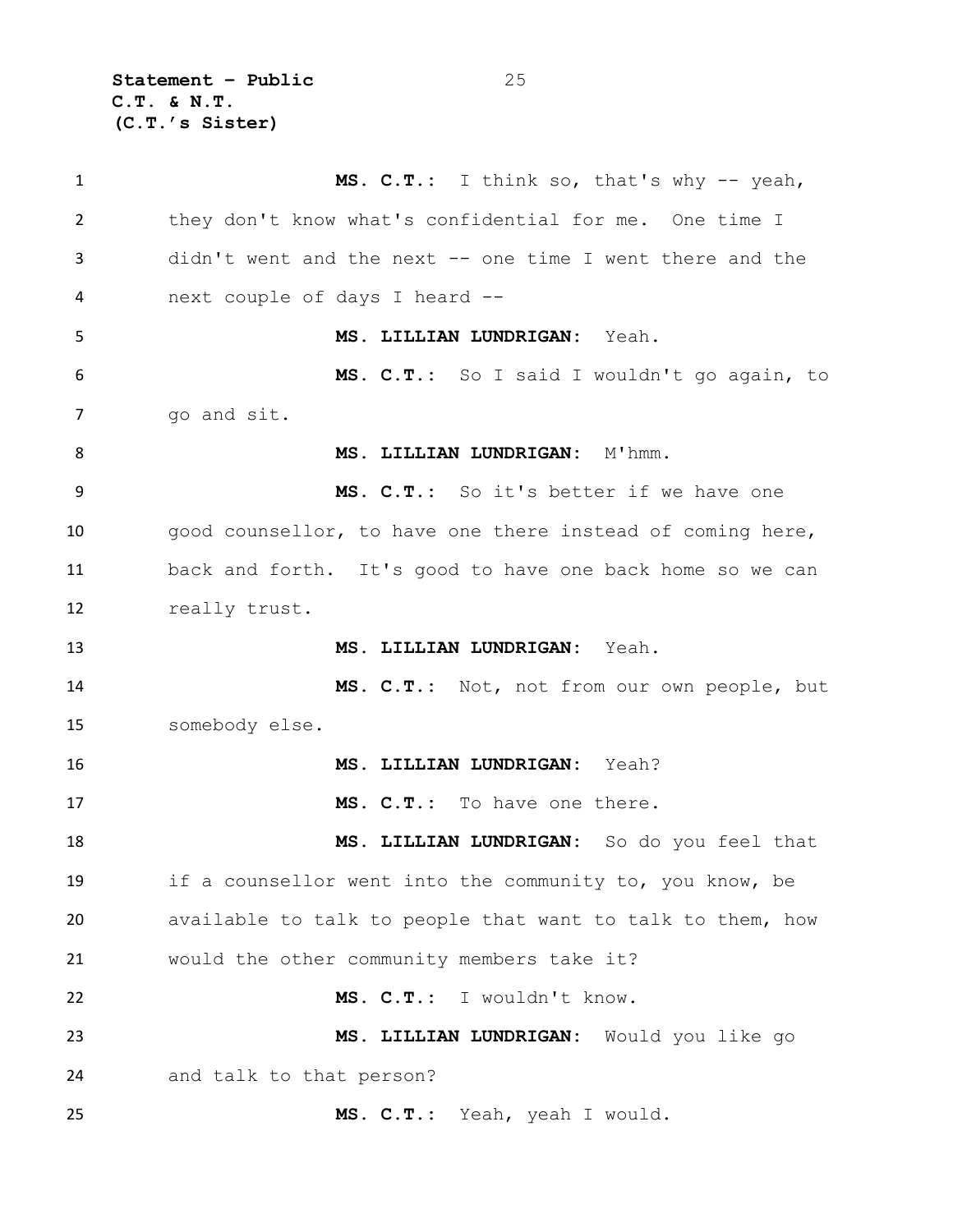**Statement – Public** 26 **C.T. & N.T. (C.T.'s Sister)**

| $\mathbf{1}$   | MS. LILLIAN LUNDRIGAN: Okay. Even though                    |
|----------------|-------------------------------------------------------------|
| $\overline{2}$ | you know other people are talking about you, saying oh      |
| 3              | she's going to go get counselling?                          |
| 4              | MS. C.T.: Yeah, yeah.                                       |
| 5              | MS. LILLIAN LUNDRIGAN: You still would do                   |
| 6              | the counselling?                                            |
| $\overline{7}$ | MS. C.T.: Yeah, I would.                                    |
| 8              | MS. LILLIAN LUNDRIGAN: And you would                        |
| 9              | encourage other people to do that?                          |
| 10             | MS. C.T.: Yeah, I would do that.                            |
| 11             | MS. LILLIAN LUNDRIGAN: Yeah. Because                        |
| 12             | sometimes some may feel that they -- people know that I'm   |
| 13             | going to go talk to a counsellor, I don't want them to talk |
| 14             | about me. You know how some people think like that? But     |
| 15             | it helps to talk to someone, right? So that's a really      |
| 16             | good recommendation. That's not happening now. It's 2018    |
| 17             | and you're not -- people are not -- a counsellor is not     |
| 18             | being sent into the community for mental health for         |
| 19             | example?                                                    |
| 20             | MS. C.T.: Yeah, but we do have one, haven't                 |
| 21             | we?                                                         |
| 22             | MS. N.T.: Yes.                                              |
| 23             | MS. C.T.: But I don't think -- she's not                    |
| 24             | doing anything.                                             |
| 25             | MS. LILLIAN LUNDRIGAN: Because she's from                   |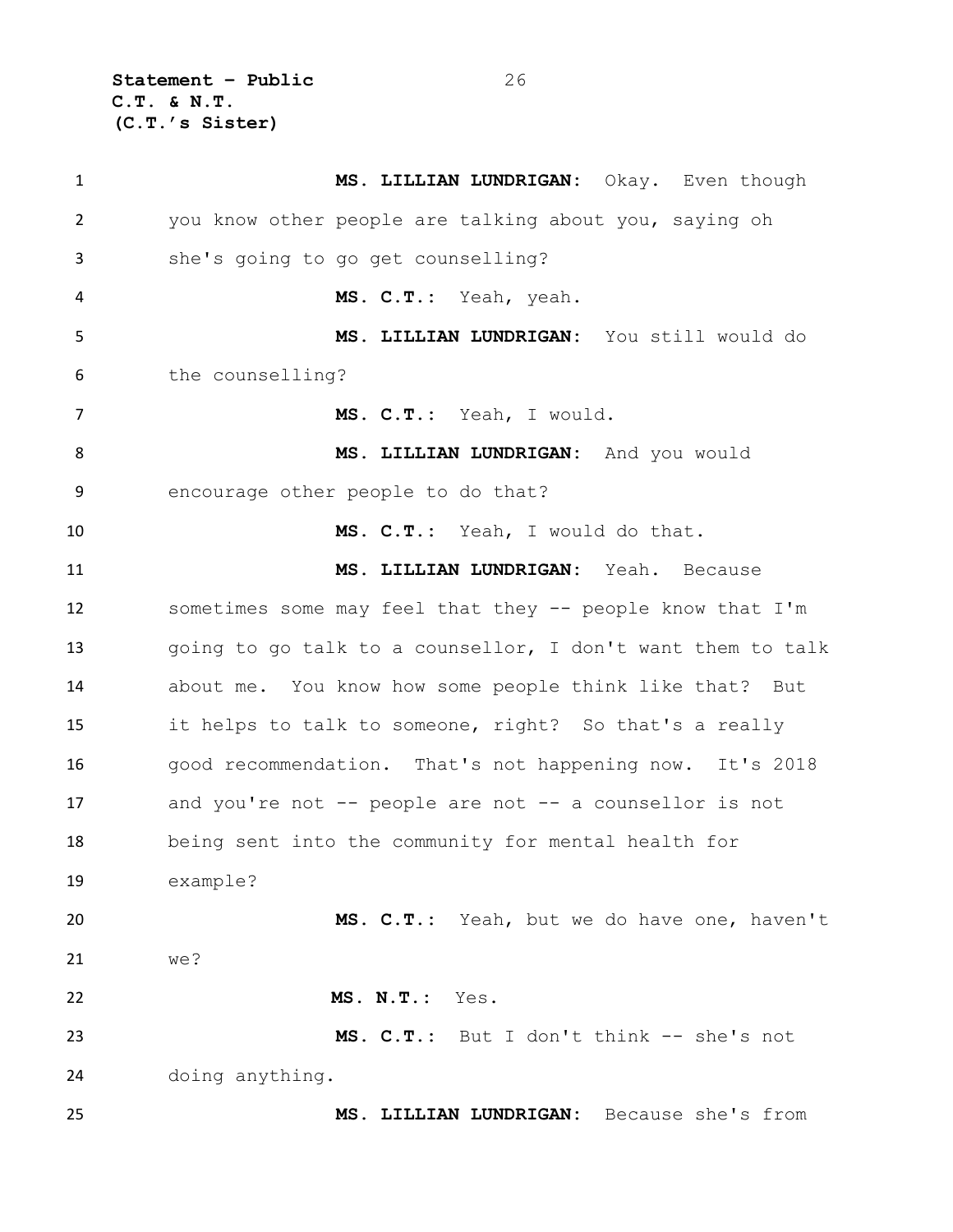**Statement – Public** 27 **C.T. & N.T. (C.T.'s Sister)**

the community?

 **MS. C.T.:** No, she's -- I think so. She's a white lady. **MS. LILLIAN LUNDRIGAN:** Oh okay, she's not doing anything, not helping? **MS. C.T.:** Because from -- I can remember way back when they started doing these things, they put mental workers there. They put them there and nobody seems to work anything out. Because I remember one time I went there and I don't really know what really happened. But there's another kind there, and are you here to see -- no she said. Why I said? She said he's not doing his work, that's what she said, so just walked out. So I said okay, so then I'll just go and I just went out of there. **MS. LILLIAN LUNDRIGAN:** M'hmm. **MS. C.T.:** What do you mean by -- he's just standing there, he's not doing nothing. He's just going to stand there and look at me and that's it I said. **MS. LILLIAN LUNDRIGAN:** So it needs to be someone that's going to go in and really help the people? **MS. C.T.:** Yeah. **MS. LILLIAN LUNDRIGAN:** Yeah. And the family members too, your sister's family? **MS. C.T.:** Yeah, but most of my -- like not my brother there. They won't -- they don't go out for --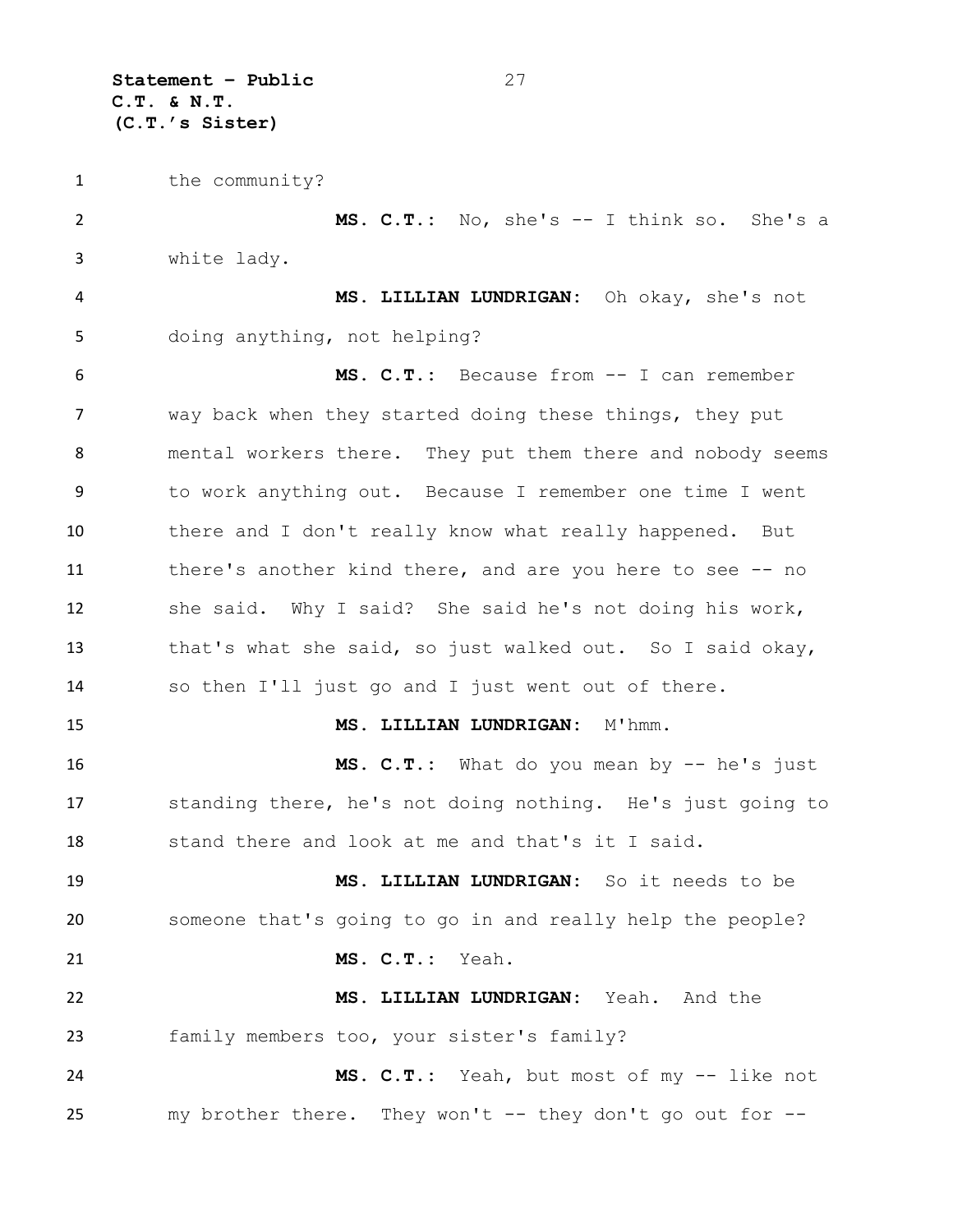**Statement – Public** 28 **C.T. & N.T. (C.T.'s Sister)**

 maybe -- my other brother's starting to go, and my other sister's going, [Sister 2]. **MS. N.T.:** I think it's just really hard on people to talk, that's the thing. I don't know, like you know it's so easy to talk when they're drunk, but when they're sober it's hard. **MS. C.T.:** Yeah. **MS. N.T.:** You know I think that's the problem there. Because individually ask any people to talk, they won't talk, like you know. Because I think it's 11 just that they build up their problems, and when it comes to drinking everything just comes like this. I think that's how it is in small communities. **MS. LILLIAN LUNDRIGAN:** Yeah. **MS. N.T.:** So it's really hard to tell, to ask someone to open up. **MS. LILLIAN LUNDRIGAN:** Yeah. How can you change that? **MS. N.T.:** I think it's passed on to generations. And it's hard when you hit that generation because now it's, it's different, right? There's resources there, there's alcohol there, there's drugs opening up, it's there. We can't really take control of it. Only yourself can help you, right? **MS. LILLIAN LUNDRIGAN:** M'hmm.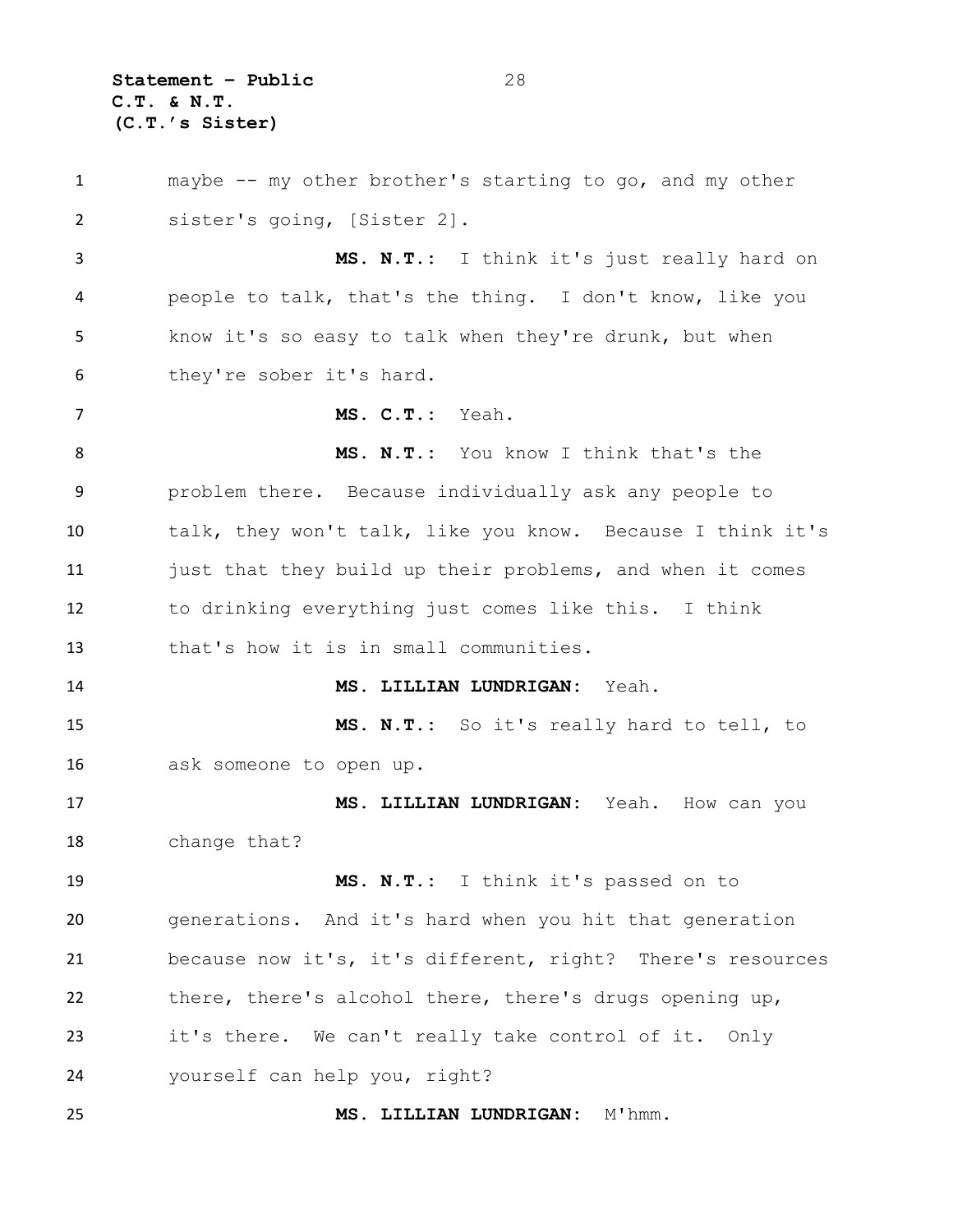**Statement – Public** 29 **C.T. & N.T. (C.T.'s Sister)**

 **MS. N.T.:** That's how I see it. Like even for my mom actually, it's kind of hard for her to talk because, you know, I don't think they went through -- I don't think they go through that process in their generations, right? **MS. LILLIAN LUNDRIGAN:** Yeah. **MS. N.T.:** So it changes. And that's how I see it. **MS. LILLIAN LUNDRIGAN:** Yeah, yeah. **MS. N.T.:** So I think like if you're willing to talk you can talk, but if you're shy you're shy. I think it's just yourself, if you can say something you can say anything. **MS. LILLIAN LUNDRIGAN:** Yeah. **MS. N.T.:** But it's hard on people too. **MS. LILLIAN LUNDRIGAN:** Yeah, and I respect that. I know that it's hard for you to talk about it. I mean if there's -- if you want to just keep talking about your sister [C.T.'s Sister], say whatever you want to say about [C.T.'s Sister]. Because this is about missing and murdered, murdered Indigenous women, and she was murdered. It was an unfortunate accident, but the circumstances that led up to that, years and years of trauma, right? **MS. C.T.:** M'hmm. **MS. LILLIAN LUNDRIGAN:** Lead up to that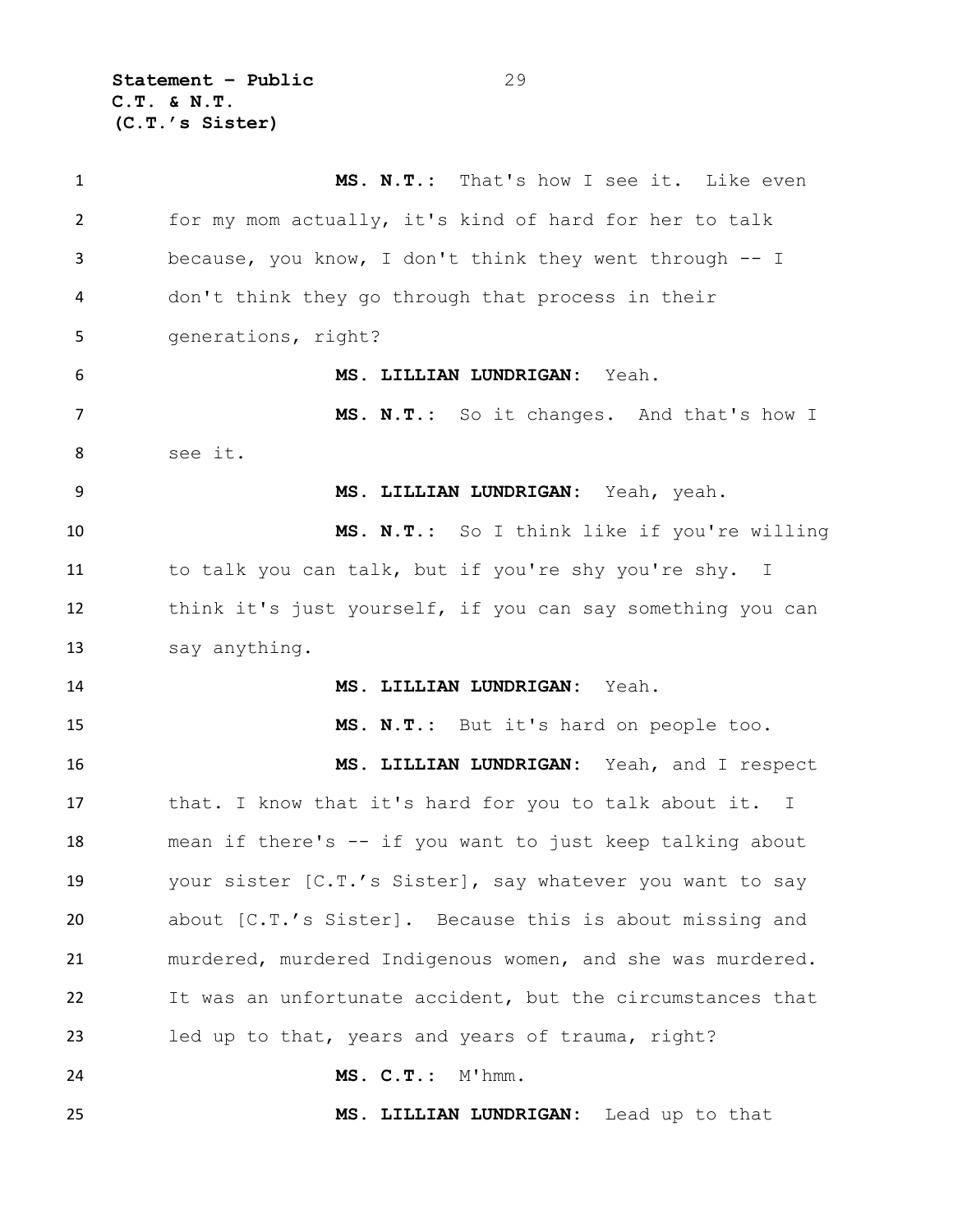**Statement – Public** 30 **C.T. & N.T. (C.T.'s Sister)**

 point in her life. And it ended her life and it shouldn't have, right? So we hear so many stories, same thing. So many women and girls, families across the country going through the same thing. What's happening in [Community 1 in Northwest Territories] is happening in Nunavut, in Newfound-land-Labrador, right? It's all over the country. 7 So if you want to -- it's open to you to say whatever else you want to say about your sister. How would you want the Inquiry to remember her? You said she, she was really good out on the land, she loved to sew, she was really good at sewing. **MS. C.T.:** Yeah.

 **MS. LILLIAN LUNDRIGAN:** What else do you want --

 **MS. C.T.:** Like every time when -- in the community, if they want to go out on the land for some kind of a workshop, she's always the first one to be there. She really likes to work. Her husband could be on the land so many time, off and on, off and on. They went onto that place where they're making a cabin and they didn't even finish it, so they said they'll give it to their son. But I don't know what really happened, so they just left it there. And she really likes to enjoy everything. Even when we have activities, she gets involved with everything. **MS. N.T.:** M'hmm.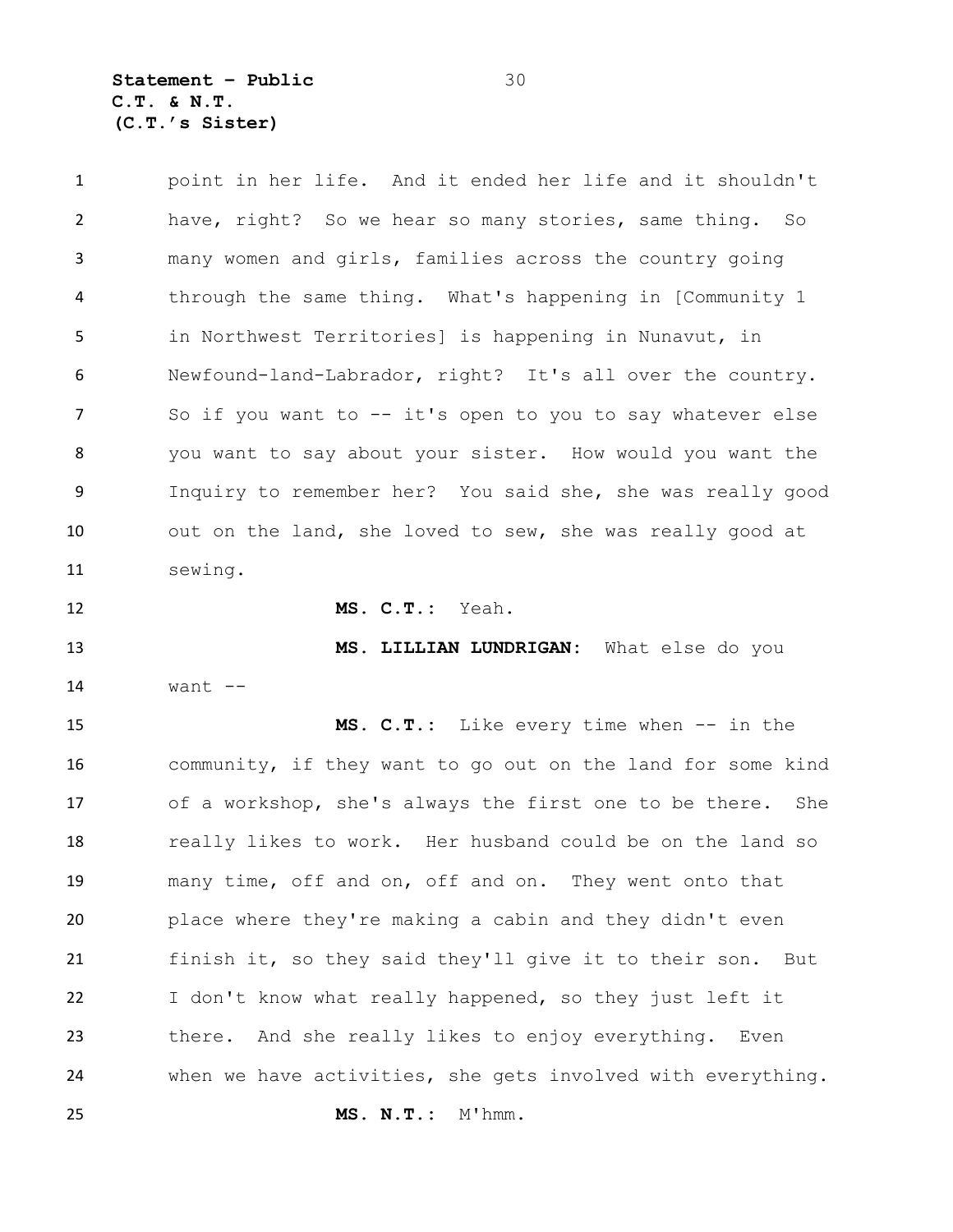**Statement – Public** 31 **C.T. & N.T. (C.T.'s Sister)**

 **MS. C.T.:** Yeah, she's really, really -- sometime I think about her. Sometime when I think about whatever she said, it's always make me smile. We laugh, and we laugh. She always say come on, let's go, let's go drink then. We'll only have one, she always say that. So I say no, we're getting old. Don't say you're getting old, you're not getting old. The only time when you're old is when you're dead she said. She was really a good woman, 9 she was a really good lady, yeah. Just the alcohol really hits her. Yeah, all the people back home was -- they really like her. She's really lots of -- how you say it? She was really outgoing. **MS. C.T.:** Yeah. **MS. N.T.:** Like she made people smile. **MS. C.T.:** Laugh. **MS. N.T.:** She liked to tease people. She was really good. **MS. LILLIAN LUNDRIGAN:** Do you have any pictures of her? **MS. C.T.:** Back home. **MS. LILLIAN LUNDRIGAN:** Oh okay. Yeah, it's too bad that such a wonderful life was taken like that, because of alcohol, right? **MS. C.T.:** Yeah. **MS. LILLIAN LUNDRIGAN:** But it's not, it's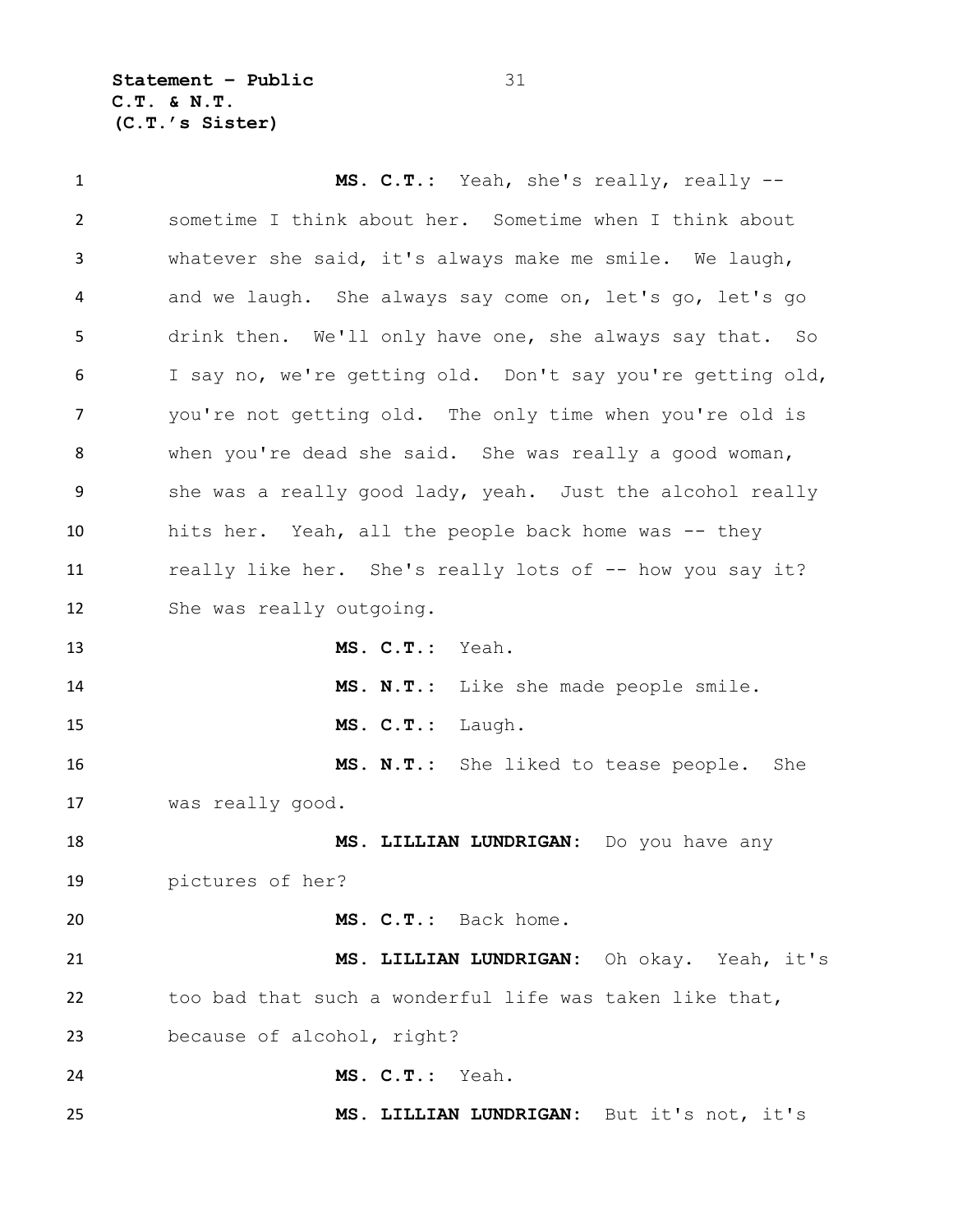not her stepson's fault, it's the trauma that our people are going through. And we're -- I mean our work is to try and help find answers and solutions so people can get help, right? And one of your recommendations is that counsellors need to -- more counsellors need to go into the community so that people can start opening up and talking about their problems. So thank you for that, that's very important. The Commissioners will take that recommendation very seriously because they heard it so many times, we heard it so many times across the country. It's really important. **MS. N.T.:** And when her husband died I don't think she changed anything in her home, and she never did change nothing. **MS. C.T.:** Oh, only the sofa bed. My uncle

 was moving so that sofa was -- it's kind of brand new. I said -- he told me to sell it but I said no, just go give it to my sister. So I just left the sofa in there and that's it. Ever since the husband passed away she never did change anything. Nothing, nothing, still in that house, she didn't change anything. I told her why don't you just get rid of all those stuff. I'm not rich she said. First thing she said, I'm not rich, how can I get new stuff. Don't say -- don't use those words I told her. We can help you, we can support you with anything. Whatever you need we can give it to you. No, that belongs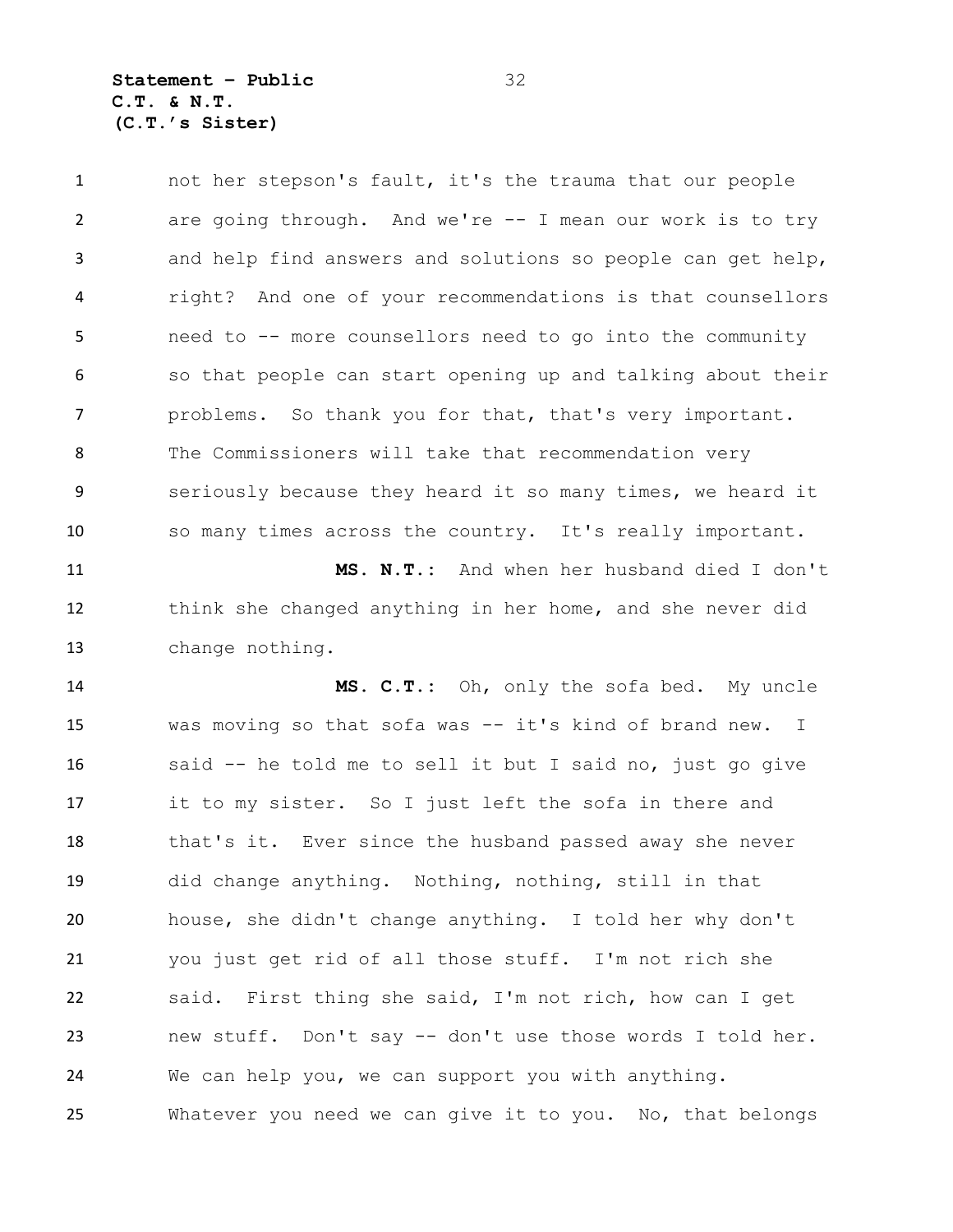**Statement – Public** 33 **C.T. & N.T. (C.T.'s Sister)**

1 to my heart she said. **MS. LILLIAN LUNDRIGAN:** Yeah, so she was grieving? **MS. C.T.:** Yeah. **MS. N.T.:** I think she was. **MS. C.T.:** She was, but she doesn't want to share anything. **MS. LILLIAN LUNDRIGAN:** Yeah, yeah. How did her husband die? **MS. C.T.:** I think what they called -- **MS. N.T.:** A heart attack? **MS. C.T.:** No -- well he was -- I think it's liver shot because he was drinking alcohol. **MS. LILLIAN LUNDRIGAN:** Oh okay. **MS. C.T.:** All his brother were like that. **MS. LILLIAN LUNDRIGAN:** Oh. **MS. C.T.:** Pills, he was taking pills too. **MS. LILLIAN LUNDRIGAN:** Yeah okay. **MS. C.T.:** That's why. **MS. LILLIAN LUNDRIGAN:** And how many years ago did he die? **MS. C.T.:** Gee -- **MS. LILLIAN LUNDRIGAN:** Long time? **MS. C.T.:** Yeah. **MS. LILLIAN LUNDRIGAN:** So she was grieving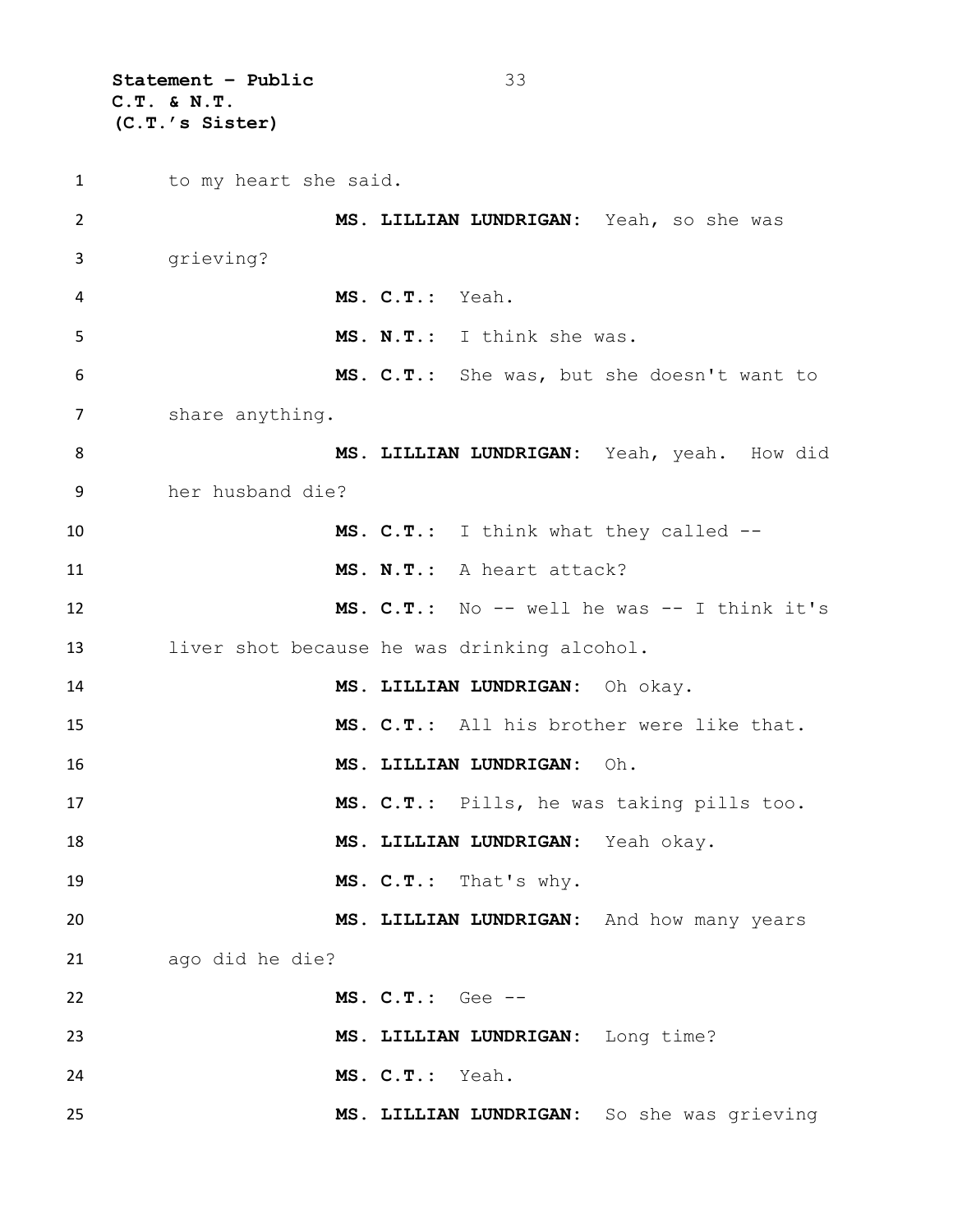**Statement – Public** 34 **C.T. & N.T. (C.T.'s Sister)**

 for a long time? **MS. C.T.:** Yeah, I think she was. In '91, '93, '92 maybe. In '96, '97, '98 -- '98. **MS. LILLIAN LUNDRIGAN:** Really? **MS. C.T.:** Yeah. **MS. LILLIAN LUNDRIGAN:** Twenty years ago, right? 8 MS. C.T.: Twenty years ago, yeah. **MS. LILLIAN LUNDRIGAN:** So she was grieving for a long time. **MS. C.T.:** Yeah. **MS. LILLIAN LUNDRIGAN:** Yeah, so the counselling is really important, eh? Really. **MS. C.T.:** I think she came down one time for counselling. She came here too, so I don't know. I don't know what really happened. She said she came down for counselling. She had somebody, somebody with her. And 18 she told me -- yeah, she said -- I told her where's she going and she said for counselling. I had told her -- she said are you going to go back later on, and she said oh, I'm just going to start first she said. I think that's her first time by herself. So she did, she made it. The second time, that second time I think she -- I told her you going to go back there? She said yeah, I'm going on my second. But that time -- I think she didn't went because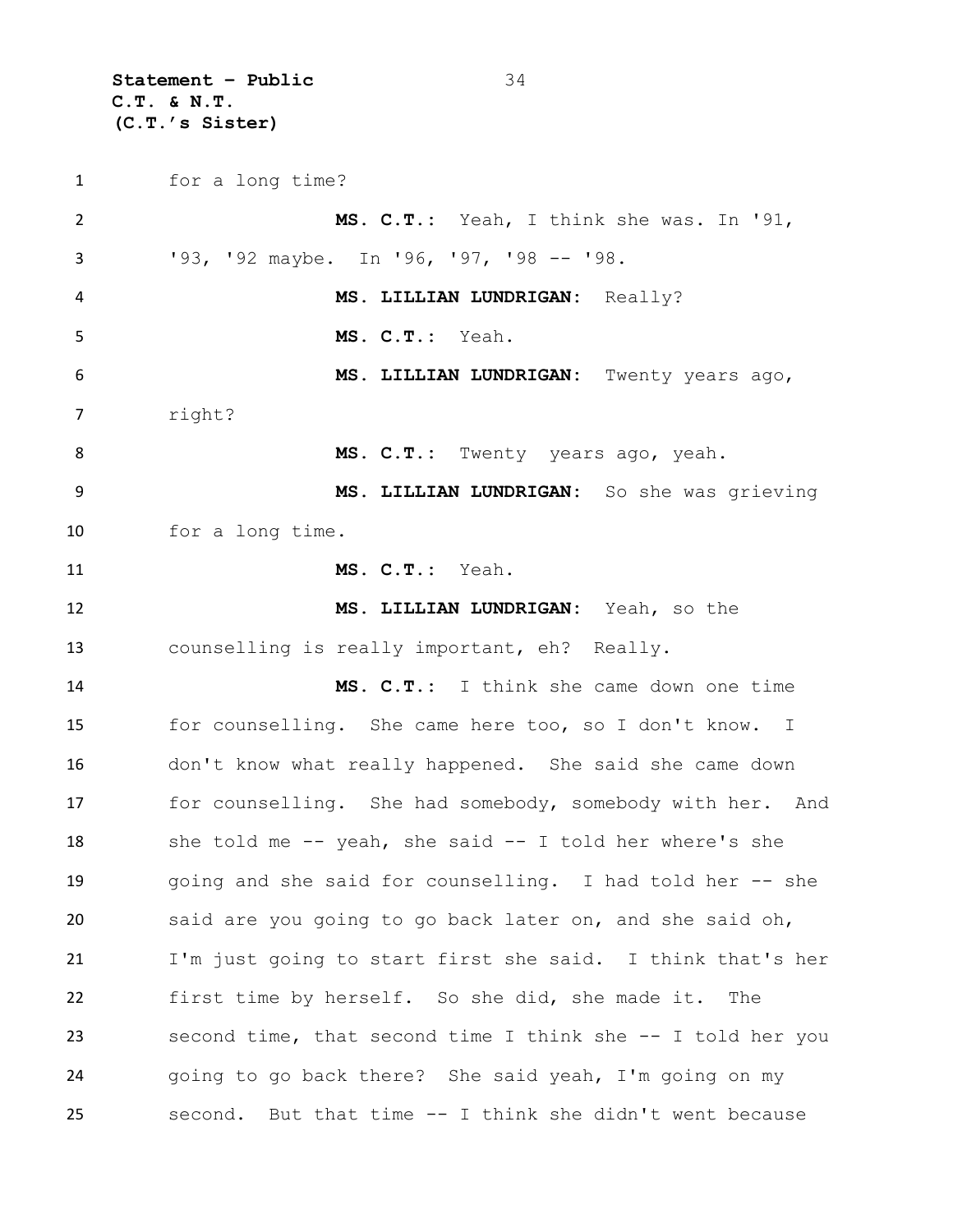**Statement – Public** 35 **C.T. & N.T. (C.T.'s Sister)**

 she said she was going to cancel it. It didn't work or something. I don't know what she's talking about. **MS. LILLIAN LUNDRIGAN:** Yeah. **MS. C.T.:** Saying it didn't work. **MS. LILLIAN LUNDRIGAN:** It didn't work for her? **MS. C.T.:** Something like that, I think so. **MS. LILLIAN LUNDRIGAN:** So maybe she didn't really understand? **MS. C.T.:** Maybe. She can't hear good and that's why. **MS. LILLIAN LUNDRIGAN:** Yeah. **MS. C.T.:** I told her, ask somebody to take with you, sometimes support. She said no. They would do that I told her, but she said it didn't work out good for me. That's all she said. **MS. LILLIAN LUNDRIGAN:** Yeah, and then she didn't want to try again. That's too bad, yeah. Well I would loved to have met her. **MS. N.T.:** Yeah, she was such a -- **MS. LILLIAN LUNDRIGAN:** She sounds like she was a  $-$  **MS. C.T.:** She was really -- she doesn't -- I mean she's really short, she's small. **MS. LILLIAN LUNDRIGAN:** Like me?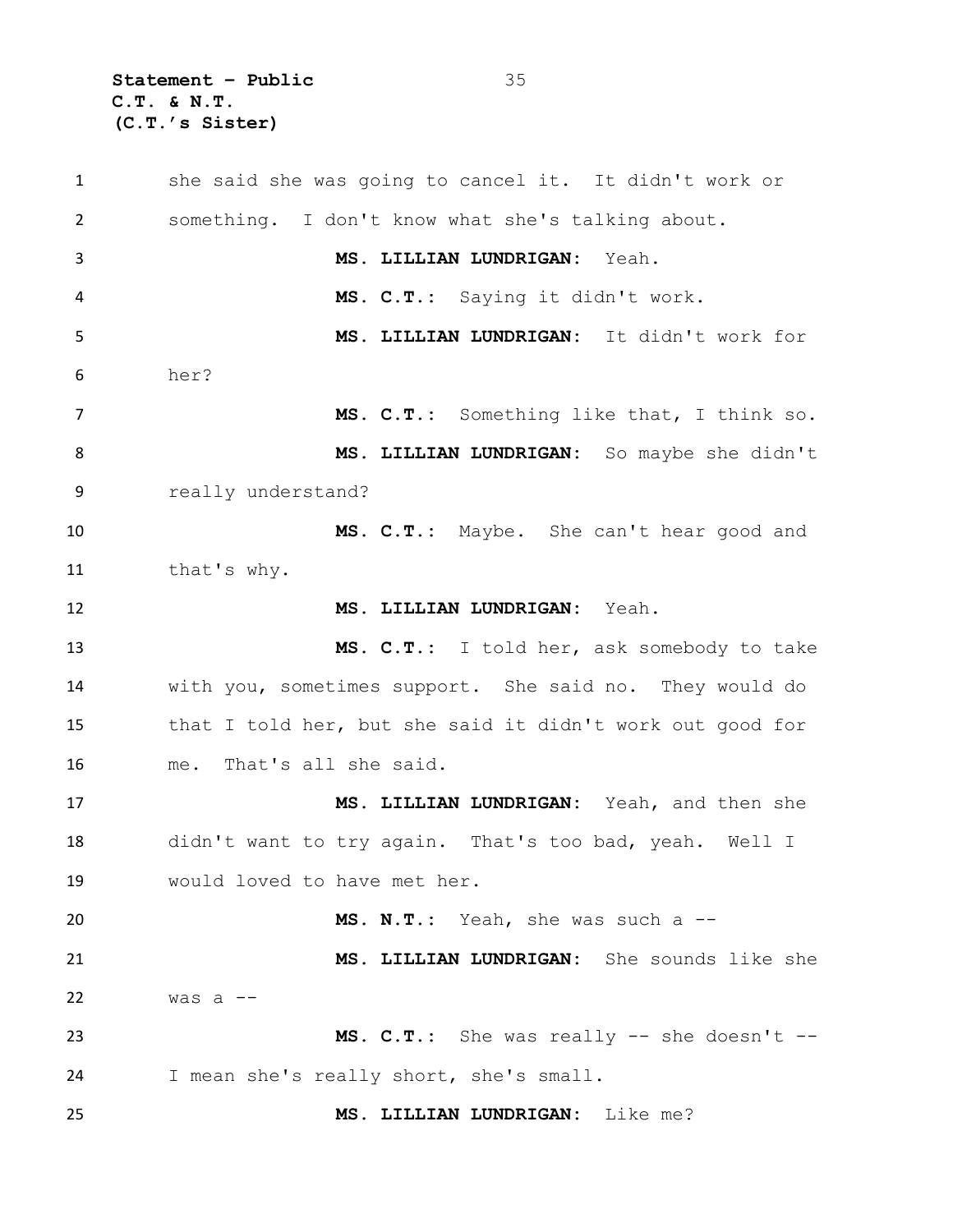**Statement – Public** 36 **C.T. & N.T. (C.T.'s Sister)**

 **MS. C.T.:** Yes. Yeah, she's short and she's 2 -- yeah. She always have a smile on her face. **MS. LILLIAN LUNDRIGAN:** So the stepson, he's in jail. Just recently, like how long? **MS. C.T.:** In [month]. **MS. LILLIAN LUNDRIGAN:** This year? **MS. C.T.:** Yeah. Well since two years, he spent two years in there. **MS. LILLIAN LUNDRIGAN:** Oh, waiting for court? **MS. C.T.:** M'hmm. And now he only got two and a half years. **MS. LILLIAN LUNDRIGAN:** Yeah. How does that make you feel? **MS. C.T.:** At first I didn't really like it, but then I thought about my grandparents, eh? They told me 17 -- they always talked to me, they always say whatever happen you're supposed to forgive them, forgive them whatever. I thought about it, so I said I guess I'll just whatever, I said I'll forgive him. So that's the way I took it. After that I started praying really hard. I always pray at night and in the morning. I was thinking about my sister, but I just pray for her and pray for her son. I always talk to God for him because forgive him, forgive him. So that's what I did with him, I forgive him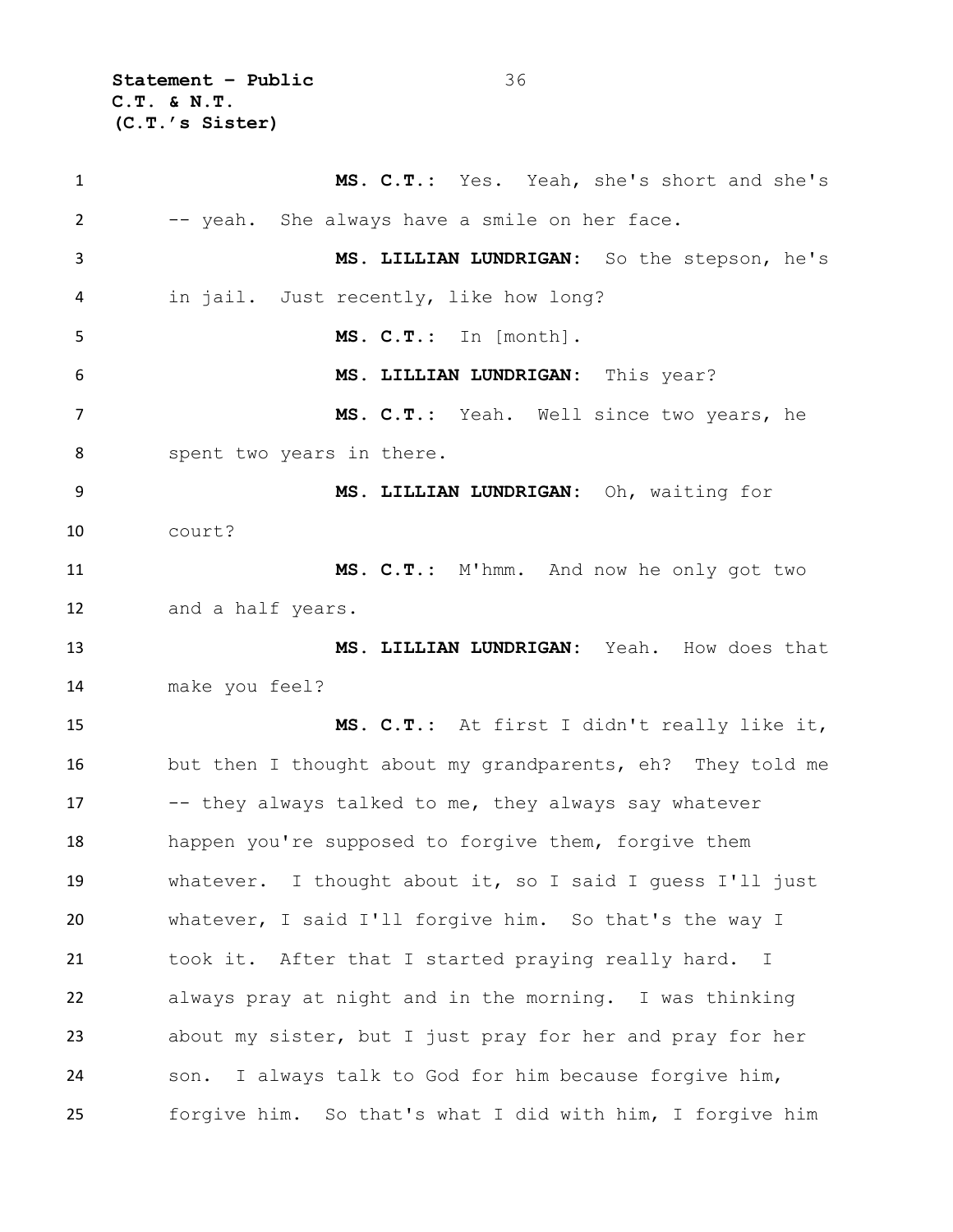**Statement – Public** 37 **C.T. & N.T. (C.T.'s Sister)**

 for what he did with my sister. **MS. LILLIAN LUNDRIGAN:** It looks like you're at peace with that. Like it's hard. **MS. C.T.:** It's hard, but later on it's -- **MS. LILLIAN LUNDRIGAN:** Yeah, it's better for you. **MS. C.T.:** Yeah. **MS. LILLIAN LUNDRIGAN:** That's good. You're a strong woman. **MS. C.T.:** Well my Grandma raised me. **MS. LILLIAN LUNDRIGAN:** Yeah, your grandmother -- **MS. C.T.:** My Grandma was a really tough woman. **MS. LILLIAN LUNDRIGAN:** Yeah, that's what I was going to say, she was a strong woman. Yeah, that's good. It's better for you, it's healthier for you, right? 18 And you're raising your daughter the same way. I don't really have any other questions unless you want to add something about your sister [C.T.'s Sister], if you have any questions for me. Thank you for your recommendations. If you have any more to add for recommendations you can share that with me, the Commissioners will hear them. It's important I think, to talk about your sister. She knew was a strong, beautiful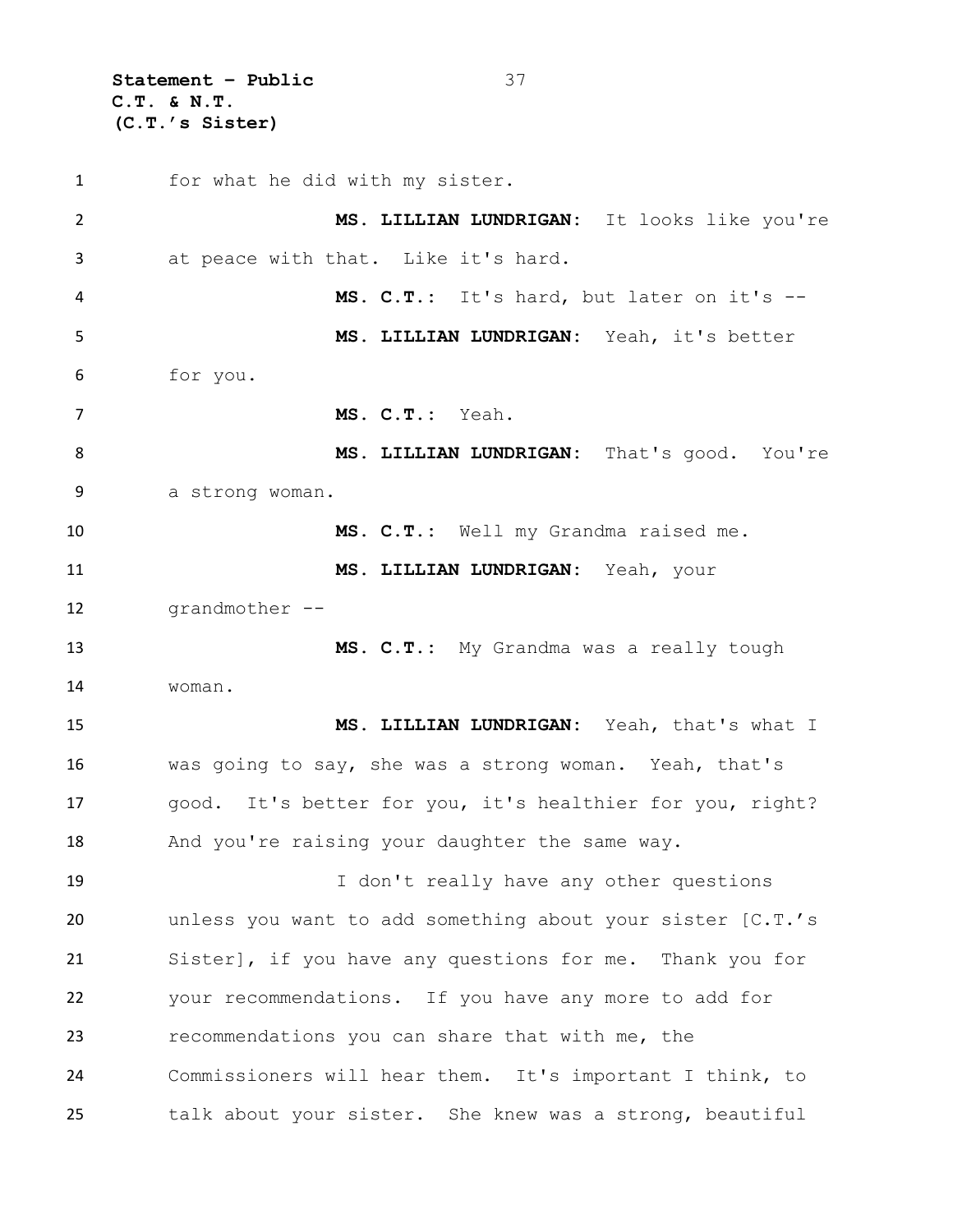**Statement – Public** 38 **C.T. & N.T. (C.T.'s Sister)**

 woman it sounds like, how you described her. Thank you for sharing with me about her. Her name will be mentioned in this Inquiry unless you don't want this -- you know how you want us to -- **MS. C.T.:** Yeah. **MS. LILLIAN LUNDRIGAN:** -- include the story 7 that you shared. But I think, I think you should let us --8 allow us to share that because she was a strong woman, and we need to remember her that way, not how she died. Because you're at peace with that, right? But it's still important to mention her and to remember her, and the problems that she was facing. She felt alone right, because she didn't talk to anybody. And that needs to change, right? So the recommendation that you shared, having more counselling, will help them. Hopefully, you 16 know, the younger generation won't have to suffer the way she did. **MS. C.T.:** Yeah. **MS. LILLIAN LUNDRIGAN:** And this will help, this will help other people, this will help your community. Maybe not right away, but down the road. **MS. C.T.:** Yeah. **MS. LILLIAN LUNDRIGAN:** The next generation will get stronger and then the next generation will be stronger. And it's because, you know, you spoke up about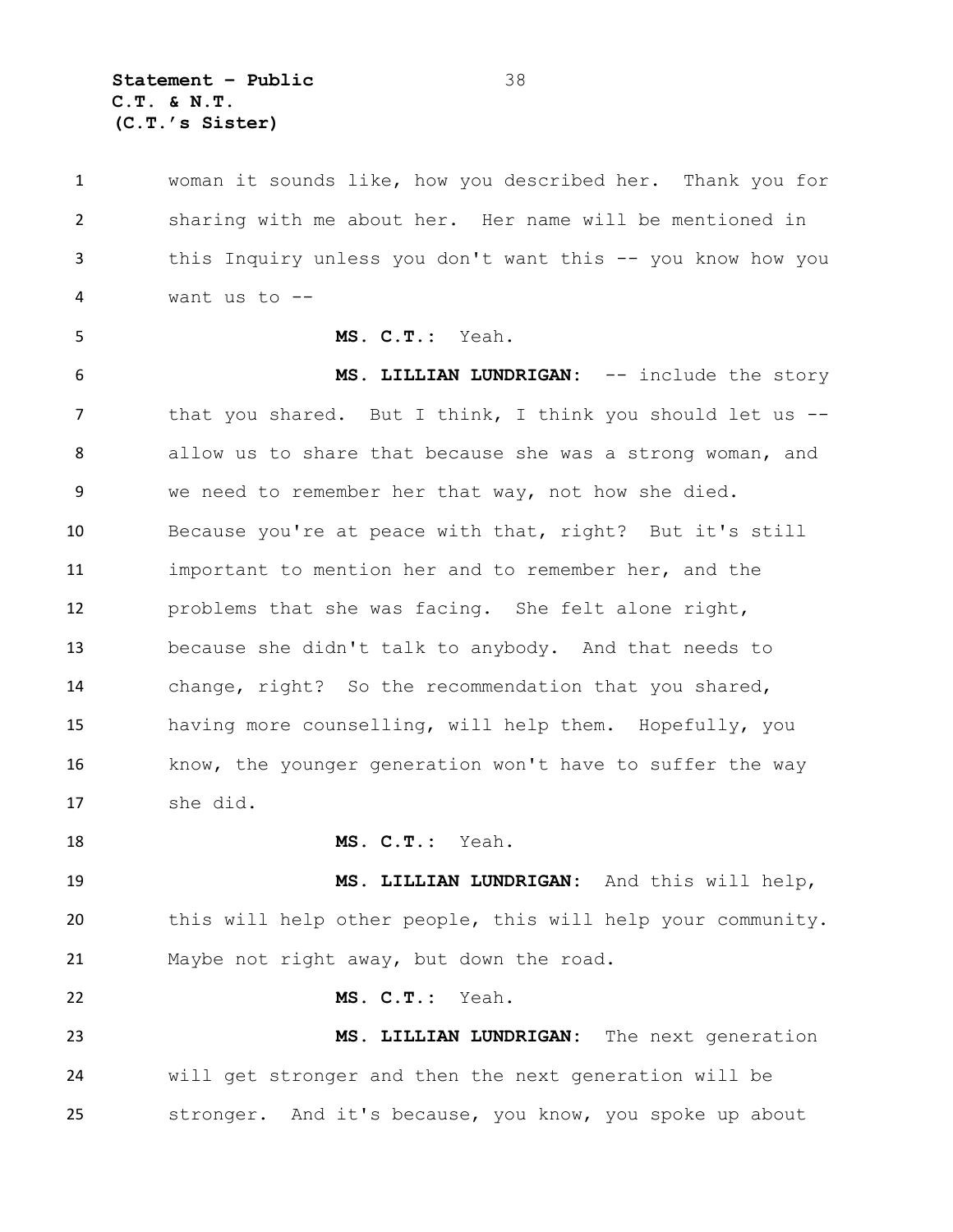**Statement – Public** 39 **C.T. & N.T. (C.T.'s Sister)**

 your sister. So thank you for that. It's not easy, we understand that it's not easy. But it helps, it helps us. **MS. C.T.:** M' hmm. **MS. LILLIAN LUNDRIGAN:** So I don't have any more questions for you unless you want to say anything else. Then I can just stop the recording if you want to finish, it's up to you. 8 MS. C.T.: I don't know, I guess that's -- **MS. LILLIAN LUNDRIGAN:** If you think of anything else you can, you know, let me know after, you can reach me. **MS. C.T.:** Oh yeah. Just let me tape -- record, I'll record all day. **MS. LILLIAN LUNDRIGAN:** Just talk to the thing all day. **MS. C.T.:** Yeah, that's what I can say. **MS. LILLIAN LUNDRIGAN:** Well if you want to record yourself that's something -- I can't give you that because that belongs to the Inquiry, but yeah if you have a recorder. **MS. C.T.:** I don't have anything else to say. **MS. LILLIAN LUNDRIGAN:** That's fine, you said a lot. **MS. C.T.:** But I hate that -- I really get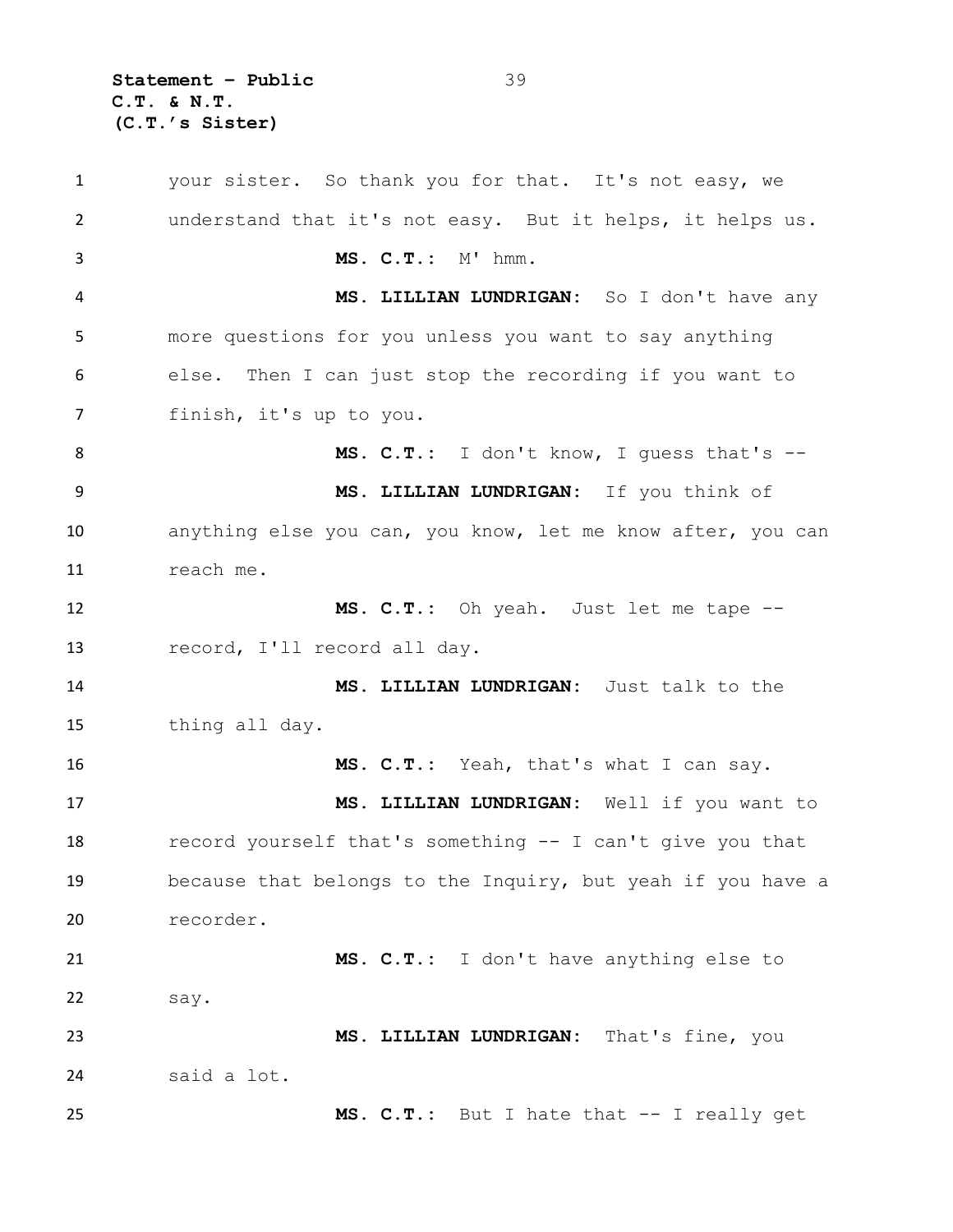**Statement – Public** 40 **C.T. & N.T. (C.T.'s Sister)**

 emotional on the [date of murder]. This year I said nothing, I just don't feel like doing nothing. Because [date] is just -- **MS. LILLIAN LUNDRIGAN:** It's hard. Is there anything you do, or can do, to help you with that in the community, when you're back home? 7 MS. C.T.: Yeah, I just -- I just go out and go visit, go visit -- **MS. LILLIAN LUNDRIGAN:** Yeah. **MS. C.T.:** Try not to think of it. Especially -- I don't mind, but especially that house. **MS. LILLIAN LUNDRIGAN:** Yeah. **MS. C.T.:** But what can we do? **MS. LILLIAN LUNDRIGAN:** They can't tear it down? **MS. C.T.:** No, I don't know if -- it doesn't belongs to her, it doesn't belongs to her. It belongs to housing. **MS. LILLIAN LUNDRIGAN:** Yeah, public housing? **MS. C.T.:** Yeah, something -- **MS. LILLIAN LUNDRIGAN:** So someone -- **MS. C.T.:** No, it's not public housing it's mortgage? **MS. N.T.:** Something yeah.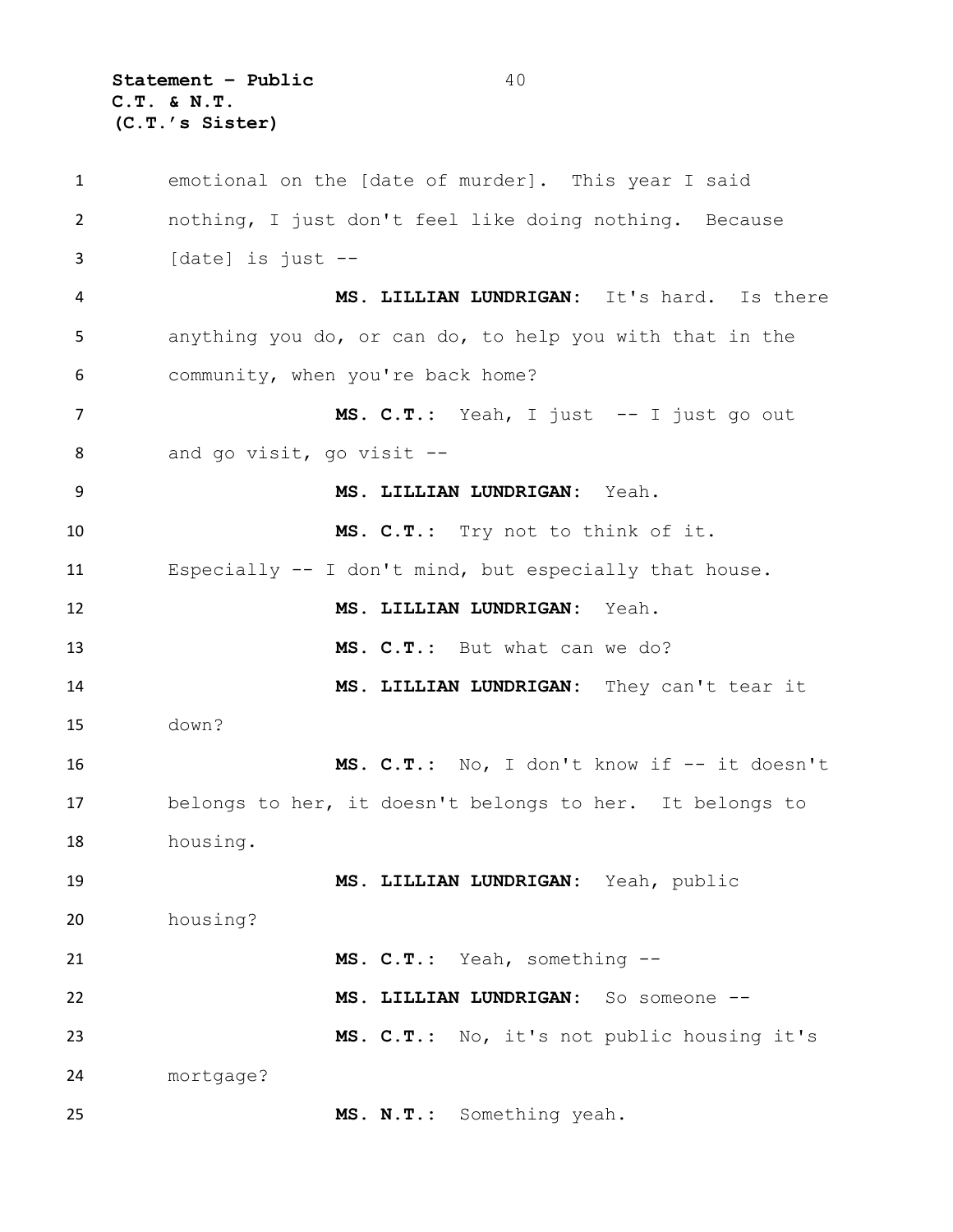**Statement – Public** 41 **C.T. & N.T. (C.T.'s Sister)**

 **MS. LILLIAN LUNDRIGAN:** Oh. **MS. N.T.:** So they're still trying to deal with that. 4 MS. LILLIAN LUNDRIGAN: Oh, she -- it was her house, she owned -- like it's her own house? **MS. N.T.:** Yeah, but I think she kind of make a deal with housing corporation. I think it belongs 8 to the housing corporation, but -- **MS. LILLIAN LUNDRIGAN:** Oh okay. **MS. N.T.:** Yeah, so -- **MS. LILLIAN LUNDRIGAN:** Is there someone else living in there now? **MS. C.T.:** No. **MS. LILLIAN LUNDRIGAN:** It's empty? **MS. C.T.:** Yeah, I think so yeah. Like you have to live there for so long. **MS. LILLIAN LUNDRIGAN:** A lease, like a lease? **MS. C.T.:** A lease, a lease yeah. **MS. LILLIAN LUNDRIGAN:** A lease to own? **MS. C.T.:** Yeah, a lease to own. That's what it is. **MS. LILLIAN LUNDRIGAN:** But now it's just sitting empty? **MS. C.T.:** And her cabin is just across from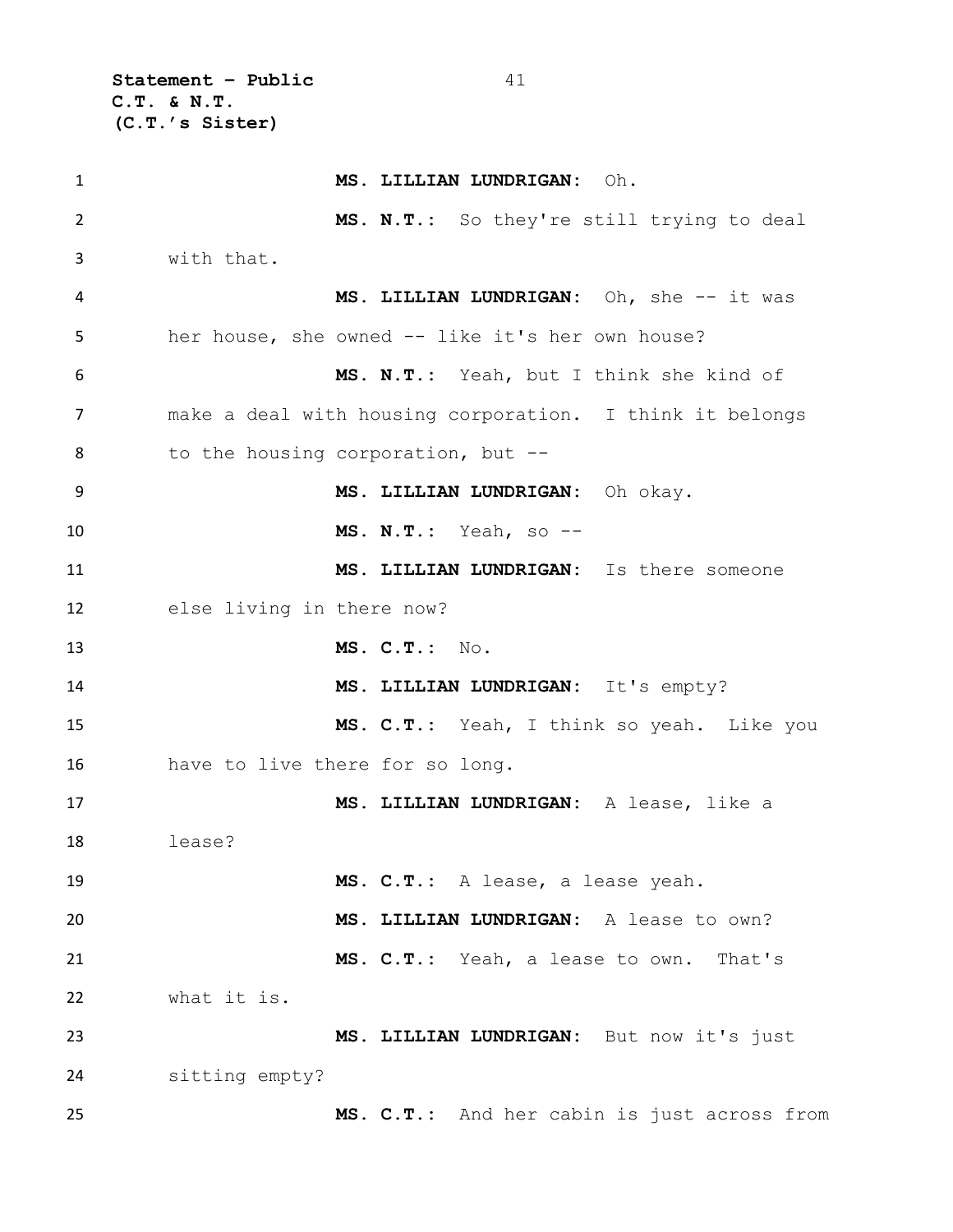**Statement – Public** 42 **C.T. & N.T. (C.T.'s Sister)**

1 that house. **MS. LILLIAN LUNDRIGAN:** Okay. Well you should go bring a camera and -- **MS. C.T.:** I'm thinking of doing that one of these days. **MS. LILLIAN LUNDRIGAN:** Maybe -- you're 7 a going to speak with Dana, she's going to talk to you about your after care. **MS. C.T.:** M'hmm. **MS. LILLIAN LUNDRIGAN:** You know what you need to do, like counselling or some kind of activity you want to do in the community to help you heal. Yeah, that's 13 -- maybe mention the house. **MS. C.T.:** Maybe yeah, I'll do that. **MS. LILLIAN LUNDRIGAN:** Like do something 16 that will help you get over, you know, that feeling you have every time you see the house, right? So think about 18 what, what that could be for you, to help you with that. I know -- I mean I can't suggest tearing it down and stuff like that, because I mean that's housing corporation, but maybe ask them what they're going to do with the house? **MS. C.T.:** Yeah, but they said -- they're still working on it. **MS. LILLIAN LUNDRIGAN:** Yeah, because it's through her estate?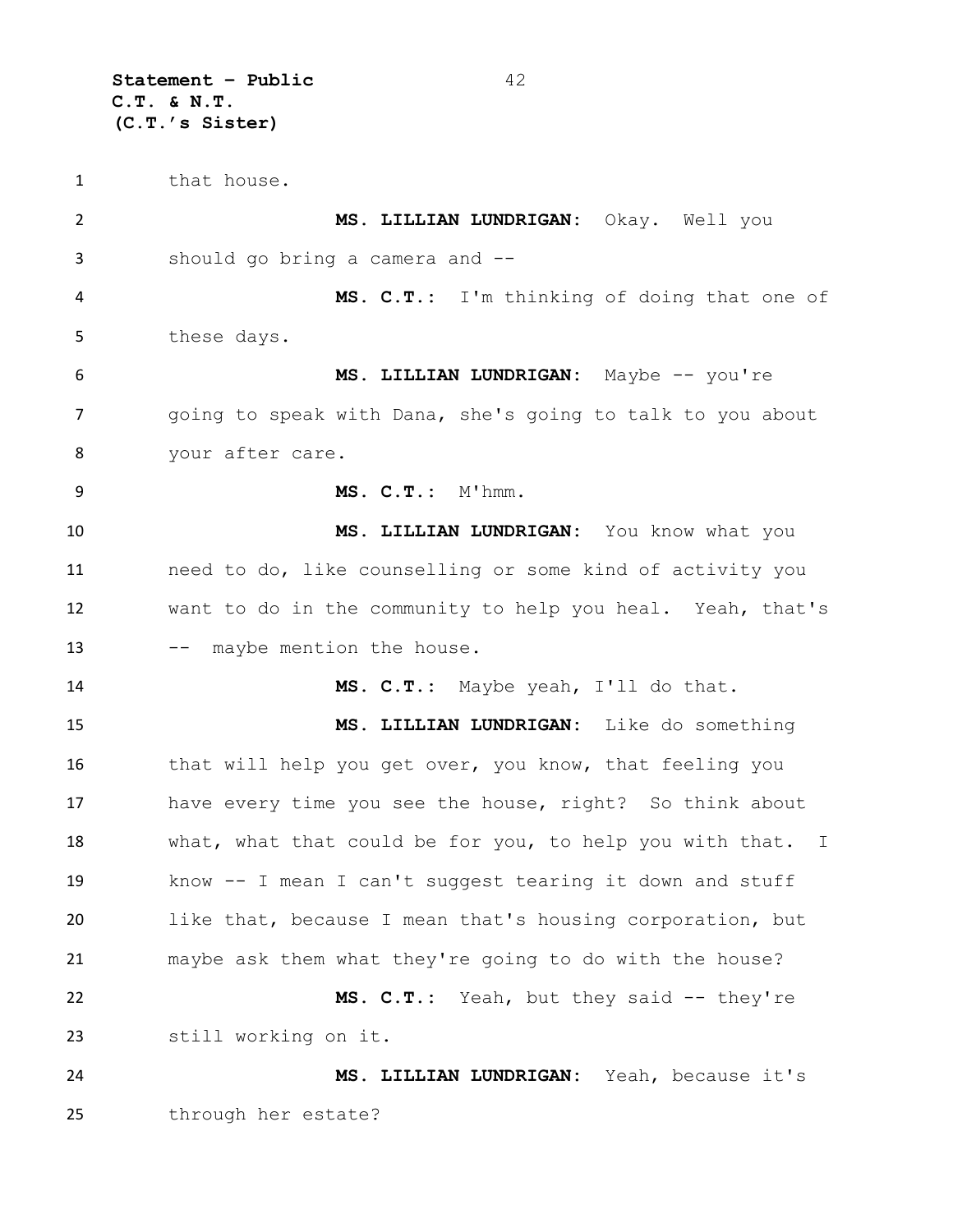**Statement – Public** 43 **C.T. & N.T. (C.T.'s Sister)**

 **MS. C.T.:** M'hmm. **MS. LILLIAN LUNDRIGAN:** Yeah? But yeah, when you talk to Dana -- **MS. C.T.:** Okay. **MS. LILLIAN LUNDRIGAN:** -- mention that that's something that triggers you, okay? **MS. C.T.:** Okay. **MS. LILLIAN LUNDRIGAN:** So if you don't have anything else to add, I'm going to ask if I can turn the recording off. **MS. C.T.:** Yeah, I guess that's it. **MS. LILLIAN LUNDRIGAN:** Thank you very much for sharing, I really appreciate that. You came all the way here to -- **MS. C.T.:** Yeah. **MS. LILLIAN LUNDRIGAN:** -- talk about your sister. It's important, it's very important. **MS. C.T.:** This is my first time doing this kind of stuff. **MS. LILLIAN LUNDRIGAN:** Yeah. **MS. N.T.:** In your language you would have been comfortable? **MS. C.T.:** Yeah. **MS. LILLIAN LUNDRIGAN:** Yeah. **MS. C.T.:** Yeah.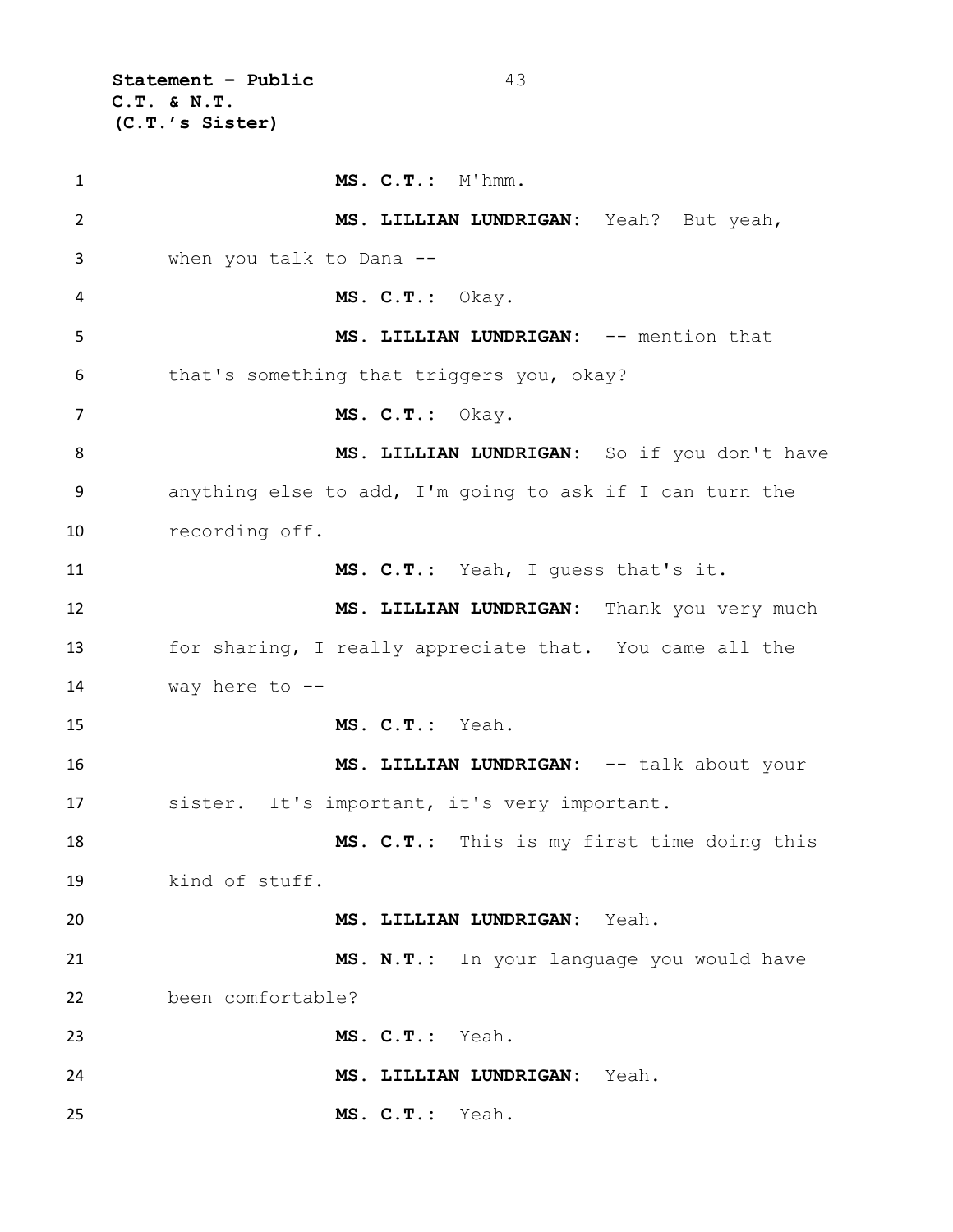**Statement – Public** 44 **C.T. & N.T. (C.T.'s Sister)**

 **MS. LILLIAN LUNDRIGAN:** I'm sorry I don't speak your language. Like I understand that, because when I speak to Inuit families and they want to share in our language, it's so much easier, I understand. **MS. C.T.:** It does, yeah. **MS. LILLIAN LUNDRIGAN:** Yeah. **MS. C.T.:** Then you can say lots of words and you can like -- **MS. LILLIAN LUNDRIGAN:** Yeah. 10 MS. C.T.: Like back home we, we can -- we 11 talk in our (indiscernible) all the time. **MS. LILLIAN LUNDRIGAN:** Yeah. **MS. C.T.:** So it's -- **MS. LILLIAN LUNDRIGAN:** Yeah, so it's the language barrier. **MS. C.T.:** Yeah. **MS. LILLIAN LUNDRIGAN:** I understand, and I'm sorry I don't speak your language. **MS. C.T.:** So like you can talk -- like if I can talk in my own language I can talk all night. **MS. LILLIAN LUNDRIGAN:** Yeah, yeah, and that's understandable. Yeah, I wish we had more Indigenous speaking staff. I think we just have one from the region. **MS. C.T.:** Interpreters. **MS. LILLIAN LUNDRIGAN:** Yeah, interpreters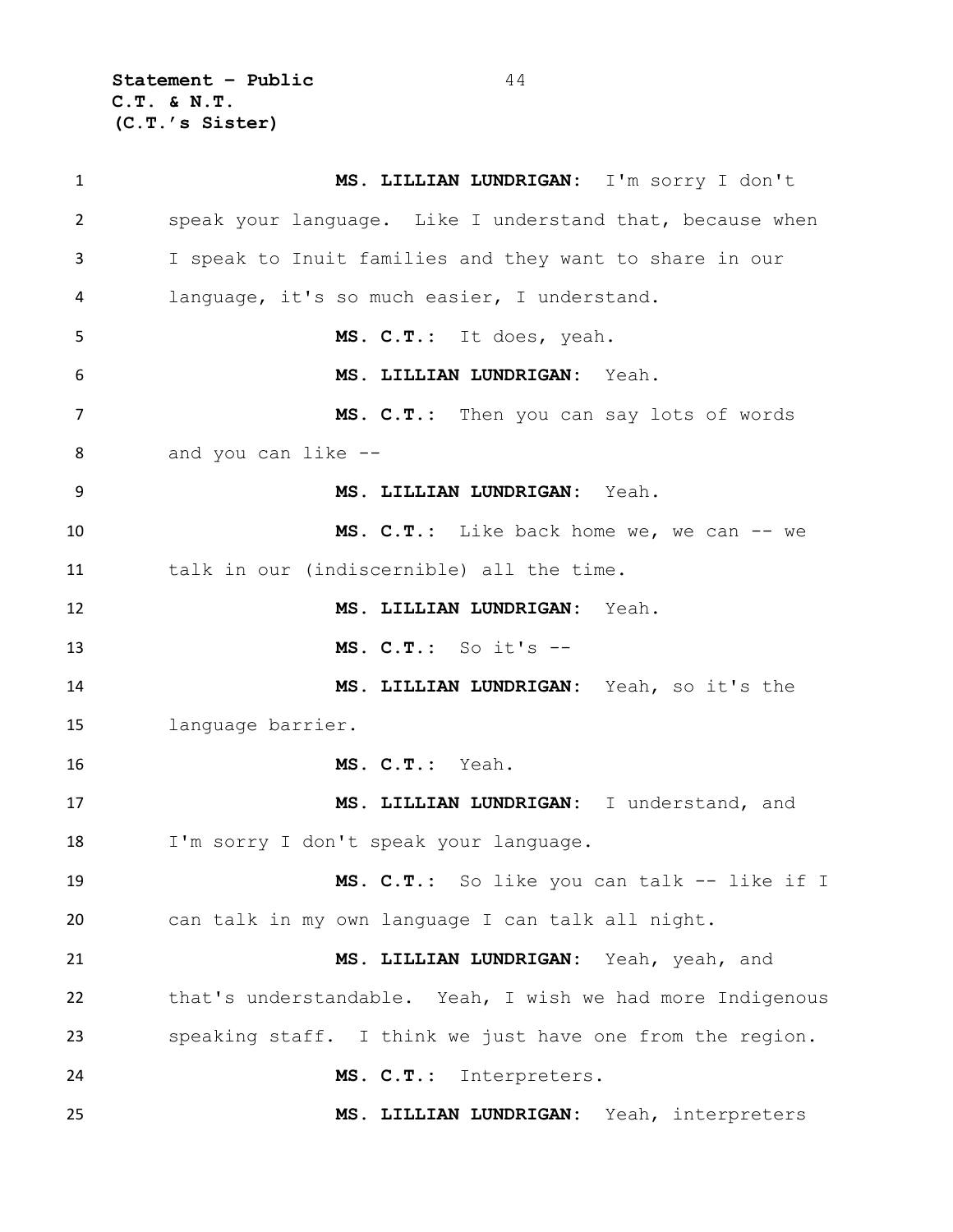**Statement – Public** 45 **C.T. & N.T. (C.T.'s Sister)**

- 1 would be -- yeah. Okay, well thank you very much for
- 2 coming in today and talking to me, I really appreciate it.
- 3 --- Upon adjourning.